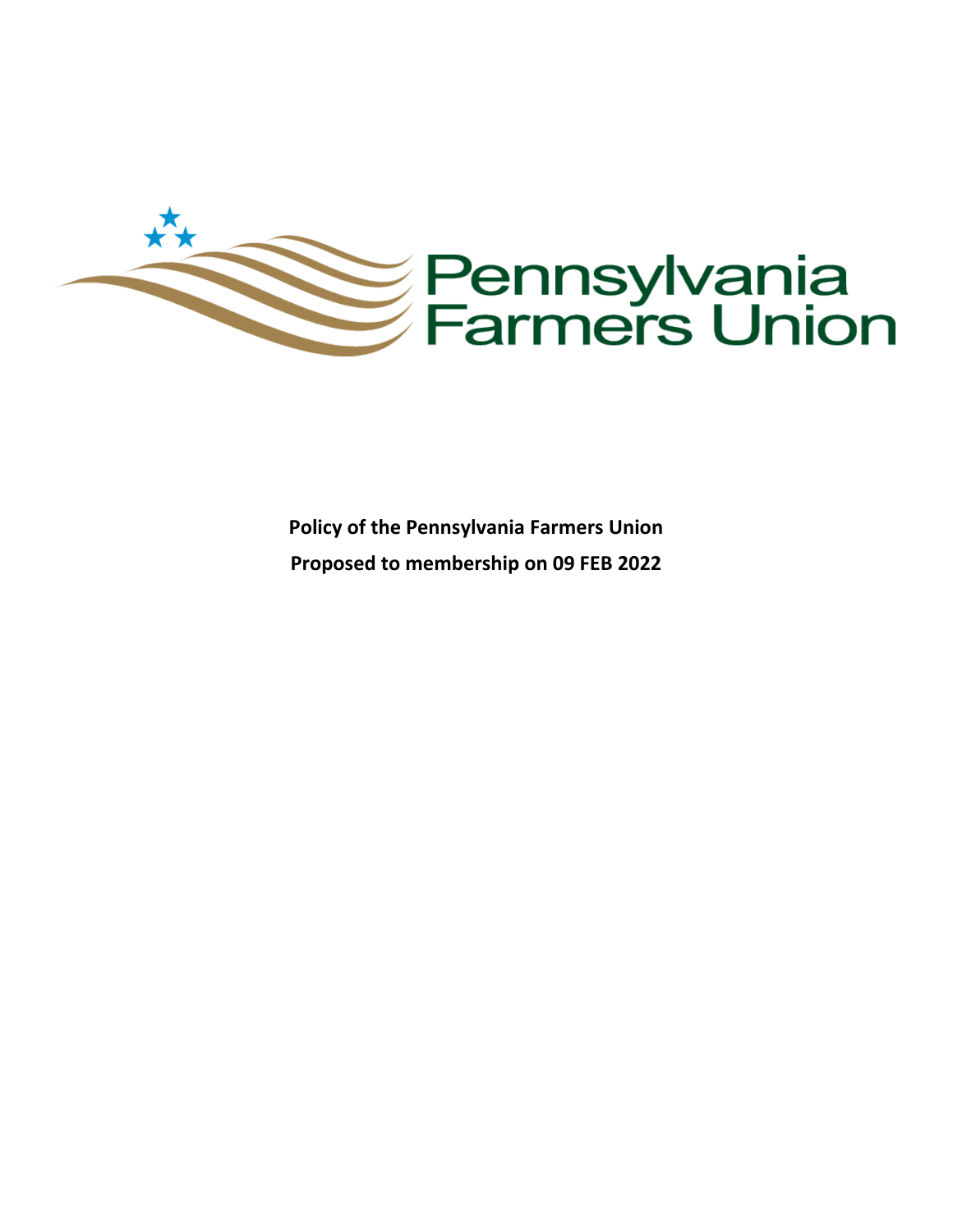## **ABOUT THE PENNSYLVANIA FARMERS UNION**

The beginnings of the Pennsylvania Farmers Union (PFU) go back to 1935 and a group of dairy farmers concerned about cost of production issues, market access and fair pricing systems.

Since its founding, PFU and the National Farmers Union have worked closely together to bring a broad range of agricultural issues to state legislators, members of Congress and other leaders in our Commonwealth and Washington, DC and PFU officially became chartered in 1982.

Pennsylvania Farmers Union aims:

- to protect and enhance the economic well-being and quality of life for family farmers and their local communities;
- to foster the development of increased healthy foods production and access in Pennsylvania; and
- to increase connections between farmers and consumers through an emphasis on direct sales, cooperative selling arrangements, and community education.

We also support the development of renewable energy resources for farm use, and from farm and forest sources. PFU's immediate goals include bringing together policy makers in Washington with leaders and consumers to fashion a food policy and a Farm Bill that benefits the farmers, foresters and other people earning a living from family-scale agriculturally-related endeavors in our diverse and resourceful Commonwealth.

> Pennsylvania Farmers Union PO Box 863, Stroudsburg, PA 18360 (717) 576-0794

[pafarmersunion@gmail.com](mailto:%252520pafarmersunion@gmail.com)

#### **HOW TO USE THIS BOOK**

- 1. PFU priorities: These are policy areas where PFU will focus its attention and resources for the year in which the policy is adopted.
- 2. PFU supports: These are policy statements that PFU members support, but are not necessarily areas where resources will be focused for the year in which the policy is adopted.
- 3. Items in RED, are to be presented to the assembly of membership on the floor of the annual meeting for a yea or nay vote on adoption.

Follow this link on Pennsylvania Farmers Union website to read the policy book electronically:

www.PAFarmersUnion.org/policy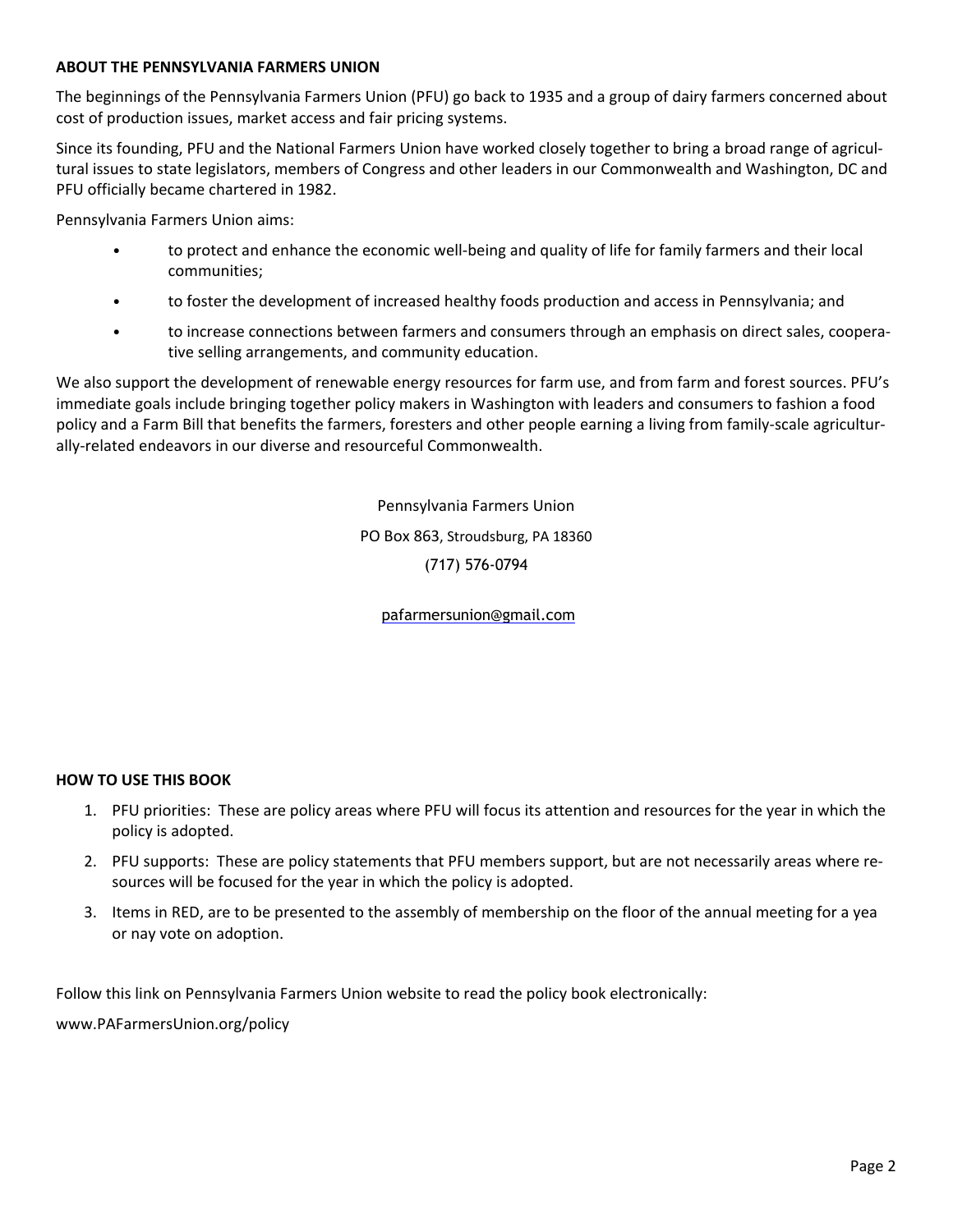## **TABLE OF CONTENTS**

|--|--|--|--|--|--|

# **II. AGRICULTURAL PRODUCTS............................... 8**

Specialty Crops: Fruits, Vegetables and Horticulture Dairy Hay and Pasture

Livestock Seed Banks/Local Varietals Honey/Pollination Maple Syrup Tree Farms and Forestry Industrial Hemp Cannabis Agritourism

## **III. MANAGEMENT PRACTICES............................. 1 8**

Organic Agriculture Programs and Standards Grass Based Agriculture Genetically Modified Organisms and Biotechnology Antibiotic Use Animal Welfare / Husbandry / Well -Being Appropriate Technology Development Low Energy Low Input Biological Systems Invasive Species Nutrient Density The Environment and the Family Farm Local Food And Food Systems Regenerative Agriculture Use of Biosolids as Fertilizer

# **IV. GOVERNMENT ROLE IN AGRICULTURE ...........25**

Government Support Government Regulation Farm Bill

# **V. ENERGY........................................................... 3 8**

Carbon Pricing Biomass Farm Methane Biodiesel Ethanol Gasification / Biochar Production District Heating Cooling and Cogeneration Low Carbon Fuel Standards Wind and Solar Energy

# **VI. CO -OPERATIVES .............................................40**

Co -op Identity USDA Co -op Services Co -op Education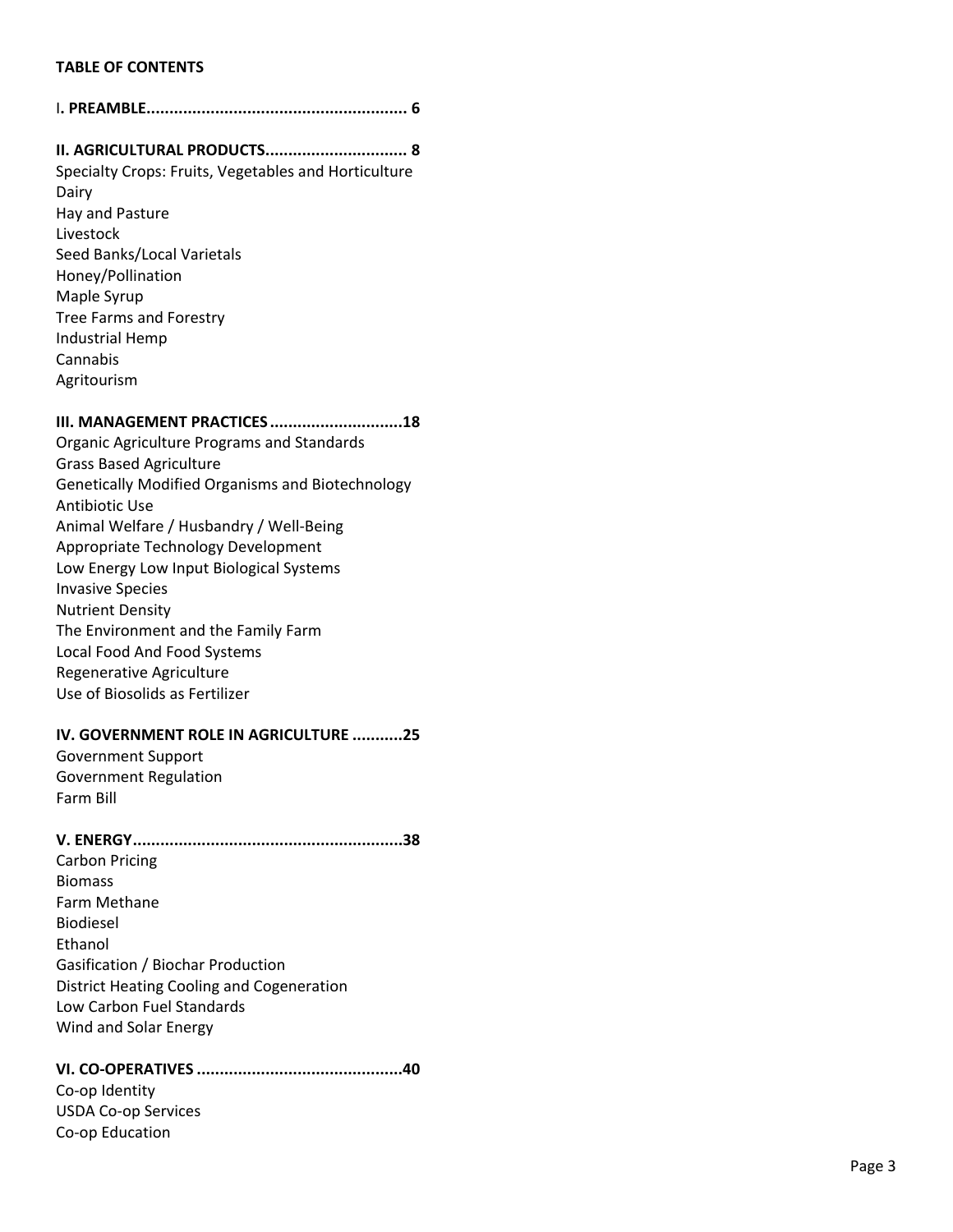Co-op Business Model Marketing, Supply and Service Co-operatives Food Co-ops Credit Unions Cross Sector Collaboration Capper-Volstead Act Co-operative Financing Block Voting Co-operative Mergers and Consolidation **Outsourcing** Modification of State Laws Legal Defense Fund Schemes Background

# **VII. LAND ACCESS ................................................44**

Land Access Farm Transfer and Succession

# **VIII. NUTRITION...................................................47**

School Milk Universal Breakfast Program Afternoon Milk Program Government Nutrition Programs School Lunch Program Fast Food Industry Food and Nutrition Services

## **IX. ECONOMICS AND THE FAMILY FARM .............48**

Farm Credit Farm Service Agency Health (Or Medical) Savings Accounts Tax Deductibility for Health Insurance Farm Savings Accounts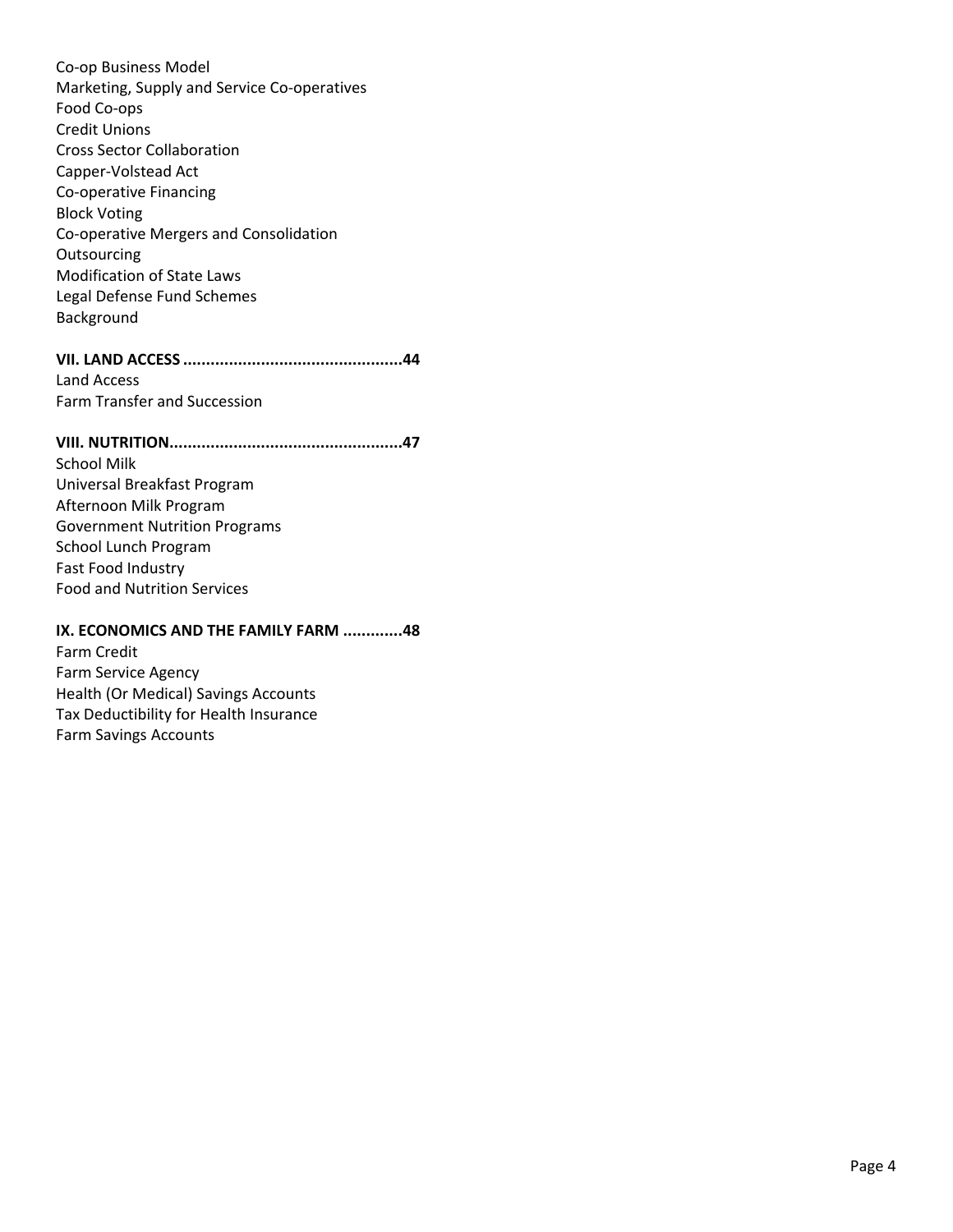THIS PAGE INTENTIONALLY BLANK IN FINAL, ADOPTED VERSION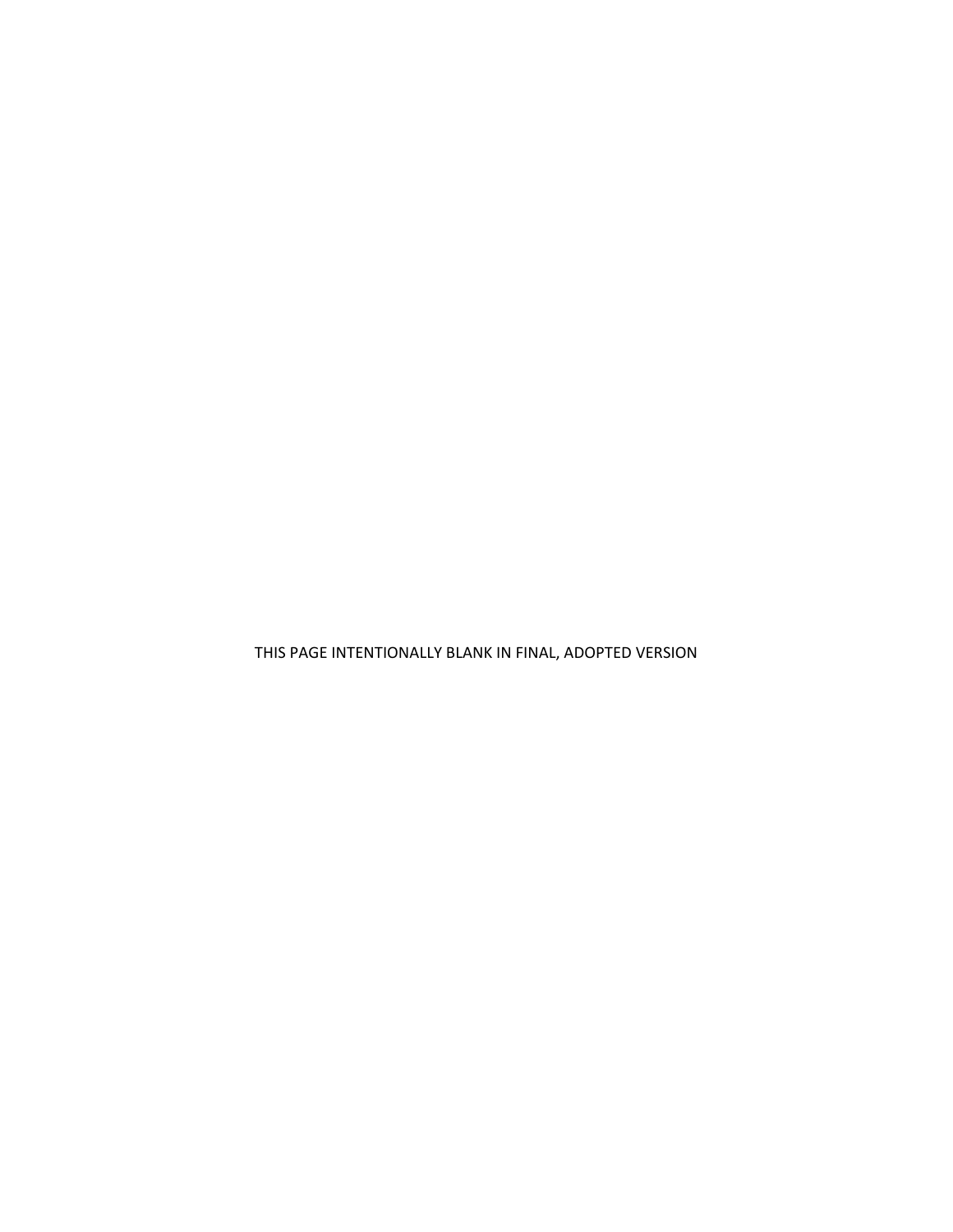#### **I. PREAMBLE**

We, the members of the Pennsylvania Farmers Union (PFU), in the following policy statement, strive to articulate the fundamental principles for a food, fiber and energy policy that will be essential to our region's long-term sustainability. These issues transcend every social, economic, environmental and geographic boundary of our region. We are interconnected, and we are still dependent on the soil underneath our feet and the waters that support us. We believe that in order to maximize Pennsylvania's strengths and take advantage of numerous opportunities, we must develop a regional voice for a wide range of issues. This policy is our contribution to that mission.

Our vision of the Pennsylvania Farmers Union is one of preserving and growing our capacity to feed and fuel ourselves. Climate change, peak oil, growing populations, unstable markets, the paradox of increased obesity and persistent hunger – all of these factors and more are impacting our citizenry at an ever increasing level. Farmers and other producers of food, fiber, plants and forest products must be leaders, innovators, and catalysts for a world in which we will be forced to be more self-reliant and resilient.

But farmers can't do it alone. They need an army of citizen advocates who will engage with policy and who will become active at state and federal levels. They need a network of professionals to help them test and improve production and processing methods. They deserve government officials who understand the complexities of harvesting from the land, who bring the latest technologies to bear on every issue, and who fight for our concerns.

Pennsylvania Farmers Union is part of a larger Farmers Union family. Over 180,000 members – farmers and nonfarmers – participate in activities of the 32 state and regional chapters. The National Farmers Union (NFU), founded in Texas in 1902, has a long history of progressive, even populist, policies. The Farmers Union iconic symbol, a triangle with "education" at its base and "cooperation" and "legislation" on each side, symbolizes that FU is dedicated to the advancement of the profession of family farm agriculture and to providing an enhanced quality of life for people everywhere.

We, the members of Pennsylvania Farmers Union, hold these policies as fundamental and pertinent to our Commonwealth's agriculture, forestry and related endeavors, and to their relationships with the residents of the region. To us, adherence to these policies will cause a substantial number of independent families to continue farming our lands, and these policies, as a result, will give support to our interdependent communities – rural and urban. We reaffirm our dedication to the preservation and strengthening of family farmers in Pennsylvania and adopt the following policy to serve as a guideline in accomplishing our goals.

## **VISION STATEMENT**

Pennsylvania Farmers Union envisions a Commonwealth with the capacity to feed and fuel itself in a manner that maintains the integrity and diversity of the ecology of the region.

#### **MISSION STATEMENT**

Pennsylvania Farmers Union, a membership organization, enhances the quality of life for family farmers and those earning their livings from other family-scale agriculturally-related livelihoods and their customers through educational opportunities, co-operative endeavors and civic engagement.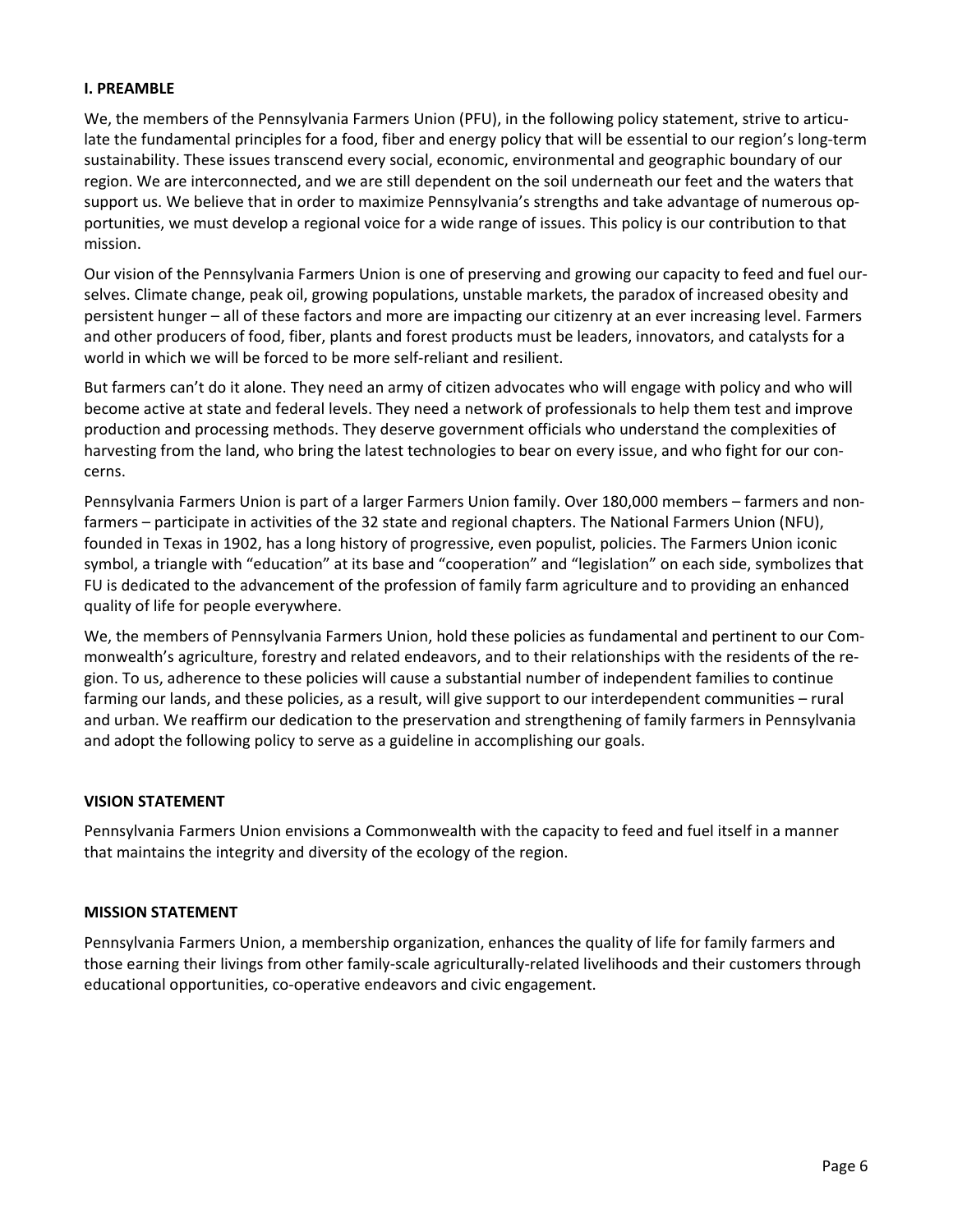# **VALUES**

## 1. DIVERSIFIED AND VALUE-ADDED AGRICULTURE

Pennsylvania's diversified agriculture provides many opportunities for regional economic development. PFU supports efforts to grow, process and distribute agricultural products for local and regional consumption, which may include community-supported agriculture, local feed supplies and farmers' markets, co-operative processing, as well as medium-scale value-chains that support producer-consumer relationships.

## 2. PRACTICES THAT SUSTAIN PENNSYLVANIA AGRICULTURE

PFU encourages the growing interest among farmers, consumers and environmentalists in adopting and promoting practices that protect the soil, and reduce the need for chemical and petroleum based pesticides and fertilizers. We support increased research at the universities in Pennsylvania and partner organizations with a higher priority placed in interdisciplinary research on the social, economic and environmental effects of agricultural policies and technologies.

## 3. FAIR TRADE

Fair trade encourages collaboration among farmers, consumers, workers and advocacy organizations by acknowledging the role of all stakeholders in agriculture and their common interests in a more healthy, just food system.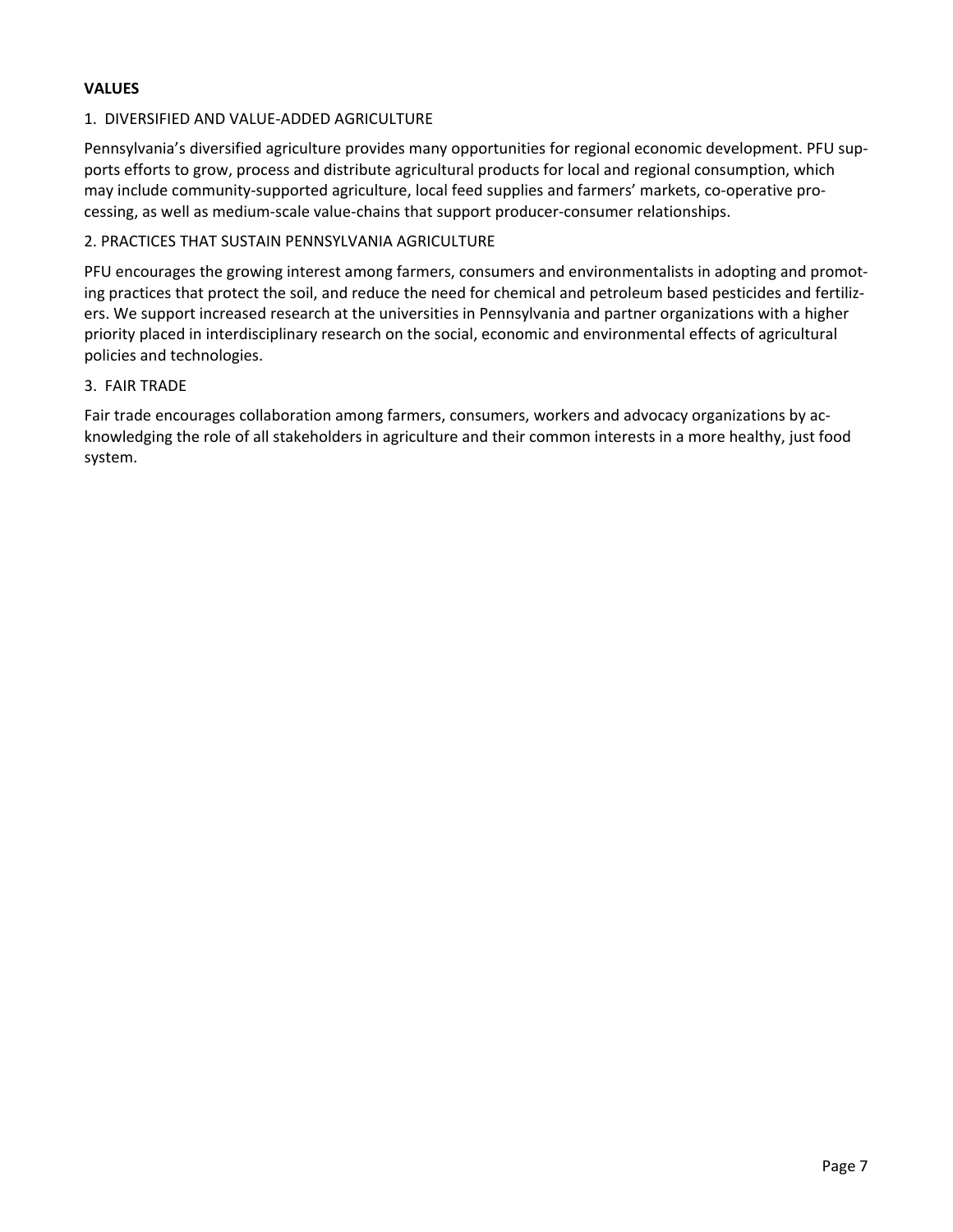#### **II. AGRICULTURAL PRODUCTS**

## *SPECIALTY CROPS: FRUITS, VEGETABLES AND HORTICULTURE*

Specialty crops include fruits, vegetables, tree nuts, dried fruits, nursery crops, floriculture and horticulture including turf grass, sod and herbal crops.

PFU priorities:

- 1. Mandatory federal funding for a safety net program to allow producers to earn the cost of production plus a reasonable profit from the marketplace;
- 2. Federal and state policies to increase investment in research, marketing and risk management targeted toward specialty crop production with a focus on sustainable practices and local and regional distribution systems;
- 3. USDA's promotion of buying local and regional agricultural products as a means to provide new and larger markets for smaller specialty crop farmers. Local products may be defined as being produced within the immediate area, state, or within 100 miles, while the region may be defined as the Mid-Atlantic;
- 4. Promotion of farm-to-school and farm-to-institution programs;
- 5. Promotion of farmers' markets and community-supported agriculture (CSA) to allow consumers greater access to fresh produce and to allow smaller-scale farmers opportunities to market directly to consumers;
- 6. Language to ensure farmer-friendly and transparent means for certified organic farmers to simultaneously qualify for higher tier Conservation Stewardship Program opportunities;
- 7. Removal of barriers and provide incentives so that farmers' markets and farm stands can redeem food stamps (SNAP), WIC coupons and other federal nutrition program vouchers;
- 8. Mandatory funding for programs providing cost share for organizations providing double value coupons for the purchase of fresh fruits and vegetables at farmers' markets;
- 9. Preservation or expansion of all programs in the Special Supplemental Nutrition Program, including Farmers' Market Nutrition Programs, and the Farmers' Market Women Infant and Children (WIC) coupon program. These programs are mutually beneficial for specialty crop producers by providing a market opportunity and for low-income consumers who receive high-quality, locally produced farm fresh products;
- 10. Development of community-based enterprises (i.e., Community Food Projects program) and farmerowned co-operatives for marketing, processing, aggregation and distribution;
- 11. Mandatory funding for the Specialty Crop Act. Specialty crop block grants that are provided to states should be provided to producers and qualified service providers (for example, state and regional "Buy Local" organizations and efforts) and not replace state budgets;
- 12. Allow flexibility within the Department of Defense Fresh Program's ordering and distribution system to facilitate and increase the participation of local farmers and to ensure the purchase and delivery of the freshest possible fresh fruits and vegetables to schools; and
- 13. Allow small rural schools the flexibility to purchase locally and regionally grown foods for school lunches in lieu of federal commodity assistance.

- 1. Collaboration with consumer, culinary and other food groups to promote U.S. specialty crops;
- 2. Protection for specialty crop producers from competitive markets during the primary harvest season for perishable crops (window of harvest);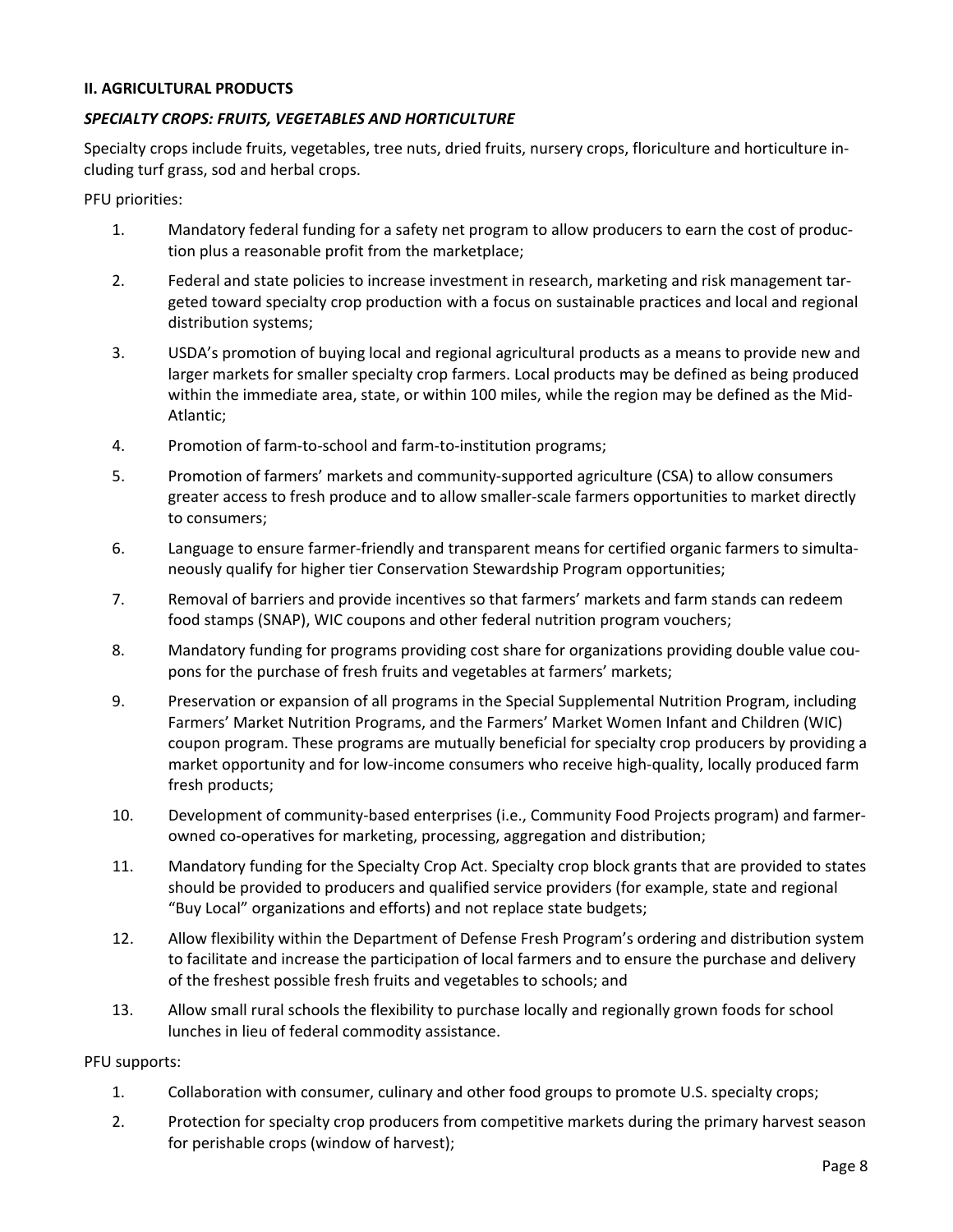- 3. Geographically Disadvantaged provisions for U.S. areas not included in main farm programs, including Alaska, Hawaii and Puerto Rico;
- 4. The purchase of surplus fruits and vegetables through Section 32 and bonus buy programs for distribution through federal food aid programs;
- 5. Flexibility in USDA crop commodity programs to allow occasional fruit and vegetables production and maintain full program eligibility; and
- 6. Removal of the restrictions for purchase of organic products under the WIC program if that can be accomplished without reducing the number of WIC recipients.

# *DAIRY*

PFU supports policies at the federal and state levels that preserve and protect the Pennsylvania region's dairy industry, assure a nationwide supply of milk from a diverse number of dairy operations and assure milk producers a fair return on their labor and investment. PFU recognizes that the present structure for the processing, packaging, marketing and pricing of farm milk is causing growing harm to Pennsylvania dairy families and threatens the future supply of fresh, high-quality, locally produced milk and dairy products for the region's consumers. H.R. 3062, the Dairy Security Act of 2011 (DSA), proposed for inclusion in the 2013 Farm Bill includes several provisions that will help in that effort, including a step toward supply management. The DSA, however, must also 1) ensure that dairy policy reforms will not result in further consolidation and vertical integration in the dairy industry and 2) provide a safety net for smaller dairy producers.

PFU priorities:

- 1. Continuation of the efficient and effective Milk Income Loss Contract (MILC) or similar program that provides significant benefits to small and medium-sized farms and based on an all-milk income/feed cost margin trigger;
- 2. Require full transparency in the calculation of producer pay prices by co-operatives, proprietary handlers and other entities purchasing and marketing farm milk;
- 3. Assure all domestic and imported dairy products comply fully with U.S. standards for identity, food safety and country-of-origin labeling;
- 4. Enforce antitrust laws to prevent predatory and anticompetitive behavior by processors and marketers of dairy products;
- 5. Encourage growth of markets for farm milk through research and development of new products and through expansion of exports. Support regional "buy local" efforts;
- 6. Support states' rights to legalize sales of raw milk and raw milk products to consumers, in conjunction with rigorous milk-handling inspections and consumer education. Oversight of raw milk sales should be the jurisdiction of state departments of agriculture;
- 7. Implementation of the existing provision in the Federal Milk Marketing Order (FMMO) which utilizes regional pricing based on cost of production;
- 8. The merging of the Livestock Gross Margin Program (LGM) with the Adjusted Gross Margin Revenue Lite (AGR Lite) Program and make the program more consumer friendly and more applicable to small-scale dairy operations;
- 9. Any review of the federal milk marketing order system should include a consideration of instituting a separate milk marking order for organic milk; and
- 10. Restrict the use of dairy descriptors such as milk, butter, cheese and yogurt on labels to only those products made from milk.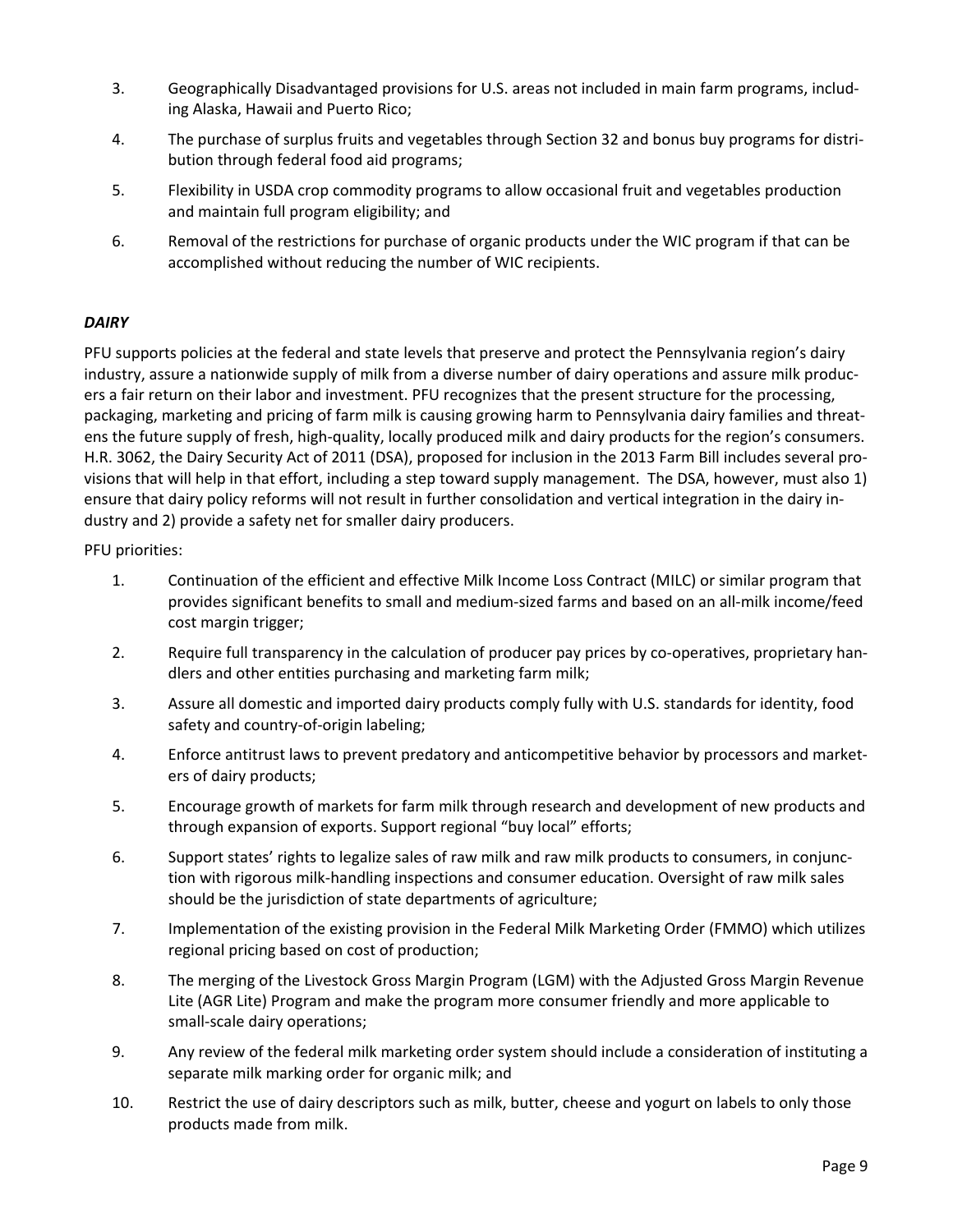- 11. Reduce roadblocks in the emerging raw milk market by supporting:
	- a) The production and sale of raw milk as it provides a viable market niche for dairies. Because of the possible risks of cross-contamination, we recommend that raw milk be bottled as the product of a single source and wherever possible at the physical location of that source. Single-source bottling will keep intact the chain of responsibility and greatly aid in tracking possible cases of contamination,
	- b) Policies, practices and standards for responsible raw milk production for dairy producers that choose to produce raw milk (or raw dairy products) for human consumption, and
	- c) Equal access to raw milk (and or raw dairy products) for human consumption for all consumers that choose to consume raw milk.
	- d) Interstate commerce of raw milk and raw milk products for human consumption

- 1. Establish a national supply management program that balances milk supply with demand and allow the farmer to choose their production base from any three-month consecutive period in the previous 12 months. Such a system should be designed to align production with market demand, prevent the extreme peaks and valleys of farm milk prices that characterize the dairy industry currently, and allow sufficient flexibility to permit entry of new producers and to keep up with growing population and changing production technology;
- 2. Base pricing formulas on surveys of competitive milk prices actually paid to dairy farmers from cheese manufacturers from across the country rather than on voluntary limited reporting on opaque, thinly traded wholesale commodity exchanges;
- 3. Recommend a national 400,000 Somatic Cell Count to increase the quality of milk and farm profitability;
- 4. Assure adequate supplies of milk and dairy products are always available for school lunch, food relief and other nutrition and humanitarian programs especially by fully utilizing the Emergency Food Assistance Program (TEFAP) that distributes dairy products to food banks and local food distribution agencies;
- 5. Require both mandatory and voluntary deduct programs such as milk promotion, beef check-off and CWT to demonstrate actual enhancement of producer income;
- 6. Provide grants to encourage dairy farmers to employ sound environmental and conservation practices and provide resources to assist them in achieving sustainable stewardship goals. Increase counter cyclical payment for environmental practices that address the social, economic and environmental benefits of dairy farm to some communities;
- 7. Acknowledge the impact of non-market influence and artificially inflated costs of input for Pennsylvania Dairy Farmers including ethanol mandate and subsidies, air and water regulations, 'freedom to farm' within an increasingly urban environment, labor costs, and lack of infrastructure;
- 8. Grant based incentives directed specifically at 'at risk' small operations that lack resources to:
	- a. Lower inputs (energy, fuel).
	- b. Change production practices to enable long-term lower cost production.
	- c. Initiate value-added programs.
	- d. Allow for whole herd buyout for herds under 200 cows with lifetime prohibition on returning to dairy and a 10-year agricultural restriction on development.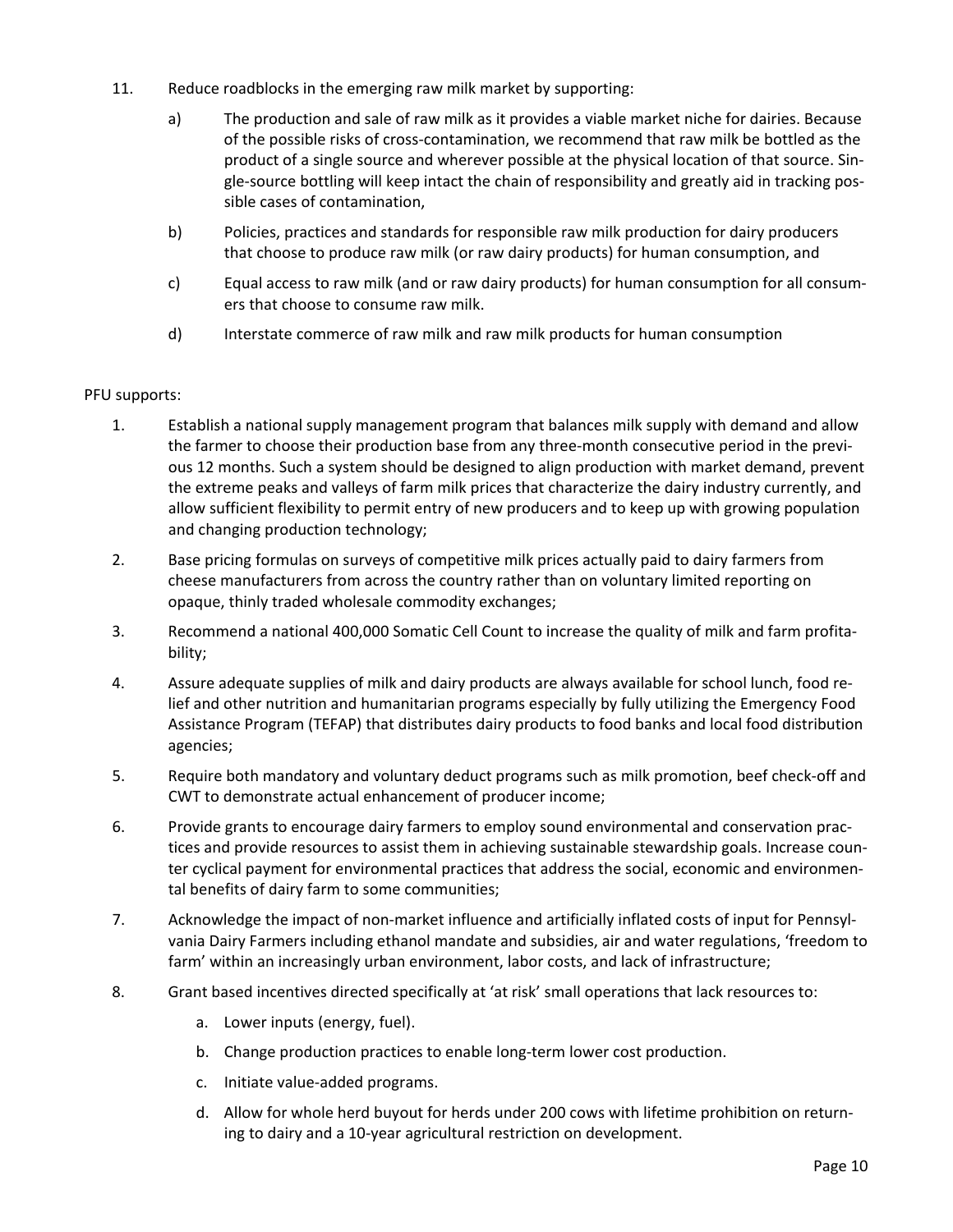- e. Allow for one-time payment to herds under 200 cows to permanently limit production to current levels or a stable pay price fixed to costs of production as defined by USDA tied to a fixed quota of milk entering commerce; and
- 9. Maintain high levels of quality and food safety in the entire dairy industry through effective regulation by USDA, FDA and counterpart state agencies.

# *HAY AND PASTURE*

PFU believes that hay, forage crops for hay, cover crops and managed pasture should be considered program crops for purposes of government payments. Farmers who grow forage crops for hay or pasture get little direct financial assistance from farm programs, and USDA assistance for the land used for these important crops is extremely limited, even though the crops are very sustainable and well-suited in conservation plans. Their use should be encouraged, not penalized, as is presently done. PFU values these crops and believes they should be guaranteed financial assistance comparable to other crops that can be grown on the same land. States should fund grazing specialist positions.

PFU priorities:

- 1. Increased funding for the Environmental Quality Incentives Program (EQIP) program as it is invaluable to graziers;
- 2. Funding for state agricultural agencies and extension services to research and develop localized varieties of forage and hay crops appropriate to each state's climate and soils; and
- 3. Creation of more intensive dairy grazing research facilities in active and retired research facilities. Forage research should include the research needs of small to medium size rotational grazing as well as larger farms that focus more on stored forages.

## *LIVESTOCK*

PFU believes that livestock agriculture, which has been a strong part of the culture, heritage and economy of agriculture in Pennsylvania, continues to play a significant role and must be supported. As such, PFU supports producers' right to own and raise livestock and have livestock recognized as personal property.

Livestock health is critical to production agriculture and our nation's ability to provide a safe food supply. Achieving the necessary means to ensure livestock health and welfare is a priority for PFU.

Further, PFU believes that the unrestricted importation of livestock and livestock products is causing serious damage to American domestic livestock production. Additionally, a lack of meat import inspection poses an increased potential of contaminated food reaching tables in the U.S. We recommend that Congress take appropriate steps to protect U.S. livestock producers from unfair trading practices.

PFU priorities:

- 1. Support the promotion of animal welfare, as opposed to animal rights initiatives which would limit production agriculture by imposing mandatory restrictions on traditional methods of agricultural animal production;
- 2. Opposes a ban on the slaughter of horses. We oppose the criminalization of individuals processing, shipping, transporting, purchasing, selling, delivering, or receiving any horse, horse flesh, or carcass for the purpose of harvest;
- 3. Supports a call for the reinstitution of facilities to provide for the humane disposal of horses;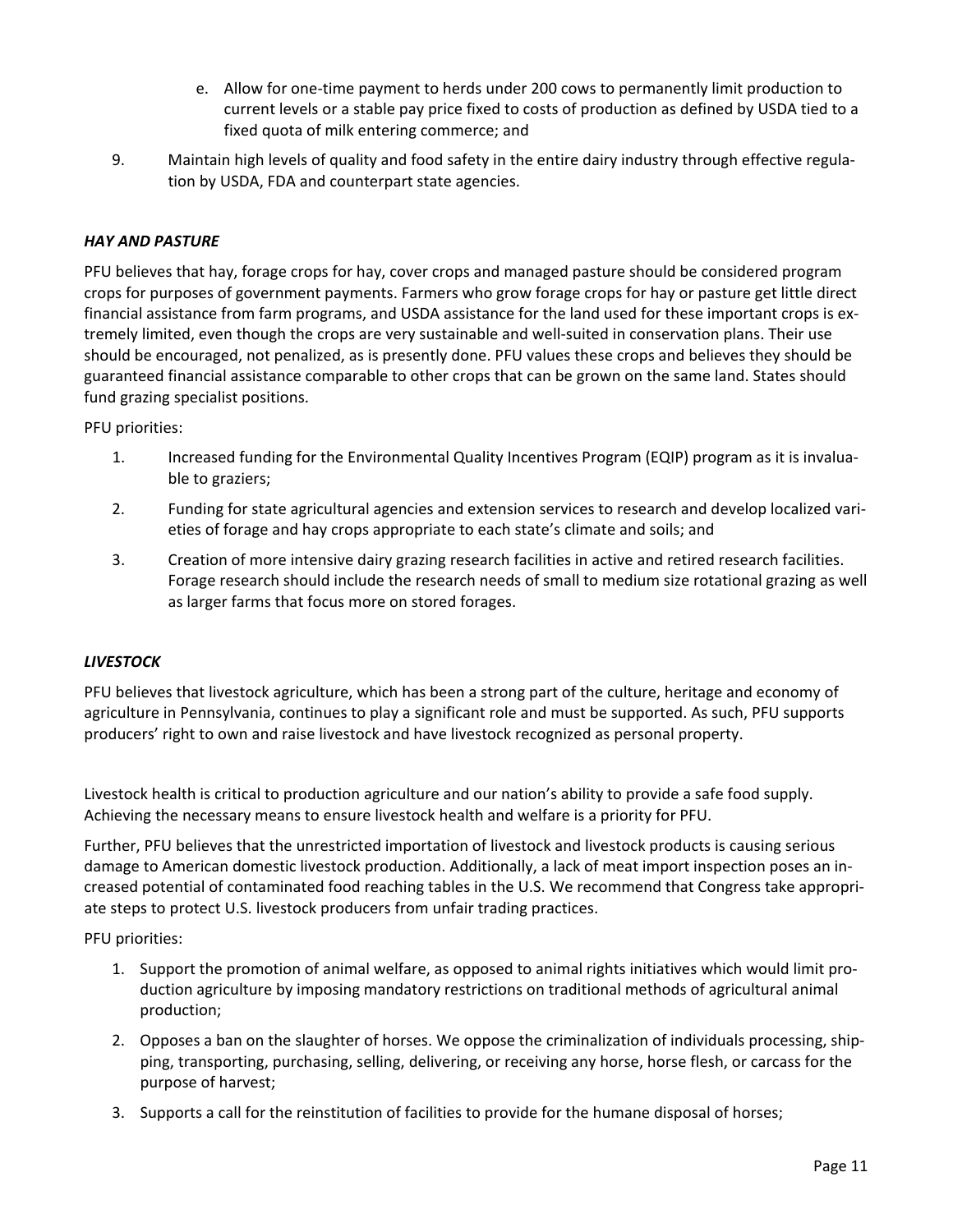- 4. Continue to allow FDA to permit the use of therapeutic antibiotics approved for use in livestock unless valid scientific evidence proves the product is unsafe, and support producers' right to treat his or her animals with antibiotics to maintain herd health while opposing the constant sub-therapeutic use of antibiotics;
- 5. Require more vigorous inspection of imported meats to ensure foreign standards are equal to U.S. standards;
- 6. In order to maintain consumer confidence in the safety and wholesomeness of meat and poultry products, Pennsylvania Farmers Union urges USDA to ensure that continuous meat inspection systems remain in effect and do not move toward a risk-based system;
- 7. Require conspicuous labeling throughout the processing chain identifying:
	- a. point of origin,
	- b. date of kill,
	- c. whether meat was frozen, and
	- d. the date/dates the meat was subsequently refrozen;
- 8. Meat food products from cloned animals should be labeled at the retail level; and
- 9. Educate the public regarding the important use of animals for agricultural and medical research. Any illegal actions taken by animal rights organizations toward producers should be prosecuted to the fullest extent of the law.

- 1. Investigate the impact of foreign pricing practices on the U.S. market;
- 2. Impose countervailing duties to offset subsidies paid to foreign exporters;
- 3. Require the amount of imported meat and live animals intended for slaughter be reported weekly;
- 4. United States government's ability to impose trade sanctions against foreign countries based on USTR assessments;
- 5. Re-establish the importation law to replace existing tariff-rate quota system with an import quota system;
- 6. Require end-use certificates to monitor the flow of livestock being imported;
- 7. Strengthen USDA and FDA safety standards to prevent bovine spongiform encephalopathy (BSE) contaminated products from being imported;
- 8. Ban meat and/or meat products from foreign countries that allow use of medications or additives not approved for use in the U.S.;
- 9. Require more vigorous inspection of imported meat processing facilities to ensure foreign standards are equal to U.S. standards;
- 10. Prohibit ground and shaved meat from being imported into the U.S.;
- 11. Enforce all existing quarantine requirements and health standards as set forth by USDA/Animal and Plant Health Inspection Service (APHIS) regarding imports of livestock and other commodities;
- 12. Fully fund a disease (such as chronic wasting disease) eradication program, including testing of non-traditional livestock species and imported livestock and livestock byproducts;
- 13. Ban livestock, animal protein products and meat imports that would jeopardize U.S. efforts to eradicate livestock diseases including BSE and Foot and Mouth Disease (FMD);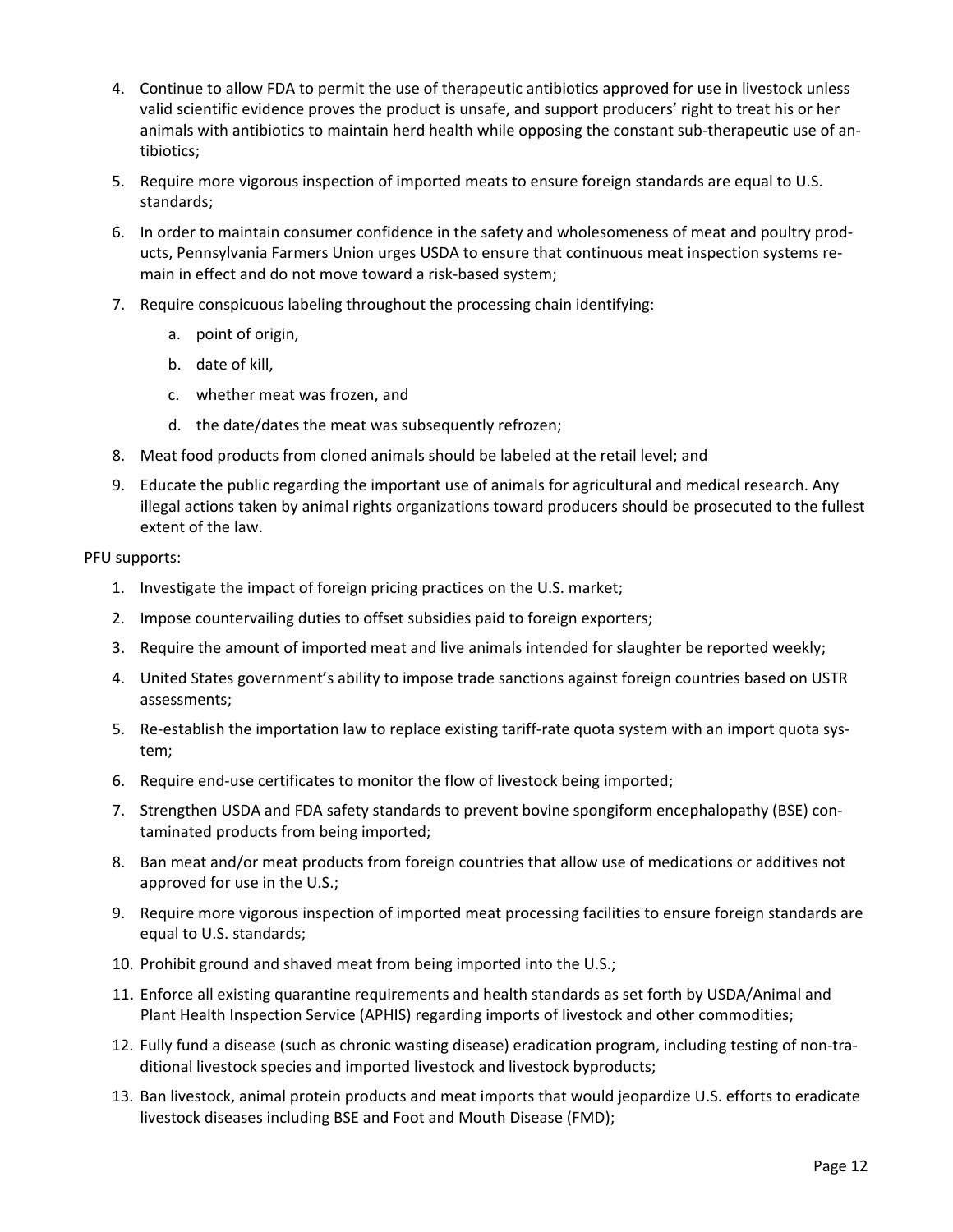- 14. Encourage congressional support for emergency economic assistance for producers who have suffered economic and market losses as a result of an incident of livestock disease as covered by the Animal Health Protection Act (PL 108-498);
- 15. Establish funding for a voluntary Johne's Disease testing program;
- 16. Increase research on transmission modes, vaccine regimes and protocol for vesicular stomatitis by federal officials and private organizations;
- 17. Re-evaluate the quarantine restriction and reclassification of vesicular stomatitis from a Class A to a Class B disease;
- 18. Prevent Bovine Spongiform Encephalopathy (BSE) through:
	- a. Increasing federal and international research to understand and prevent BSE;
	- b. Continuing the ban on processing, blending and shipping, from the site where tested, of meat from an animal that has been tested for BSE until the results are available to appropriate parties;
	- c. Rescinding the USDA rules that allow the import of livestock and meat products from countries with active disease outbreaks without Congressional oversight and producer and consumer input;
	- d. Continuing ban on animal and meat imports from countries with BSE outbreaks until the disease is controlled and/or eradicated;
	- e. Banning all meat and feed imports from countries that have not implemented and enforced a ruminant-to-ruminant feed ban,
	- f. Prohibiting the importation of animal protein products from countries that cannot certify BSEand transmissible spongiform encephalopathies (TSE)-free products;
	- g. Prohibiting TSE-positive materials in non-ruminant feeds, and
	- h. Cross-referencing all regulations for complete consistency of standards;
- 19. Develop a comprehensive strategy to help producers detect and eliminate stray voltage. The strategy should include research on stray voltage, inspectors to detect the problem, and public education about funding available to assist producers who have suffered losses due to stray voltage;
- 20. Enforce Section 21 General Requirement Rule 215-B of the National Electric Safety Code to prohibit using the ground as the sole conductor or return to utilities substations;
- 21. Require user-fees for importers to implement inspections and disease prevention;
- 22. Encourage Congress to continue funding research and prevention methods for all harmful and lifethreatening strains of Avian (Bird) Flu and H1N1. USDA should develop a strategic plan to help producers detect, monitor and eradicate infected animals. Vaccination compensation for mandatory culling should be directed toward producers with limited finances to prevent the driving out of small producers; and
- 23. Concentrated Animal Feeding Operations (CAFOs)
	- a. PFU believes that state should develop regulations and an enforcement process for very large livestock operations;
	- b. PFU supports the use of anaerobic digester and biomass combustion technology for CAFO Comprehensive Nutrient Management Plans;
	- c. PFU supports the study of anaerobic digester and biomass combustion technology and associated nutrient byproducts (such as ash and digestate) for air and water quality effects at CAFO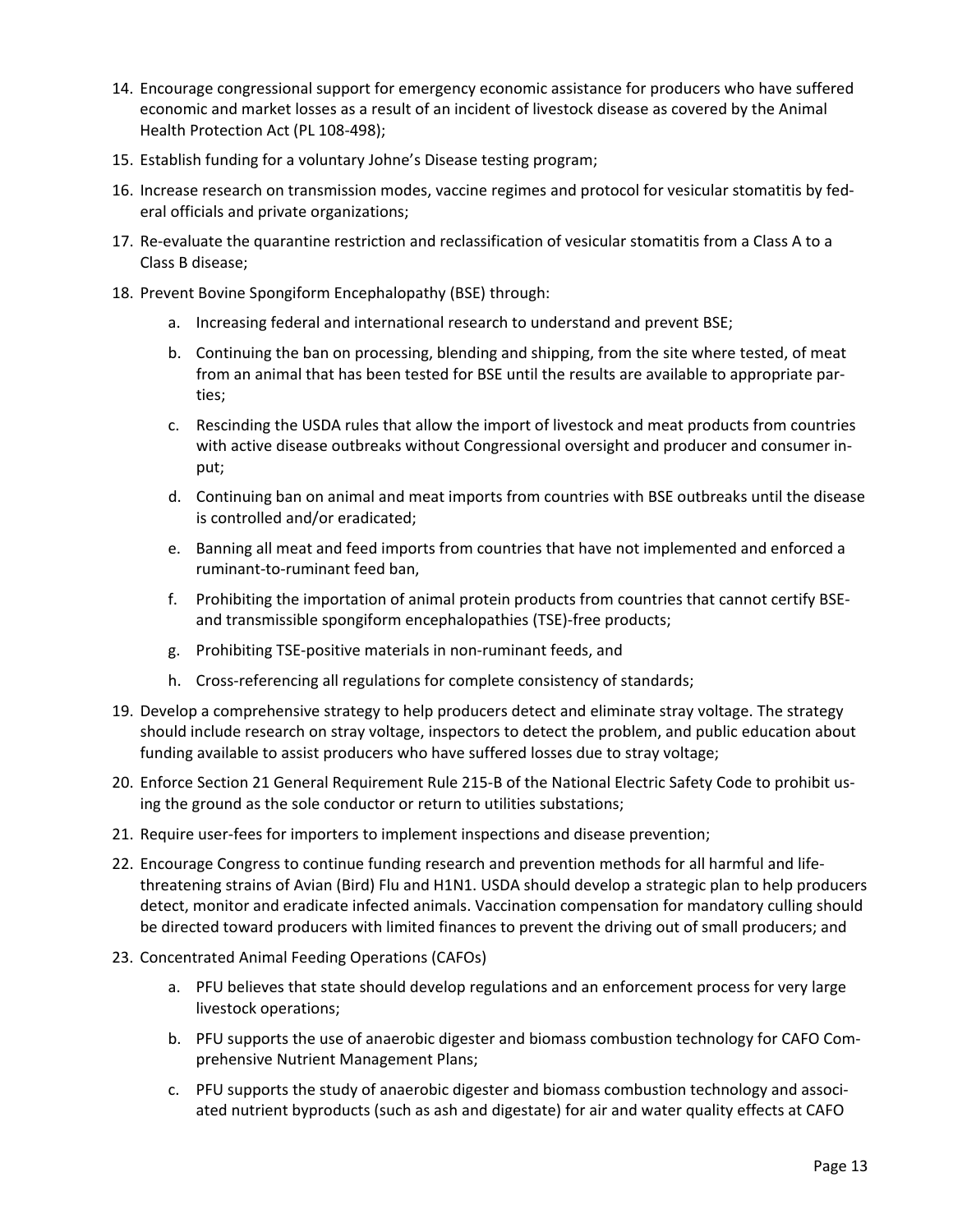sites, and the development of improved best management practices that retain nutrients and reduce pathogens from animal waste on agricultural lands; and

d. PFU supports continued enforcement of Clean Air Act and Clean Water Act rules at CAFO sites, and research on the removal of nutrients from animal wastes.

## *SEED BANKS/LOCAL VARIETALS*

PFU supports:

- 1. Seed Banks: Seed is a critical foundation to crop agriculture and horticulture. As depositories of priceless plant genetics, seed banks represent future food security. Seed banks must contain the greatest genetic diversity possible, must organize, catalog and preserve those resources competently and completely, and must allow clear use and access to seed breeders, farmers, serious agriculturalists and other professionals. The nature of the seed bank mission – maintaining the broadest diversity of genetic resources possible for future potential uses – is a significant benefit to society in general and agriculture in particular. As a strategic public asset, PFU supports funding for seed banks, akin to funding for public libraries. Funding for classical plant and animal breeding should be a priority area within the Agriculture and Food Research Initiatives (AFRI) process and the Agriculture Research Service (ARS).
- 2. Locally Adapted Seed: Agriculture is diverse so it follows that seed resources also should be diverse to meet the varying needs of local agriculture. The world has an incredible diversity of climates, soils, growing seasons, elevations and crop production challenges. Successful crop production requires seed that is locally adapted to regional conditions and plants that display resiliency and elasticity in the face of sometimes difficult growing conditions. PFU supports local seed producers who produce locally adapted seed and in doing so create new market opportunities and contribute significantly to regionally self-reliant, successful agriculture.

#### *HONEY/POLLINATION*

Pollinators are vital to agriculture and in particular the production of fruits and vegetables. Bee pollinated forage and hay crops such as clover and alfalfa are also used to feed livestock and dairy animals.

PFU priorities:

- 1. Agricultural research and education to encourage innovative approaches to protecting honeybee health and improve genetic stocks of honeybees;
- 2. Development and expanded research to enhance native pollinators;
- 3. Encouraging EPA to enforce its pesticide use-labels to ensure proper application of pesticides;
- 4. Encouraging collaboration between the pesticide manufacturing and pollinator industries to educate applicators and producers about the potentially harmful effects of pesticides on pollinator populations;
- 5. Continued monitoring of pest populations and pest control methods;
- 6. Continued monitoring of pollinator imports, accidental importation of pests and invasive species;
- 7. Ensuring that pollinator-beneficial habitat and best management practices are eligible for cost-sharing assistance and incentives in USDA conservation programs intended to assist producers; and
- 8. Public research for the causes of Colony Collapse Disorder.

#### *MAPLE SYRUP*

PFU priorities: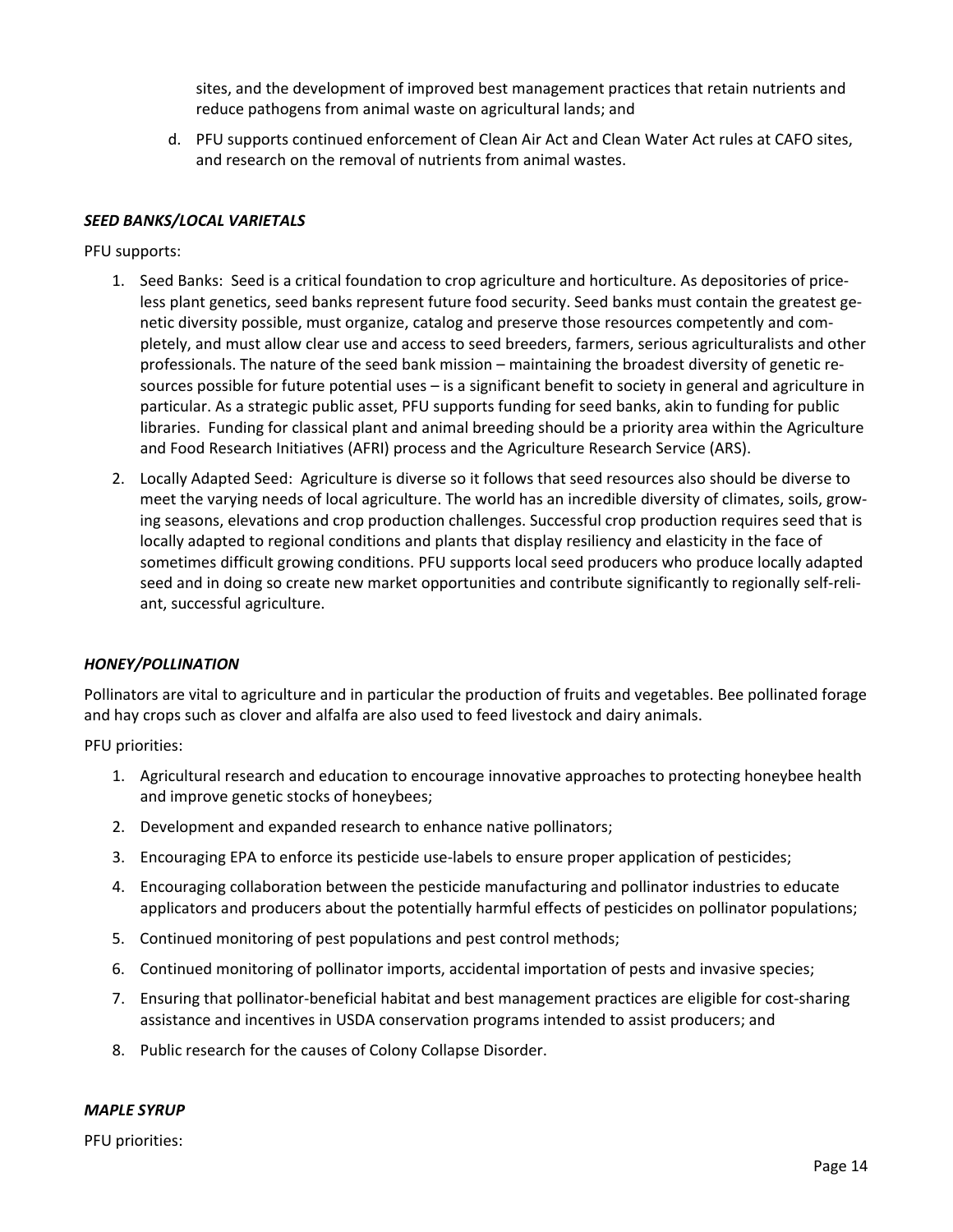- 1. Testing and penalties for adulteration of products sold as "pure maple syrup";
- 2. Eligibility of maple syrup under the USDA SNAP and other farmers' market coupon programs;
- 3. Research and development of energy-saving technology in the maple syrup industry;
- 4. Policies that allow for responsible tapping of maple trees on public land;
- 5. Voluntary grading systems for maple syrup;
- 6. Classification of maple syrup as a 'specialty crop' under USDA guidelines; and
- 7. The formation of producer and marketing co-ops to support the viability of small land holders and sugaring operations.

## *TREE FARMS AND FORESTRY*

The economic well-being, as well as the independent existence of family-sized tree farmers, is threatened by regulatory uncertainty, over-regulation of wetlands, and restraining buffer zones. PFU supports the family-sized tree farmers who share problems similar to other agriculture producers.

PFU encourages private landowners to adopt collaborative sustainable forest management practices, including but not limited to completion and implementation of forest stewardship management plans as recognized by USDA's Forest Service.

PFU encourages public-land managers to support and facilitate the formation of locally owned co-operatives and businesses to harvest and process forest products. Sustainable forestry and forestry practices should meet the needs of the present without compromising the ability of future generations to meet their own needs by practicing a land stewardship ethic that integrates reforestation and the managing, growing, nurturing and harvesting of trees for useful products and ecosystem services such as the conservation of soil, air and water quality, carbon, biological diversity, wildlife and aquatic habitats, recreation, and aesthetics.

PFU priorities:

- 1. The implementation of sustainable forestry by ensuring long-term forest productivity and yield based on the use of the best scientific information available;
- 2. Long-term forest productivity, carbon storage and conservation of forest resources through prompt reforestation, soil conservation, afforestation and other measures;
- 3. Developing and implementing stand- and landscape-level measures that promote habitat diversity and the conservation of forest plants and animals, including aquatic species;
- 4. Encouraging forest landowners to utilize the services of forest management and harvesting professionals;
- 5. The use of best management practices to protect water quality;
- 6. Conserving biological diversity, biodiversity hotspots and high-biodiversity wilderness areas;
- 7. Avoiding illegal logging;
- 8. Research, science, and technology, upon which sustainable forest management decisions are based;
- 9. The implementation of sustainable forestry practices through appropriate training and education programs;
- 10. The formation and support of forestry co-ops as a mechanism for sustaining small, locally owned woodlots and landholders; and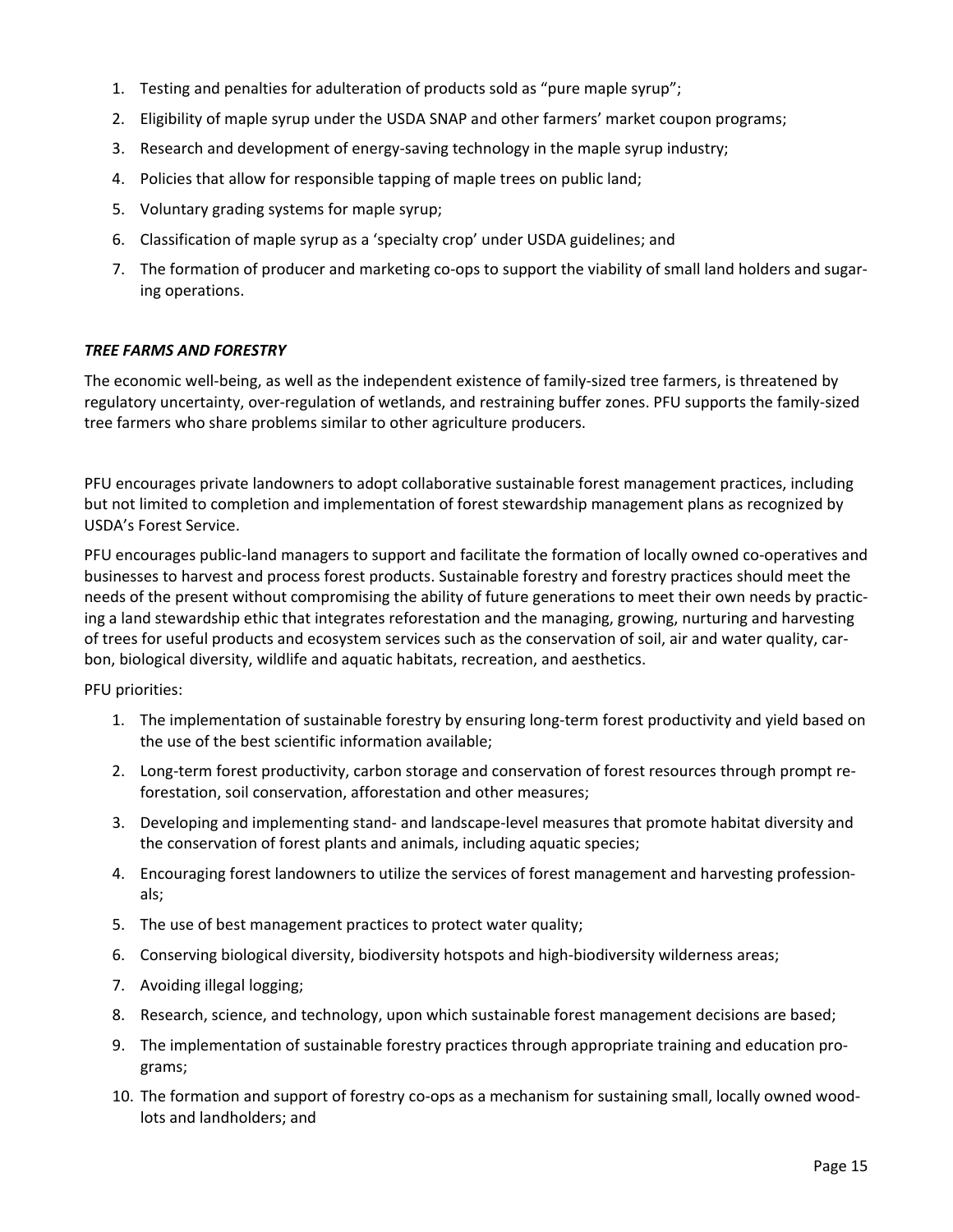11. The continued funding through NRCS of programs that support forestland owners who engage consulting foresters for the development or updating of forest management plans.

# *CANNABIS*

Recent developments around cannabis would suggest that at some point in the near future, its prohibition will end both state and nationwide. It has been observed that when medical cannabis was approved in our Commonwealth, the barriers to entry to become growers of cannabis were virtually insurmountable to small, family farmers. The purpose of PFU taking a position on legalizing adult-use recreational cannabis is to ensure that the same mistakes and inequities inherent in the current medical cannabis growing industry in PA are avoided if and when adult-use recreational cannabis becomes legal. And to allow small family farms equal opportunity to diversify their operations and potentially remain solvent and farming by adding this crop to their operation, should they choose to do so.

To that end, PFU supports:

- \* Creation of a regulated and fair marketplace for medical and recreational cannabis. One which is accessible to the small family farms that comprise the majority of PA agriculture and does not favor out of state companies, monopolies, or large, well-funded conglomerates. PFU opposes a "pay to play" system, which disadvantages small family farms and farmers.
- \* A permitting and operating system which is inclusive of a diverse number and size of suppliers so that small Pennsylvania farmers, businesses, and their employees can benefit from the market and be compensated fairly for their time and effort.
- \* Reasonable fees and capital requirements to obtain the permits necessary to grow, process, store, transport or sell (retail or wholesale) cannabis-based products
- \* Cannabis being federally declassified as a Schedule 1 Narcotic, and reclassified as an alternative agricultural crop.
- \* Allowing access to the federally insured banking system for profits from legal medical and/or cannabis-based businesses.
- \* Reasonable and scale appropriate security requirements so not to impede involvement of small operators
- \* Limiting the number of licenses that one person or entity can obtain (including wholly owned subsidiaries), to prevent monopoly.
- \* A "microbrewery model" which would allow growing, processing, and sale by the same operator, at the same location, so that growers who choose to could participate in the retail market.

# **Priorities**

1) Equitable access to medical and adult use recreational cannabis markets for small, family farms, the revenue from which could preserve their ability to stay in business.

2) Limiting the number of licenses that one person or entity can obtain (including wholly owned subsidiaries), to prevent monopoly.

3) Reasonable fees and capital requirements to obtain permits

4) Reasonable and scale appropriate security requirements so not to impede involvement of small operators

5) Removal of prohibitions against funds from cannabis-based businesses to the federally insured banking system

6) Bringing to light the idea that, done fairly & properly, adult-use recreational cannabis in PA has the potential to reverse the plight of struggling small farms throughout our Commonwealth AND provide much needed tax revenue.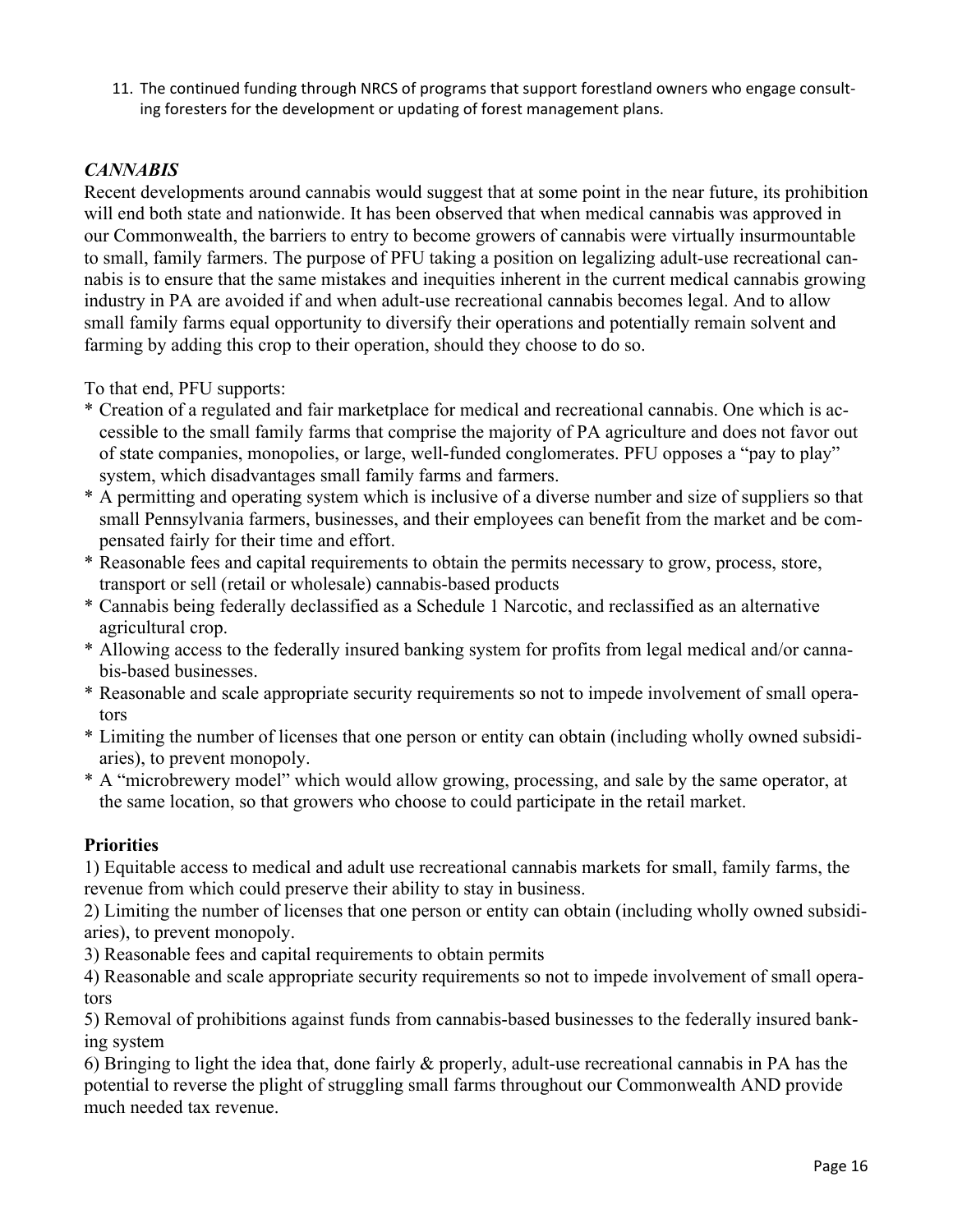# *INDUSTRIAL HEMP*

The North American Industrial Hemp Council has been leading a nationwide effort to educate government officials and the public about the agricultural benefits of re-establishing the use of industrial hemp, and several states have either passed legislation or are considering legislation to permit research into the viability and economic potential of industrial hemp production in the United States and the planting of test plots using modern agricultural techniques. PFU supports state legislation to permit research and test plots in the Pennsylvania states.

PFU Supports the delisting of industrial hemp from the Federal Narcotics Schedule. Industrial Hemp is poised to provide a more sustainable option for food, fiber and fuel production to family farmers of all stripes in our Commonwealth and beyond. The time has long since come to modify the law, and embrace this new, sustainable paradigm.

PFU also supports swift action to remove barriers to entry for getting hemp products to market. These include, but are not limited to:

- Programs which incentivize regional processing and distribution hubs.
- Maintaining a level playing field for Family Farmers by taking steps to police both monopoly and monopsony within all related markets
- Addressing, through policy change, legislative action, or revision of "relic" regulations the barriers to Industrial hemp becoming a viable, profitable option for Family Farms who chose to grow it

• Expediting the repeal of common sense barriers in markets such as industrial hemp's use as a renewable building material, seed or seedcase as animal feed, and the prohibition of the sale of meat from animals fed hemp or hemp byproducts (ie: 'seedcake'). *(Hemp seed has long been approved for human consumption, but the prohibition on hemp, seed, or byproducts as feed is still in place)*

• Raising the acceptable limit of THC in Industrial Hemp from .3% to 1% on a dry weight basis.

# *AGRITOURISM*

PFU supports the passage of legislation, policies, regulations, and guidance at the state level that would protect farms engaging in agritourism activities as a diversified income stream related to their farming activities.

# **Priorities:**

- To provide a clear and representative Pennsylvania state definition of agritourism activities that are supportive to the primary use of agricultural production and incorporate such definition into the definition of "agricultural operation" as used in the Right to Farm Act, Agriculture, Communities, and Rural Environment Act, and other State statues, laws, and regulations that provide legal protections for such "agricultural operations;"
- To provide guidelines as to what types of reasonable health, safety, and welfare zoning restrictions that can be imposed on permitted agritourism activities;
- To pass a limited liability statute in Pennsylvania for state defined agritourism activities that will provide an exemption from liability for an agritourism operation with all appropriate licenses and permits for the death or injury of a participant in an agritourism activity if:
	- $\circ$  The injury or death is due to the inherent risk of the activity
	- o The operation utilizes statutorily provided for signage language that warns participants of their assumption of risk.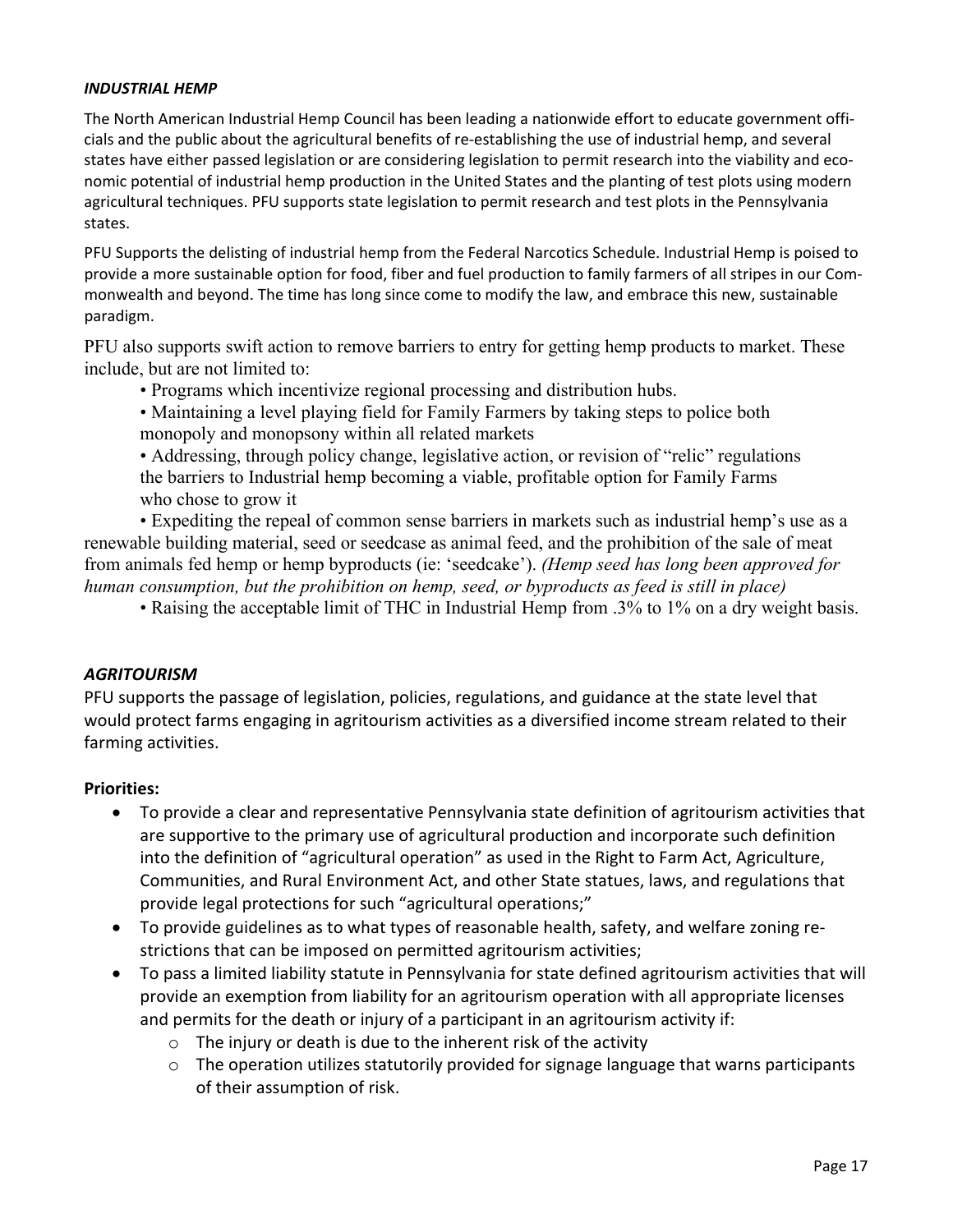#### **III. MANAGEMENT PRACTICES**

Change and diversity of agricultural practices have been essential to the success and prosperity of agriculture in the United States. As advances continue to occur in all areas, including conventional, organic, biotechnology, and other farm practices, PFU calls on all people affected by agriculture to be mindful of their neighbors and show mutual respect toward their farming practices and production choices.

PFU priorities:

- 1. Continued research of agricultural practices such as biotechnology, Integrated Pest Management (IPM), biological pest controls, reduced tillage, sustainable agriculture and water quality management to achieve positive impacts on the environment and quality of life. We recognize that agricultural research is often a long-term process requiring scientific and economic risk benefit analysis when assessing new technologies.
- 2. Encouraging Cooperative Extension at our region's land grant universities to take a more proactive approach to research programs that examine alternative farm practices and new possibilities in agriculture recognizing that Extension remains an essential conduit between academic research and practical application in the field.
- 3. Adherence by all producers, organic or conventional, in following state pesticide regulations regarding training, licensing, and record keeping for regulated crop protection materials.

## *ORGANIC AGRICULTURE PROGRAMS AND STANDARDS*

PFU recognizes the importance of organic farming. It is not merely based on a list of acceptable or prohibited materials or practices. Organic farming is a management-intensive approach designed to emulate natural systems as much as possible in producing crops and livestock, and should be maintained as a distinct market.

According to the National Agricultural Statistics Service, Pennsylvania is in the top five states in the nation for Organic sales. Organic agriculture is impacting many of Pennsylvania's traditional crops.

PFU Priorities:

- 1. Requiring USDA to maintain the role of the National Organic Standards Board (NOSB) as the official source of developing policies and procedures to interpret and implement the federal organic standards. Adequate staffing must be provided to enable the NOSB to fulfill its obligation to organic producers. Farmer or self-employed members of the NOSB should be given financial compensation for loss of earning, increased costs or other specific costs associated with serving on the Board to ensure that they are able to apply for and serve on this volunteer Board;
- 2. Maintaining organic livestock and poultry production standards that are uniform for growers at all scales and account for feeding and animal health care practices for continuous or transitional organic management;
- 3. Maintaining and protecting the integrity of organic labeling; and
- 4. The clear definition, strict enforcement and monitoring of the USDA National Organic Program (NOP).
- 5. The immediate adoption, and rigorous enforcement of the Organic Livestock and Poultry Practices rule (OLPP)

- 1. Ensuring accreditation and certification costs do not discriminate against small producers;
- 2. Organic standards that prohibit the use of irradiation, genetically modified organisms, biosolids, or sewage sludge that contains heavy metals;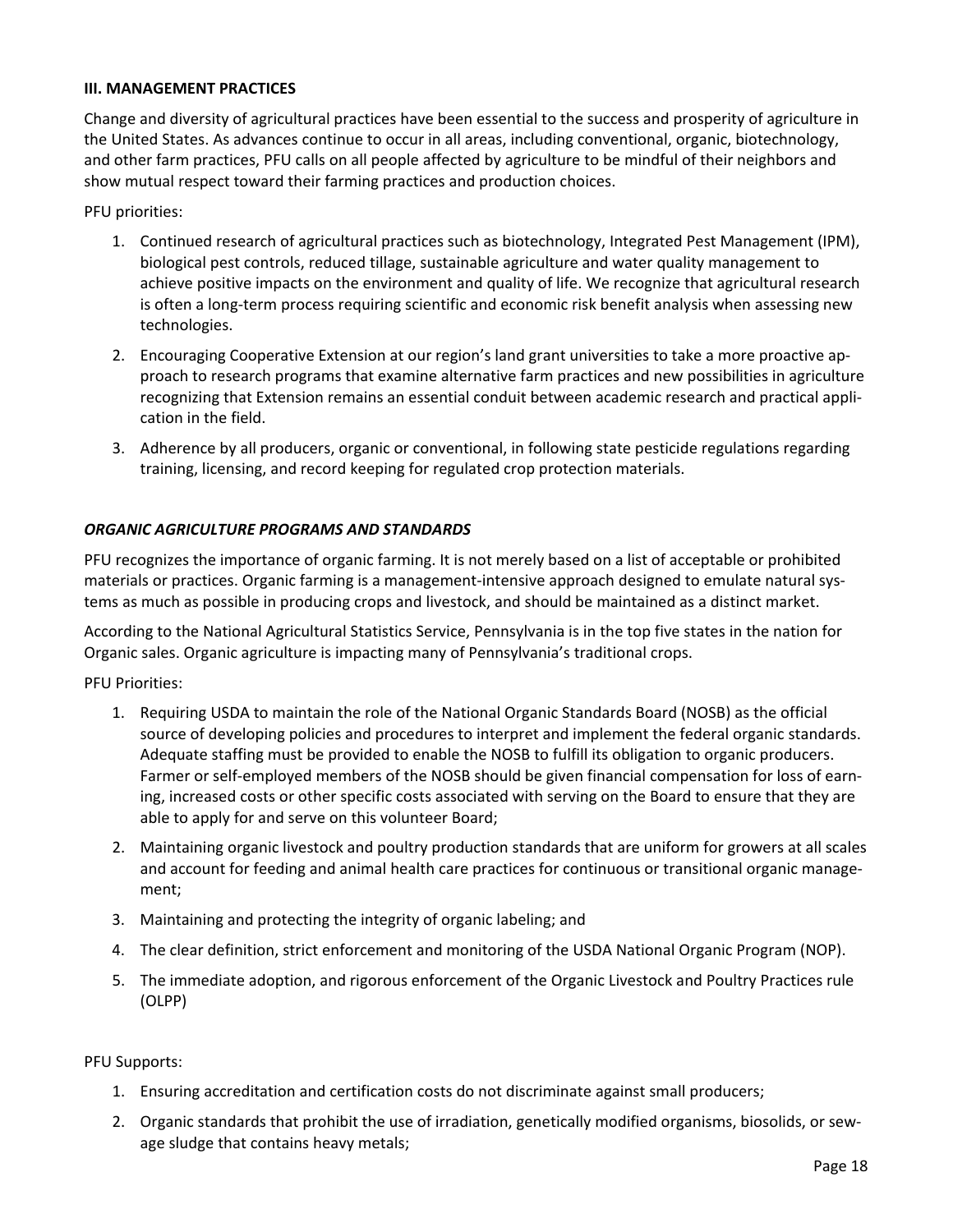- 3. Labeling standards encouraging the sale of organic products while not limiting opportunities to market other clearly defined natural or sustainably produced food products, or those adhering to Fair Trade principles and standards;
- 4. Adequate and a comparable percentage to non-organic funding for collection of organic data. As the organic industry matures and grows at a rapid rate, the lack of national data for the production, pricing, and marketing of organic products has been an impediment to further development of the industry and to the effective functioning of many organic programs within USDA;
- 5. Close scrutiny of organic certifiers' qualifications and performance by NOP with mandatory training and licensing of organic inspectors; and
- 6. Sufficient funding for the NOP to administer and enforce the standards of the organic industry.

# *GRASS BASED AGRICULTURE*

Our region's capacity to grow grass in pasture-based livestock operations offers us a significant competitive advantage over other regions of the country. Grass farming is a management practice that can sequester carbon, reduce financial risks, input costs and nutrient run-off from farms. The growing consumer interest in grass fed meat and dairy present an opportunity for new markets that also pay environmental and health benefits.

PFU priorities:

- 1. Protect the grass fed label to ensure consumer confidence and brand integrity.
- 2. Adequately funded and farmer participatory research to improve pasture based systems; to evaluate the climate change and risk mitigation benefits of grass-based agriculture including carbon sequestration; to evaluate the health benefits of grass fed meat and dairy.
- 3. Securing adequate capital and technical assistance to increase livestock processing capacity in Pennsylvania.

# *GENETICALLY MODIFIED ORGANISMS AND BIOTECHNOLOGY SEED TECHNOLOGY AND GENETICS*

Since its introduction in 1996, the use of genetically modified seeds to achieve herbicide tolerance and insect resistance has grown exponentially. A full 88% of the U.S. corn crop, 93% of the U.S. soybean crop and 94% of cotton in the 2012 crop year were grown from genetically engineered seed. The U.S leads the world in the use of GMO seed technology with 395 million acres planted to GMO corn, soybeans, cotton, canola, sugar beets, alfalfa and squash in 2011.

The use of this technology is widespread. Its use is controversial. GMOs have created ethical, environmental, food safety, legal, market and structural issues that impact everyone in the food chain. Consumer and producer concerns need to be addressed. PFU acknowledges concerns that biotechnology is being used as a trade barrier. PFU respects all nations' sovereignty and food policies and thus urges open dialogue, cooperation and understanding in trade negotiations relating to biotechnology.

PFU priorities:

- 1. Mandatory labeling of all GMO seed in order to allow producers freedom of choice according to their needs and priorities, and mandatory labeling of all food that contains genetically altered ingredients so as to allow consumers freedom of choice in what they consume and the agricultural systems they support;
- 2. We support the development of new GMO traits when issues of cross-pollination, liability, commodity and seed stock segregation and market acceptance are objectively addressed and fairly resolved for the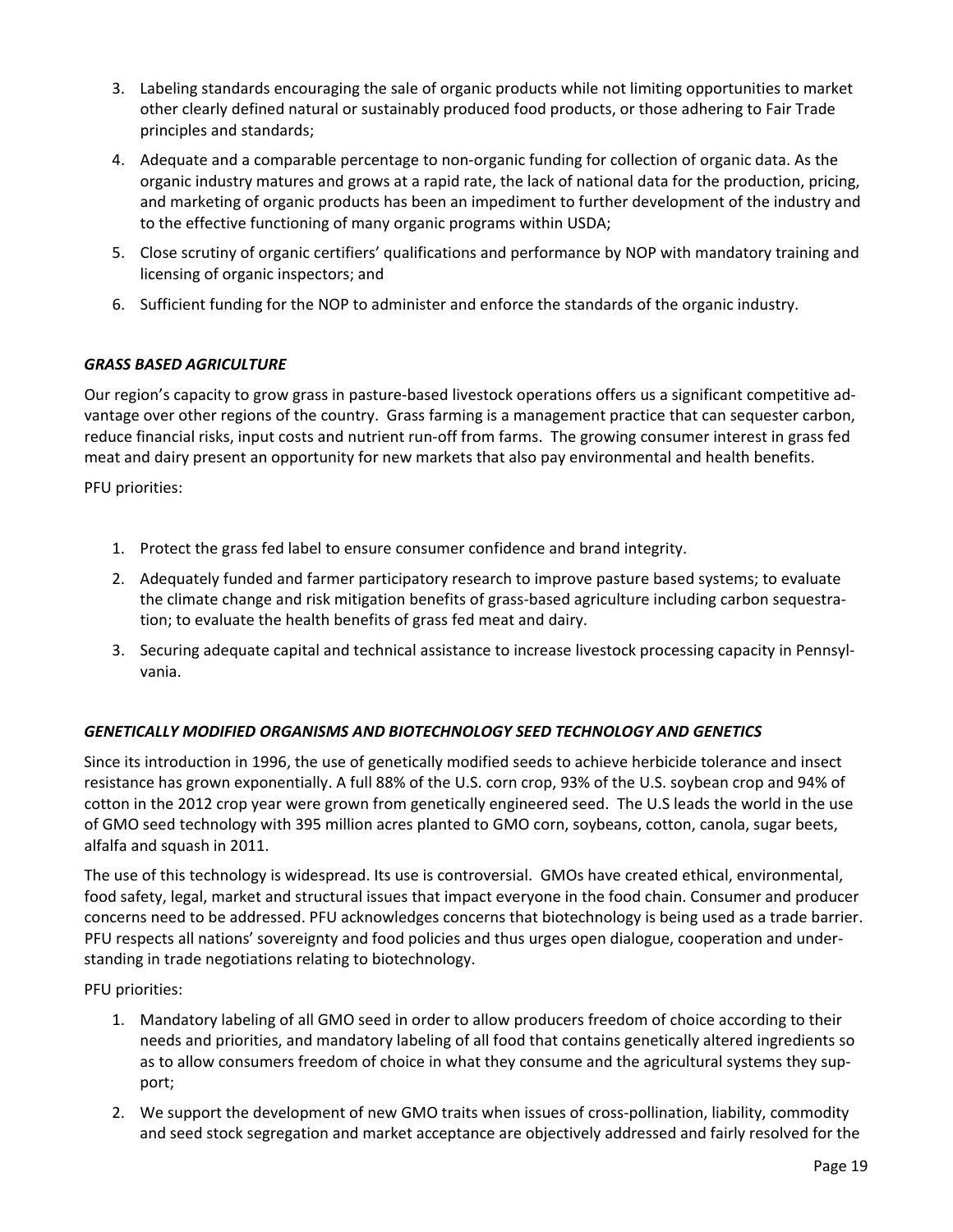protection of all producers and consumers. While biotech traits are under patent, the patent holder should be prepared to indemnify its trait users against financial burdens caused by claims. Research conducted in an environmentally secure indoor facility should be exempt from the above requirements. Research conducted in open fields production should be subject to mandatory public disclosure of persons or entities initiating the research, location of the sites, specific species and traits involved and the characteristics of the intended resultant genetically modified plant to be created. U.S. government agencies, particularly the USDA and the Food and Drug Administration (FDA) should continue to serve their respective roles in providing unbiased, scientifically-based evaluations concerning the human and animal safety and wholesomeness, as well as the environmental impacts of biotechnology-enhanced commodities.

- 1. Legislation to exempt farmers from paying royalties on patented farm animals and technical fees on seeds which have been genetically modified;
- 2. Legislation to prohibit the use of tax dollars in developing terminator technology, e.g., a gene to insure that seed will not reproduce;
- 3. The right of farmers to save and plant seed derived from proprietary organisms on their own land;
- 4. New products involving GMOs be certified as safe by the FDA in testing done independently of the patent holder, before being allowed on the market. Such testing is to be done at the expense of the specific patent holders seeking to market such products;
- 5. Congressional action to regulate the biotech industry's technology agreements. Farmers should not have to sign away their fundamental rights, including, but not limited to a jury of their peers in court, in exchange for the privilege of growing biotech crops. Grievances should be settled in the home state of the farmer, not the state of the biotech corporation;
- 6. Any damages caused to farmers through lower prices, lost markets or contamination shall be fully reimbursed to farmers, including legal fees, by the company producing the genetically modified product;
- 7. All data used in the analysis of the health and environmental effects of GMOs should be public record, and that criminal penalties be established for the willful withholding or altering of such data;
- 8. Prohibiting government regulatory agencies from licensing genetically modified products that are not acceptable for both human consumption and animal feed;
- 9. Until USDA and FDA improve oversight and regulation of pharma crops, PFU cannot endorse or support pharma farming based on economic, environmental, food safety and liability risks to producers and consumers;
- 10. Requiring government regulatory agencies and input suppliers to ensure that farmers are informed of all potential market risks and segregation requirements associated with planting any licensed genetically modified crop;
- 11. Government regulatory agencies shall consider domestic and foreign consumer acceptance of the product when licensing;
- 12. Development of a paper verification system and a storage and marketing plan to aid farmers with non-GMO grains;
- 13. Identity-preserved systems and insist they receive protection from cross contamination;
- 14. The position that GMO contamination of organic seed constitutes irreparable harm to the organic seed industry and undermines the integrity of organic seed. Any detectable level is unacceptable;
- 15. GMO seeds and crops be adequately labeled and stored, so that they do not interfere with the export or import of crops and commodities into countries that have concerns about them.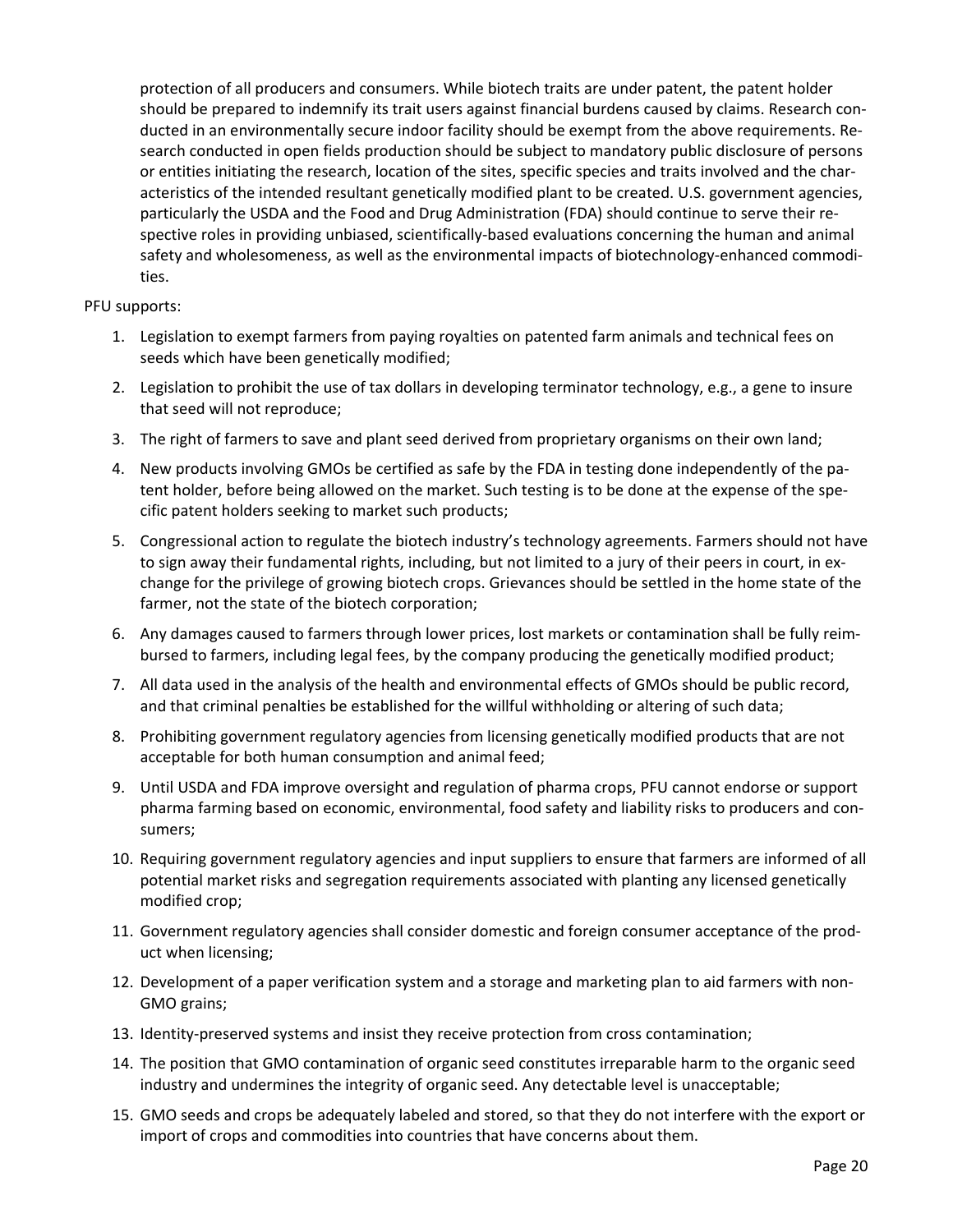- 16. Legislation to prohibit the patenting of heritage seed, animal and biological genetics and individual plant traits;
- 17. Legislation to prohibit the development and selling of seed that is sterile;
- 18. Legislation requiring that patent holders or owners of GMO technology be held strictly liable for damages caused by genetic trespass including safety, health, economic and environmental effects. Farmers are not to be held liable for food safety, human health or environmental problems, including cross-pollination, related to the use of GMOs as long as generally accepted crop production practices are followed.

## *ANTIBIOTIC USE*

Livestock producers who choose to use antibiotics in animal husbandry are responsible for the correct use of those products including adequate record keeping and withdrawal before slaughter or use of milk or eggs. PFU does not support the extensive use of antibiotics to compensate for inadequate animal husbandry, environment or genetics. In order to ensure human health and consumer confidence, PFU supports policies that require independent monitoring of data on the use of antibiotics at food and feed companies, and encourages USDA to increase testing for pathogens in processing plants.

# *ANIMAL WELFARE / HUSBANDRY / WELL-BEING*

PFU is a steadfast advocate for responsible farming in which a family manages their land base, cropping systems, and livestock as an integrated system. We believe that family farmers in Pennsylvania should have control over the handling of their animals and that they should comply with each state's policies for animal husbandry practices.

PFU supports:

1. Educational programs to inform the public on the true nature of animal care on the family farm. Family farms base their survival on the personal and humane care to their animals. We further believe that those who violate the law should be prosecuted to the full extent of the law.

## *APPROPRIATE TECHNOLOGY DEVELOPMENT*

#### PFU supports

1. Efforts to fill the gap between traditional technologies and affordable, appropriately sized, commercially available equipment with good quality tools and equipment that are affordable and suited to the scale of operations of the small farmers.

## *LOW ENERGY, LOW INPUT BIOLOGICAL SYSTEMS*

## PFU supports:

1. Research and education on low-energy, low-input agriculture. These management techniques focus on reducing the level of chemical inputs into soil and the amount of fossil fuels used in the course of managing crops. Integrated pest management, the use of cover crops to improve fertility, and practices that improve soil health such as nutrient management are all examples of these practices that PFU supports.

#### *INVASIVE SPECIES*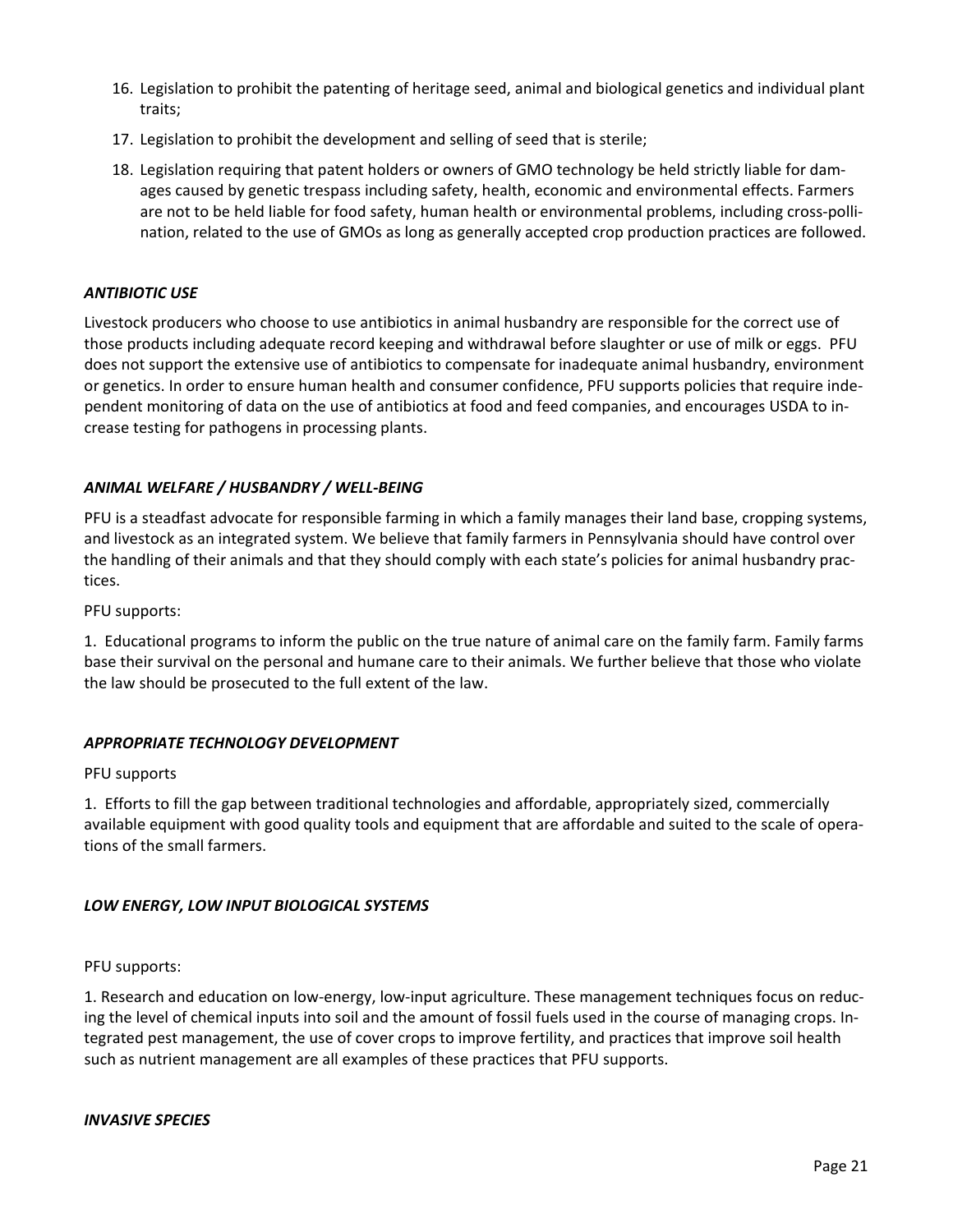The spread of invasive plants and animals is a serious environmental problem threatening Pennsylvania's natural ecosystems. Given the collective threat these species pose, any programs to remediate or eradicate invasive species should not be at the burden or expense of the landowner.

PFU supports:

- 1. In cases where remediation or eradication efforts result in a loss of income-generating crops or value of land for a farmer, PFU supports programs designed to reimburse farmers for their loss;
- 2. Collaborative efforts between public and private agencies and organizations to develop and implement control plans for states and municipalities threatened by invasive species;
- 3. Training of staff and volunteers in control methods; and
- 4. Public education.

## *NUTRIENT DENSITY*

Where appropriate, PFU encourages the practice of nutrient density farming, which employs biological practices designed to ensure that harvested crops have a measurably larger quantity of a broad spectrum of different minerals, vitamins, phytonutrients, and antioxidants than crops raised using other methods.

# *THE ENVIRONMENT AND THE FAMILY FARM*

PFU supports:

- 1. A rational, nationwide environmental policy. We believe that family farmers are great contributors toward preserving the environment and that society is interested in rewarding their contributions. Pennsylvania farmers work hard and take great pride in providing a safe and healthy product while contributing to the health of our region through their care of the land. We support environmental programs that encourage farmers to adopt conservation and environmentally friendly practices, and that reward them for their contributions to a healthy environment.
- 2. Programs that recognize farms as multifunctional and rewards farmers for their contribution to land stewardship, protecting clean air and water, open spaces, and wildlife, supporting rural heritage, supporting small town and rural economies and tourism.
- 3. The adoption and promotion of agricultural practices that protect the soil and reduce the need for pesticides and fertilizers.
- 4. Increased emphasis on public interest research at the region's land grant universities with a higher priority placed in interdisciplinary research on the social, economic and environmental effects of agricultural policies, technologies, chemicals, and biotechnologies. We encourage the universities to establish policies to expand the availability of public information and disclosure of all research projects, whether publicly or privately funded.

# *LOCAL FOOD & FOOD SYSTEMS*

## PFU supports:

Any and all initiatives aimed at re-regionalizing our food system. This may include encouraging the development of regional food hubs, value-added product initiatives, incentivizing (by way of tax credits or subsidies) those farms who commit to growing non-commodity food crops, and easing/simplifying the restrictions on small meatpackers to process meat for retail sale, farmers who sell direct-to-consumer and institutions that purchase their products for resale (ie: farmstands, markets, Farm to Table restaurants), educating consumers, and other such initiatives that would incentivize or enable a more regional food system.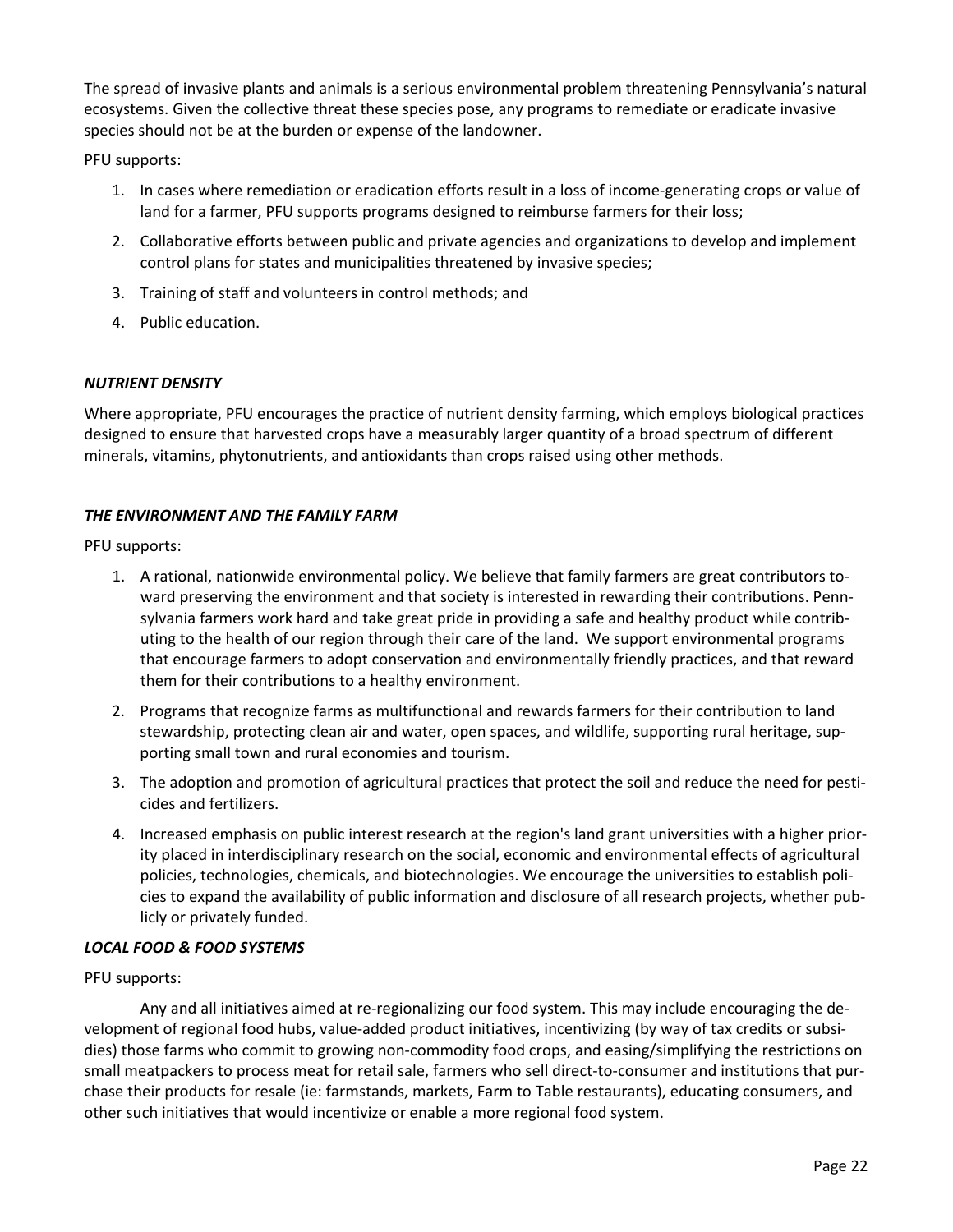The growing local food movement has many benefits to both PFU members, and Americans in general. These include:

- 1. Enhanced markets for the products that many members' farms produce
- 2. The ability for farmers to capture a larger share of the retail food dollar
- 3. Opportunities to employ and engage more Americans, in more regions, in the pursuit of Agriculture
- 4. Keeps consumer dollars circulating in each respective region, and to the family farms therein
- 5. Reconnects consumers to the food they eat & feed their families
- 6. Reduces transportation costs

 7. Provides fresher, healthier food products, with a reduced need for transportation, long term storage, processing or treatment

 8. Food Security: encouraging food production to be spread across the country, rather than concentrated in a few areas will help to insulate our food system against drought, flood, disease, fuel costs (or shortages) and malicious disruption

9. Allows for more sustainable methods of agriculture to be employed —-profitably.

# **REGENERATIVE AGRICULTURE AND THE FAMILY FARM**

Science has shown that regenerative farming practices have the potential to sequester more carbon, improve soil organic matter and the life therein, and reduce runoff of water, fertilizers, pesticides, and topsoil alike. These practices can increase farm productivity, mitigate anthropogenic amplification of the rapid climate change family farmers have experienced for the past decade, and help to keep family farmers prosperous on the land, and able to continue feeding our Commonwealth, nation and planet.

PFU supports the pursuit of Regenerative Agriculture among farms of all sizes and types. This includes support for:

• Any and all efforts aimed to furthering the practice of Regenerative Agriculture to include educational, legislative, policy, and advocacy efforts.

• Efforts that incentivize these practices, be they administered through governmental, private agency or the marketplace, so that the financial burden of implementing them is not borne solely by family farmers, but by all whom they benefit.

## **Background:**

Regenerative Agriculture generally describes practices which:

• Build Soil Organic Matter (SOM) over the medium/long term

• Reduce or eliminate disturbance to and promote the vigor of soil microbiota—crucial to building SOM — by one or more of the following methods:

- No, reduced or "conservation" tillage
- No or minimal pesticides and synthetic fertilizers
- Perennial systems, wherever possible
- Constant cover (ie: diverse cover crops) on ALL agricultural lands

- Intercropping", that is, integrating livestock in intensively managed grazing rotations and the fertility they provide — into agricultural operations wherever practicable.

- Responsible, consistent, scientifically-proven crop rotation (to include fallowing, as prescribed)
- Incorporating agroforestry and/or silvopasture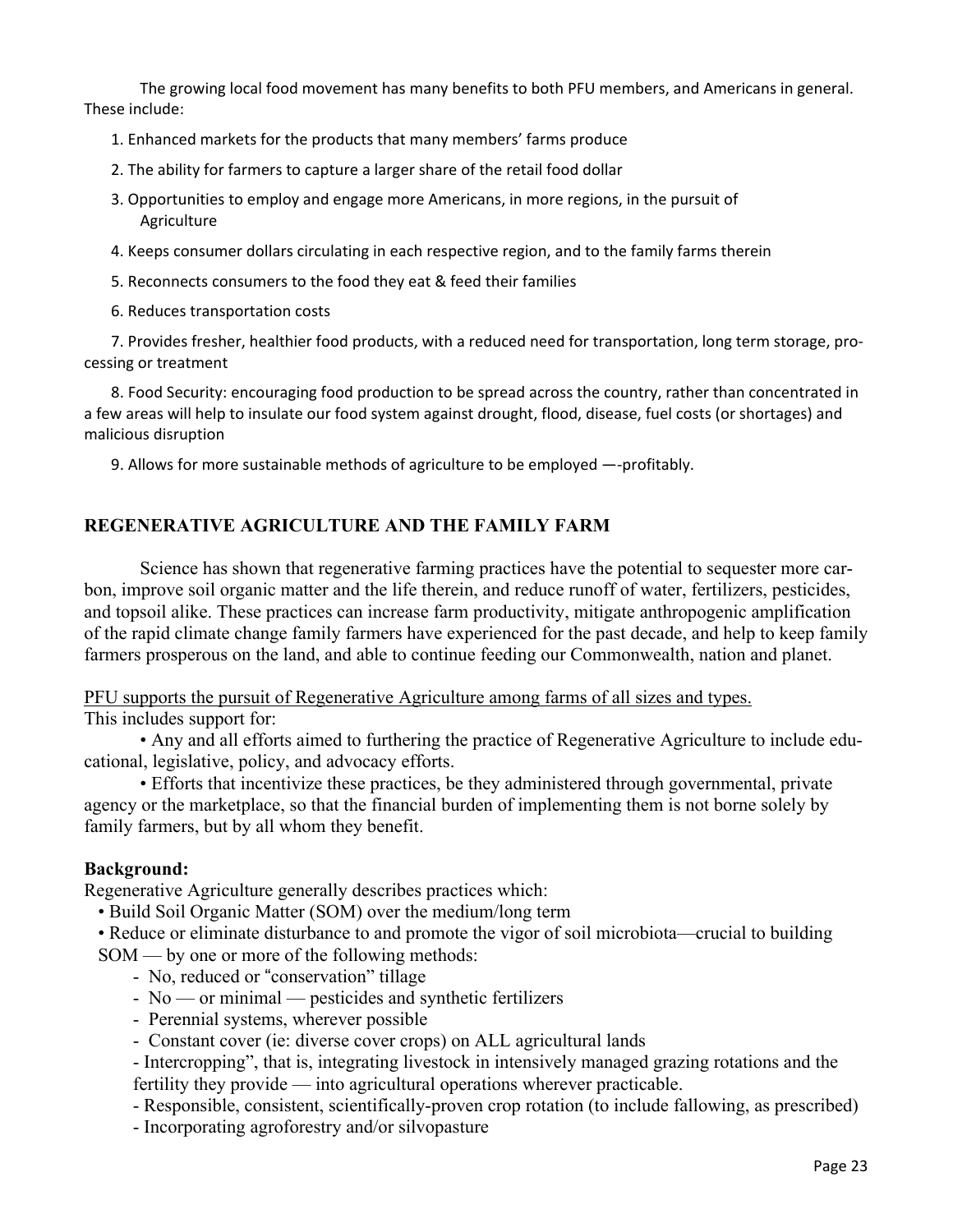The benefits to family farmers of increasing SOM utilizing Regenerative Agriculture include:

- Increases the land's ability to hold water, nutrients, and topsoil
- Increases the land's ability to support plants, animals, and family farmers
- Decreases the number of inputs and their associated costs required to raise crops or livestock, and to control the pests associated with both
- Sequesters carbon, which is one of the major greenhouse gases (GHG), and, arguably, the most surely anthropogenic
- Keeps water on and around the farm clean, and usable, and municipal water supplies viable

# **Use of Biosolids/Sewage Sludge on Agricultural Lands**

Strategies for building soil fertility or plant nutrient levels should not include practices that degrade soil health nor contaminate soil, plants, animals or water with persistent hazardous chemicals and/or heavy metals.

PFU opposes the application of biosolids/sewage sludge on cropland, pasture, hayfields or grasslands.

# **Background:**

Farmers and land managers sometimes apply sewage sludge and biosolids as "inexpensive" forms of soil amendments and nutrients (NPK). However, such materials derived from publicly-owned human sewage treatment facilities routinely contain heavy metals, industrial chemicals, flame retardants (PFAS), steroids, and pharmaceuticals that contaminate soil, water, animal and crops. Further, such chemicals are not labeled on the final product, so applicators are not able to make informed decisions about them and bear all the risk of potential unknown contamination. Some farmers have lost their animals, crops and water quality to the point of having to abandon their farming operations due to accumulation of persistent chemicals from these products. Farms should not serve as "toxic waste dumps" for other industries.

Of the 352 chemicals identified as existing contaminants in biosolids, 61 are considered acutely hazardous, hazardous or "priority pollutants" within various EPA programs. EPA itself states that they are "unable to assess the impact of hundreds of unregulated pollutants in land-applied biosolids on human health and the environment". Farmers and land-managers using such products bear the risk of such contamination ruining their farming operations as well as contaminating their neighbors' water and land.

Thus, the practice of applying such products to our soils is inconsistent with good stewardship of our land and water resources and is not the highest standard of protection of a healthy food supply.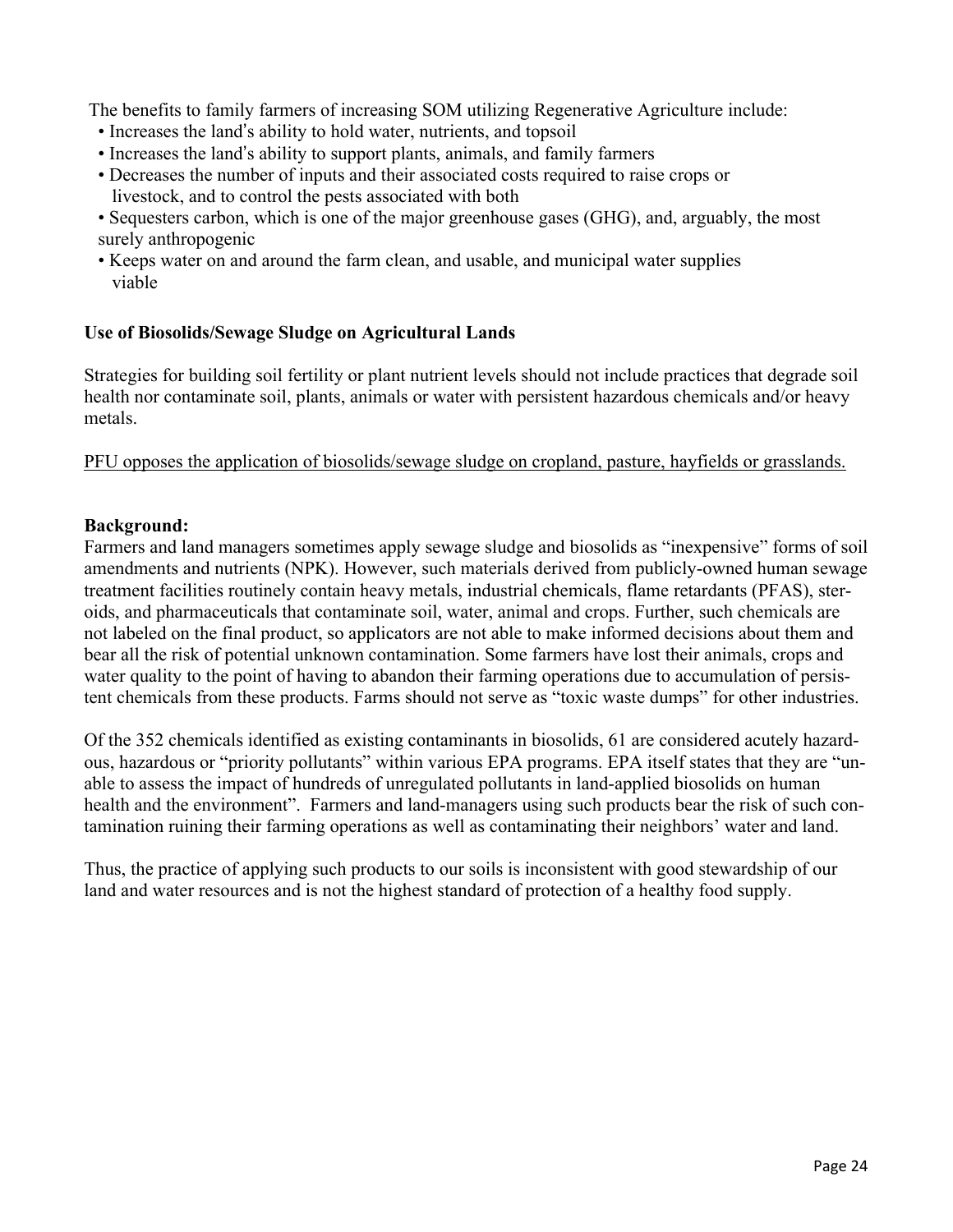# **IV. GOVERNMENT ROLE IN AGRICULTURE**

## *GOVERNMENT SUPPORT*

PFU acknowledges the science of global climate change and the influence of human-based activities on atmospheric CO2 levels. Farmers and agricultural practices can play a key role in large-scale carbon sequestration and renewable energy production. PFU urges policymakers to prioritize programs which reward farmers for sequestering carbon, and prioritize climate change mitigation and adaptation research that focuses on soil-based carbon sequestration and sustainable biofuel production.

Pennsylvania farmers provide important environmental benefits for the region's 14 million residents, including clean air, clean water, wildlife habitat and carbon sequestration. PFU encourages development of state and federal programs that recognize and reward farmers for the environmental stewardship and benefits they provide. PFU also encourages USDA to speed development of protocols for private ecosystem markets as authorized in the 2008 Farm Bill.

Payment program eligibility and limitations

PFU priorities:

- 1. PFU supports the region's Conservation Districts and continued funding for their programs and services, and opposes any further consolidation of Conservation Districts in the region.
- 2. PFU supports full funding of conservation programs as critically important to the wide diversity of crops produced in the region, as well as to the region's forest resources. State USDA-NRCS offices should be given wide latitude to develop state practices to address specific resource concerns identified by the State Technical Committee.
- 3. Regional equity has been critically important to producers in Pennsylvania, providing additional funding for USDA conservation programs. This funding mechanism recognizes the specific challenges faced by Pennsylvania farmers, including farming in a densely populated region, high land values and high costs of conservation practices. PFU strongly supports the continuation of regional equity at the \$15 million level.
- 4. Regional Equity should provide a provision for equal transfers of funds between states to assure that all program funds are available where needed within the region.
- 5. PFU supports restoring annual appropriations for the USDA's NRCS technical assistance at the field office level.
- 6. PFU supports any and all efforts aimed at improving access to and participation in USDA-NRCS soil-building and/or conservation programs (such as CRP, and CREP) by small and medium family farms through expanded legislation, training, outreach and education or any other means.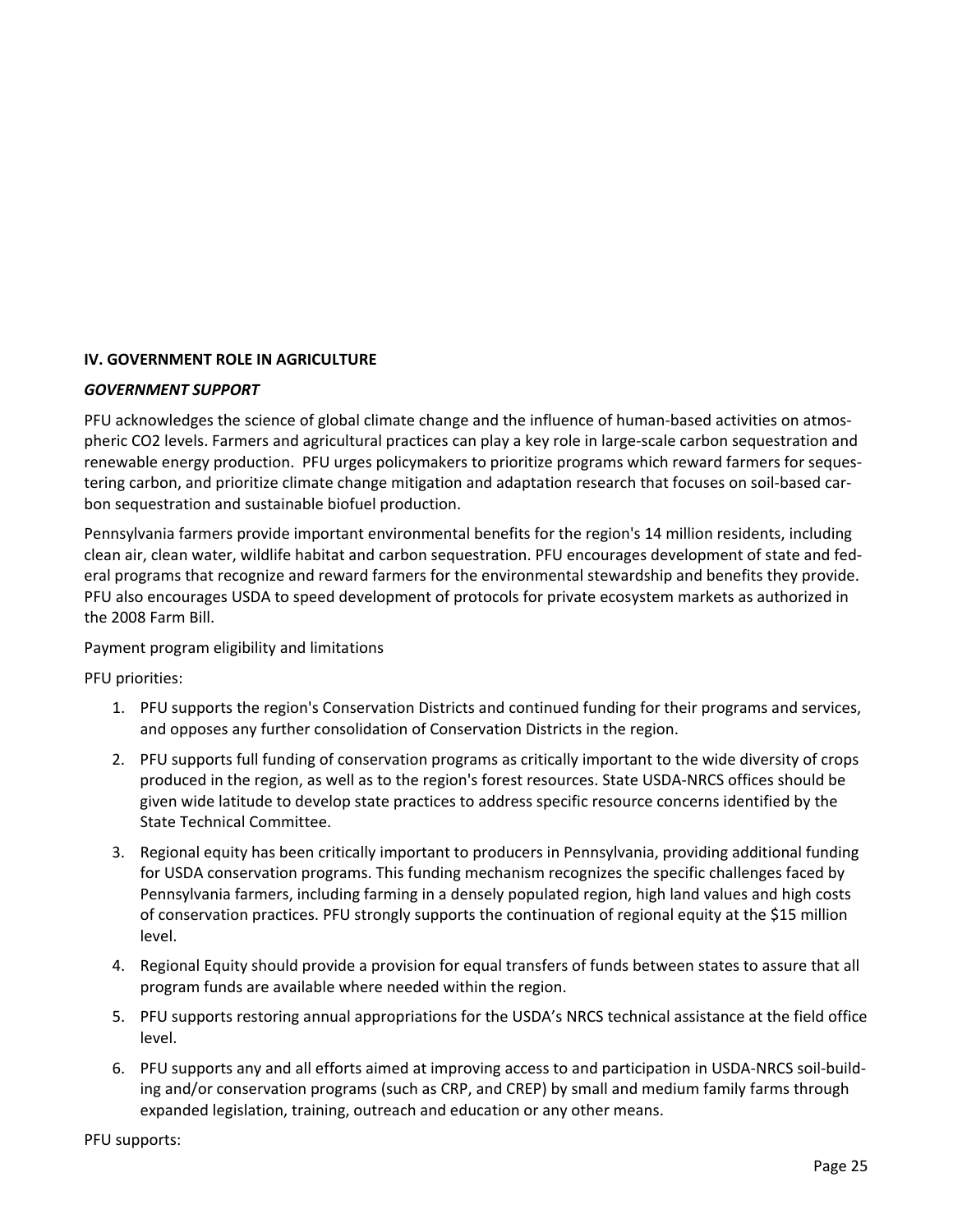- 1. An upper income cap on government farm payment program eligibility on the basis of net farm income, which would provide additional funds for programs to support beginning and limited income farmers.
- 2. Full funding of USDA programs that encourage permanent protection of working farm and forest lands.
- 3. Full funding for USDA programs that provide funding for pasture and wetlands restoration.

#### *Federal crop insurance*

PFU supports:

- 1. The continuation and improvement of the federal crop insurance program. We advocate for strong educational campaigns to help farmers make informed decisions about crop insurance options.
- 2. The expansion of federal crop insurance programs to support the diversity of crops that can be grown and recognize the changing infrastructure and markets available to farmers and producers in Pennsylvania.

#### *Farm viability programs*

#### PFU supports

- 1. The continuation and expansion of state farm viability programs to provide business planning assistance and grant funds to support new farm business opportunities and ventures, and direct-marketing and value-added strategies on existing farms.
- 2. The placement of a term "easement" on the affected land as a requirement of receipt of a grant award under such programs and the availability of such programs to farms previously protected by conservation easements.

## *Farm and profitability*

PFU supports:

- 1. USDA Rural Development programs that benefit farming in Pennsylvania. The direction of RD initiatives should sustain and increase viability of family farms, family-owned rural businesses that will result in prosperous communities. Rural development is economic development for Pennsylvania.
- 2. PFU supports research that examines the flow of money within all the region's agriculture sectors; the positive and negative impacts of federal agriculture policies; potential state actions to enhance the profitability of the region's farmers, foresters, aquaculturalists and processors; and recommendations for policy changes that would enhance the viability of the region's agriculture, fisheries and aquaculture operations.

## *Agricultural statistics*

- 1. All farmers participating in all surveys of the USDA NASS and the Census of Agriculture, which should be conducted every five years;
- 2. Opposition to efforts to increase the minimum financial criteria for classifying agricultural operations;
- 3. Continued collection of information on direct marketing of agricultural products, the production and sale of organic agricultural products, value-added agricultural products and non-traditional farming operations and ownership;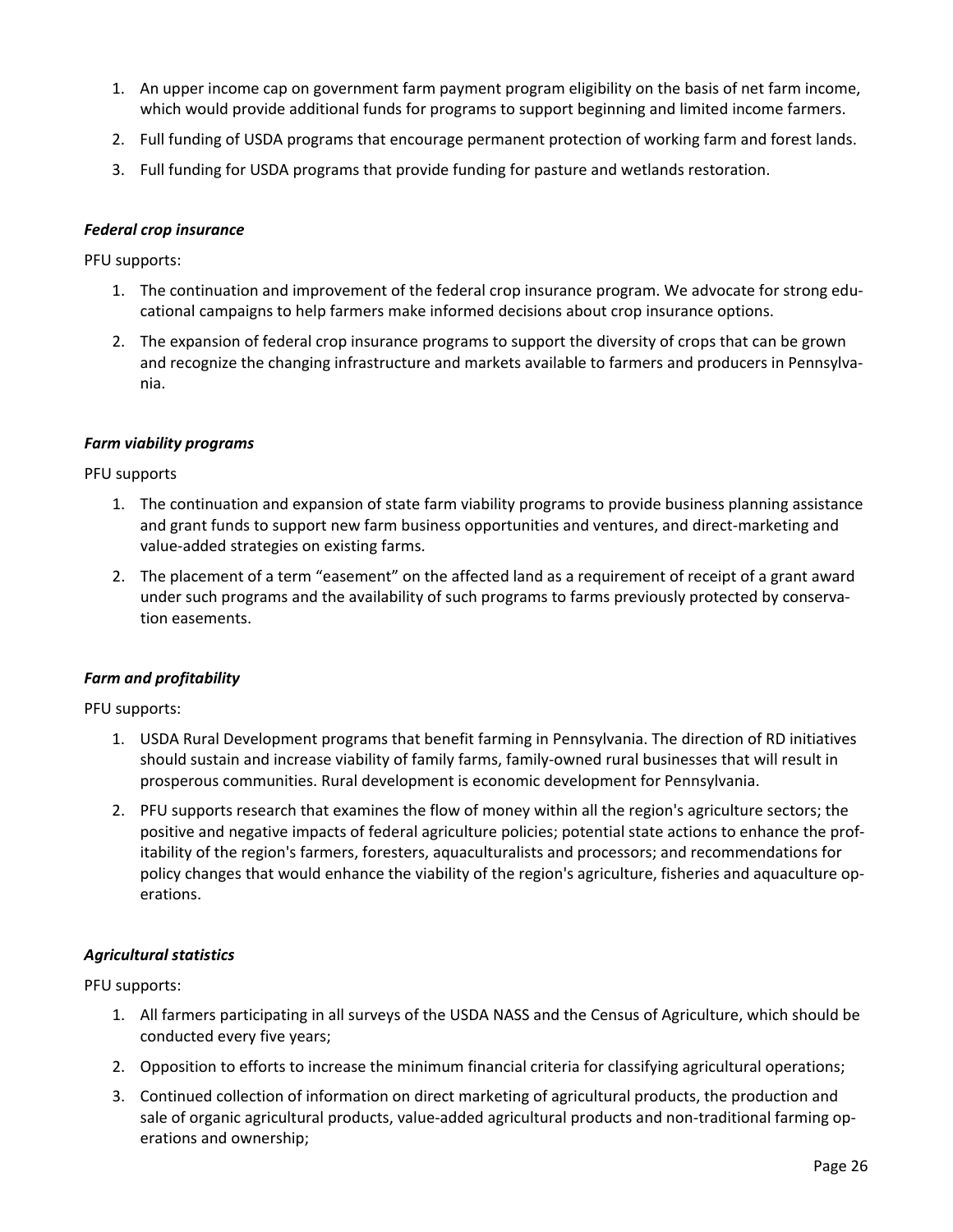- 4. Continued collection of needed data relating to corporate involvement in agriculture and coordination with information collected on foreign involvement in the purchase of farmland and agricultural enterprises to more clearly reflect the pattern of ownership and management of United States agriculture; and
- 5. Opposition to USDA using information obtained in the census in a manner that is detrimental to family farmers and ranchers.

## *USDA Rural Development Programs*

Many Rural Development programs restrict eligibility to projects located in rural areas defined as any area other than a city or town that has a population of greater than 50,000 including the urbanized area contiguous and adjacent to such a city or town according to the latest decennial census. This definition tends to exclude worthy projects, particularly in southern Pennsylvania where agriculture tends to be integrated into urban and peri-urban settings. Rural Development programs should primarily benefit agricultural producers and rural workers but ranking and eligibility criteria must recognize that food systems are regional in scope and often dependent upon integration with urban food systems in the same "food shed." PFU supports an expansion of eligibility for USDA Rural Development loans and grants for projects not in rural areas if the loan or grant primarily benefits agricultural producers and provides employment for residents of a rural area.

## *USDA marketing programs*

Even small investments in the local and regional food system can pay big benefits in new jobs, new markets and greater access to fresh fruits, vegetables, meat and dairy. A report from the Union of Concerned Scientists called Market Forces: Creating Jobs Through Public Investment in Local and Regional Food Systems provides an impressive survey of existing data on the many economic, health and environmental impacts of direct to consumer, school, restaurant and institution marketing by farmers. Pennsylvania's diversified agriculture provides many opportunities for regional economic development and PFU supports policies and programs that advance our region's efforts to grow, process and distribute farm and products for local and regional consumption.

PFU priorities:

- 1. Programs that provide coupons for consumers at farmers' markets and o1n-farm sales not limited to farmers' markets. Pennsylvania leads the country in number of farmers' markets. We also support allocating 10% of federal funds to be used for wireless Electronic Benefits Transfer (EBT) systems that can read SNAP cards at farmers' markets;
- 2. Fund programs that provide low-income seniors with coupons for the purchase of fresh fruits, vegetables, meat, fish, dairy and other agricultural products at farmers' markets, CSAs, CSFs, farm stands and other direct marketing venues.
- 3. Loan programs for local food distribution and marketing enterprises that serve markets in-state or within 400 miles of production site. These loans can fund slaughterhouses, small food distributors, dairy processing, warehouses, mills, kitchen incubators, and can extend funds to urban as well as rural regions;
- 4. Farm-to-school and farm-to-institution programs that support the distribution and consumption of Pennsylvania-grown and -processed food, and lumber in Pennsylvania institutions; and
- 5. Local preferences programs that allow local schools to establish purchasing preferences for locally produced dairy, as well as fruits, vegetables and meats for school meals.

## *Community-supported farming*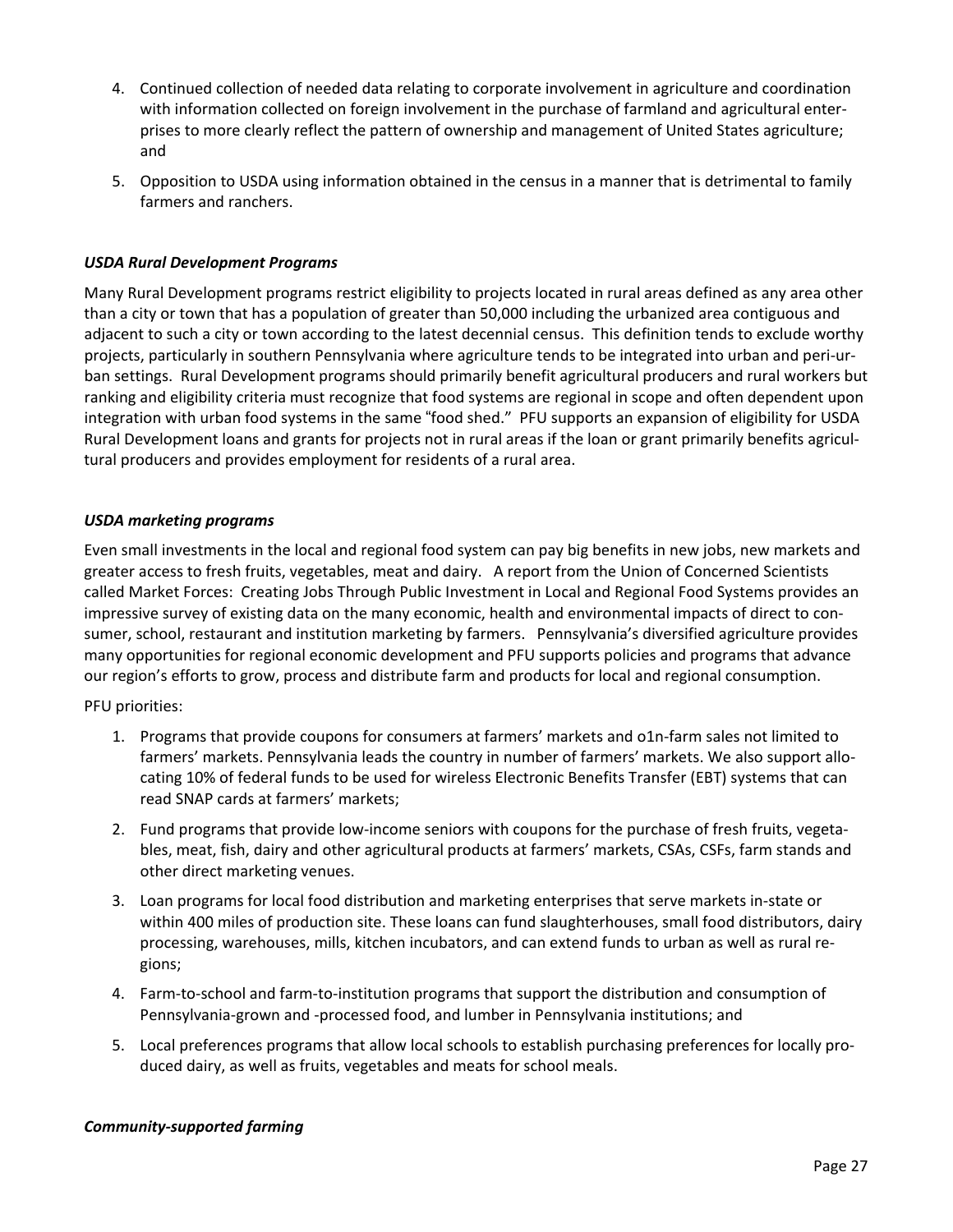## PFU supports:

- 1. PFU supports initiatives that promote the development of community-supported enterprises. Pennsylvania farmers, nurserymen and flower growers are establishing community supported enterprises from which consumers/members purchase shares in the enterprise in advance of the season. This gives producers cash at the start of each season, and includes the customers in the risks inherent in farming and horticultural operations.
- 2. We support USDA efforts to reach out to consumers through the Know Your Farmer, Know Your Food initiative.

# *Value-added agriculture and processing*

PFU supports:

- 1. All USDA programs that provide funding for value-added processing to help farmers develop valueadded businesses with an emphasis on local and regional food systems. Adding value to food and fiber means capturing a greater portion of the market value, and Pennsylvania farmers and forest owners have found this to be an effective means for keeping their businesses viable; and
- 2. The formation of member owned co-operatives and other structures to facilitate the processing, marketing and distribution of value-added products.

## *Interstate Sale of State Inspected Meat*

Several of the New England states have implemented state meat inspection programs. We support the same in the Mid-Atlantic regions. These state meat inspection programs are, as required by law, at least equal to federal standards. These programs provide additional access and value-added opportunities for producers. The 2008 Farm Bill required USDA to develop rules to allow the sale of state-inspected meats across state lines. The rules as they have been developed actually provide disincentives and added levels of unnecessary bureaucracy to the interstate sale of state-inspected meats.

PFU priorities:

- 1. The interstate sale of state-inspected meat; and
- 2. Acceleration of the rulemaking process for the interstate sale of state-inspected meat to allow individual processors, by virtue of state inspection, to sell meat across state lines as was implied in the 2008 farm bill language.

PFU supports:

1. State efforts to create MOUs to allow a state to deem another state inspection program adequate for its state's sales.

## *Agri-Tourism*

- 1. The inclusion of agri-tourism as part of the definition of agriculture;
- 2. USDA programs that recognize the value of agri-tourism in small, diversified farms and communities throughout the U.S. and programs that adopt agri-tourism allowances for funding;
- 3. USDA programs that educate producers about liabilities associated with agri-tourism operations; and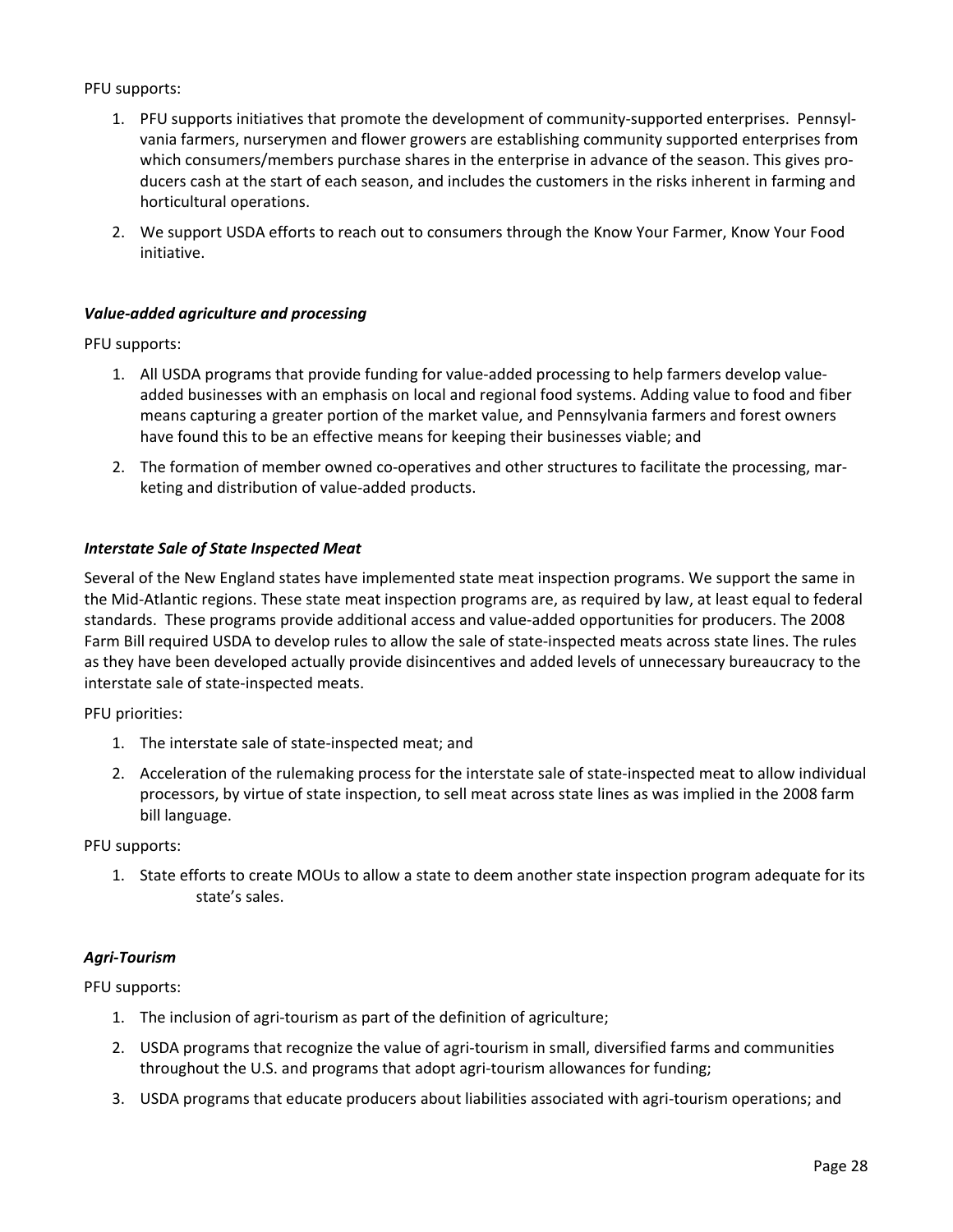4. Limits on the maximum liability exposure, thus making liability insurance protection more attainable and affordable.

## *Agriculture education*

PFU supports:

- 1. Legislation to allow certain agriculture courses, as approved by the states' departments of education, to count as science credits to be applied to state requirements for high school graduation; and
- 2. Efforts to continue and expand educational programs supportive of family farm agriculture and rural communities. We encourage educators to consider innovative approaches to family agriculture, including organic, value-added and sustainable agriculture.

#### *Training New Farmers*

PFU supports:

- 1. State and federal policies such as low interest loans, grants and tax incentives that provide adequate financing to help maintain Pennsylvania's family farm traditions and provide special assistance to beginning and minority family farmers;
- 2. College and university schools of agriculture, technical high schools with agricultural curricula, and other similar programs;
- 3. The maintenance and expansion of technical assistance for Pennsylvania farmers through university extension programs, state agricultural agencies, community-based organizations and private consultants. Technical assistance appropriate to Pennsylvania should include a focus on access to land, marketing assistance, access to capital, and scale-appropriate food safety training.

## *Land grant universities & institutions of higher learning*

Research education in Pennsylvania's universities should be balanced and recognize the interests of family farms (conventional and organic) and co-operatives. University educational curricula must not support the interests of agribusiness at the expense of family farmers.

PFU notes the near total lack of course content and curricula on co-operative enterprise, co-operative history and management in our region's educational institutions, and particularly in secondary schools. This is in clear contrast to the contribution made by co-operatives to the economy and food system in Pennsylvania. We applaud the efforts of some colleges and universities to address this problem and call for support and investment in courses, certificates, advanced degrees and other educational programs that will support the next generation of co-operative leaders in our communities. PFU supports the continued contribution of cooperative extension to the region's farmers, youth and communities.

PFU priorities:

- 1. Increased funding in cooperative extension personnel and services related to direct, on-farm assistance and programs;
- 2. Formula funding for land grant universities, which creates a stable base of funding for continuation of services in small states;
- 3. Increased funding to better enable land grant institutions in Pennsylvania to be able to develop viable state and county agricultural research stations; Increased cooperative extension funding for outreach and dissemination and distribution of crops and cropping methods, and to facilitate feedback for success and failures; and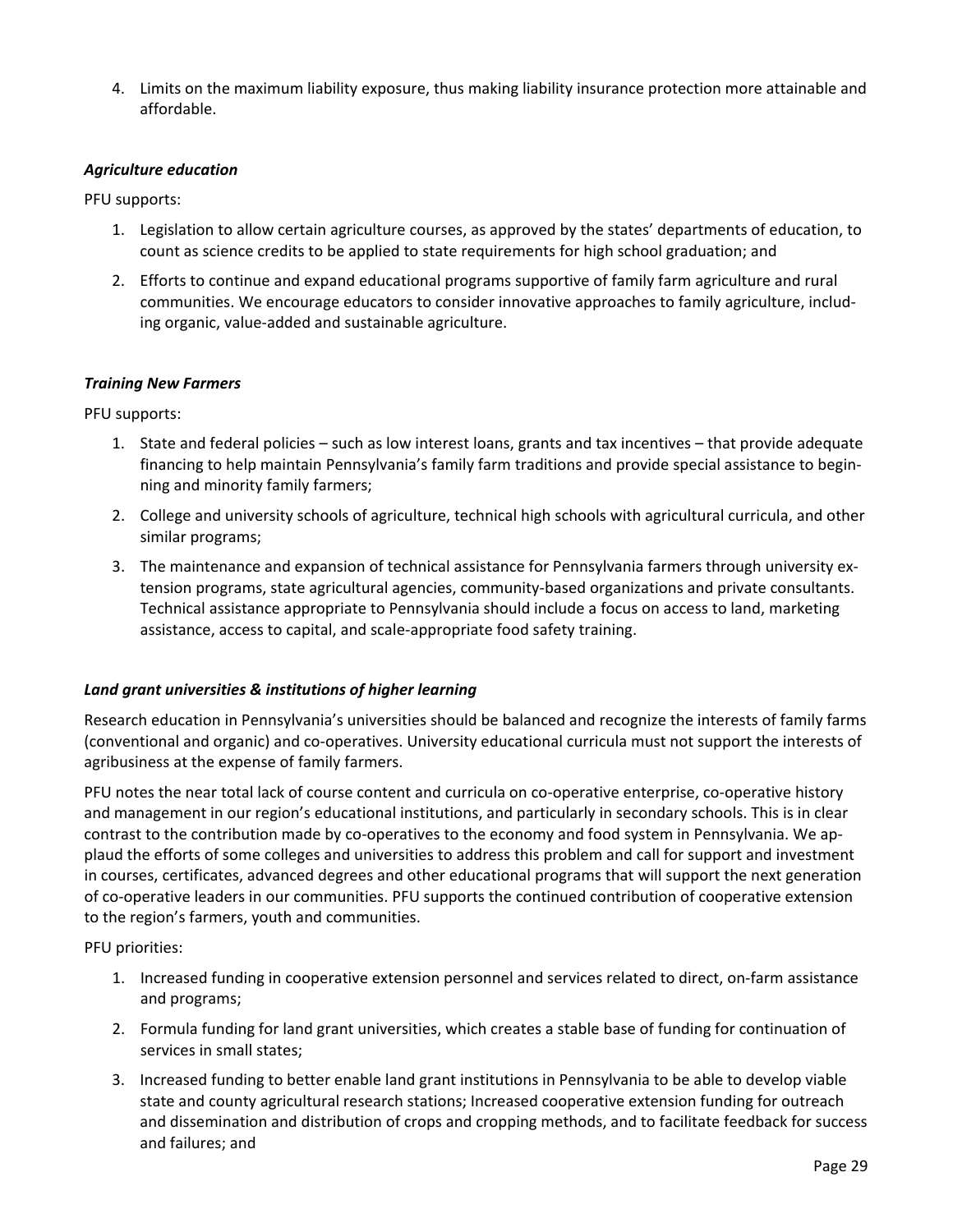4. Increased emphasis on cooperative development, management and history at every level of research, education and extension from university curriculum to 4-H.

PFU supports:

- 1. Development of a public seed bank of varieties developed and continually refined at the research stations; and
- 2. Increased funding for Northeast Sustainable Agriculture Research and Education (SARE) for on-farm field trials.

#### *Federal estate tax*

PFU supports:

- 1. Estate tax relief for family-owned farms in order to facilitate the transfer of those enterprises to the next generation;
- 2. A federal estate tax exemption per estate that is set at \$3.5 million, indexed annually, with a top tax rate of 45%;
- 3. Simplified exemption qualification rules and requirements, along with the implementation of graduated tax rates;
- 4. Section 2032A applications based on the use of the land for agriculture and not on the owner, thus allowing land covered by 2032A to be rented to another for farming purposes;
- 5. Allow property that has been valued using 2032A to be freely transferred without triggering recapture as long as it is maintained in its qualified use;
- 6. Eliminate the cap on the amount by which an estate's value may be reduced through the use of Section 2032A; and
- 7. Sale of a conservation easement on land subject to Section 2032A should not trigger a re-capture of the avoided estate tax.

PFU opposes:

1. Shifting tax liability from the estate tax to the capital gains tax through the elimination of the "step-up" in basis provisions.

## *Broadband access*

PFU supports efforts to provide competitively priced, high-speed broadband access to the internet for all Americans.

## *Libraries*

PFU supports adequate funding for rural libraries. It is through a well-informed public that democracy is best served. Libraries provide access to information for all.

PFU opposes any efforts to cut funds for libraries, including materials and services for the blind and visually impaired.

## *Postal service*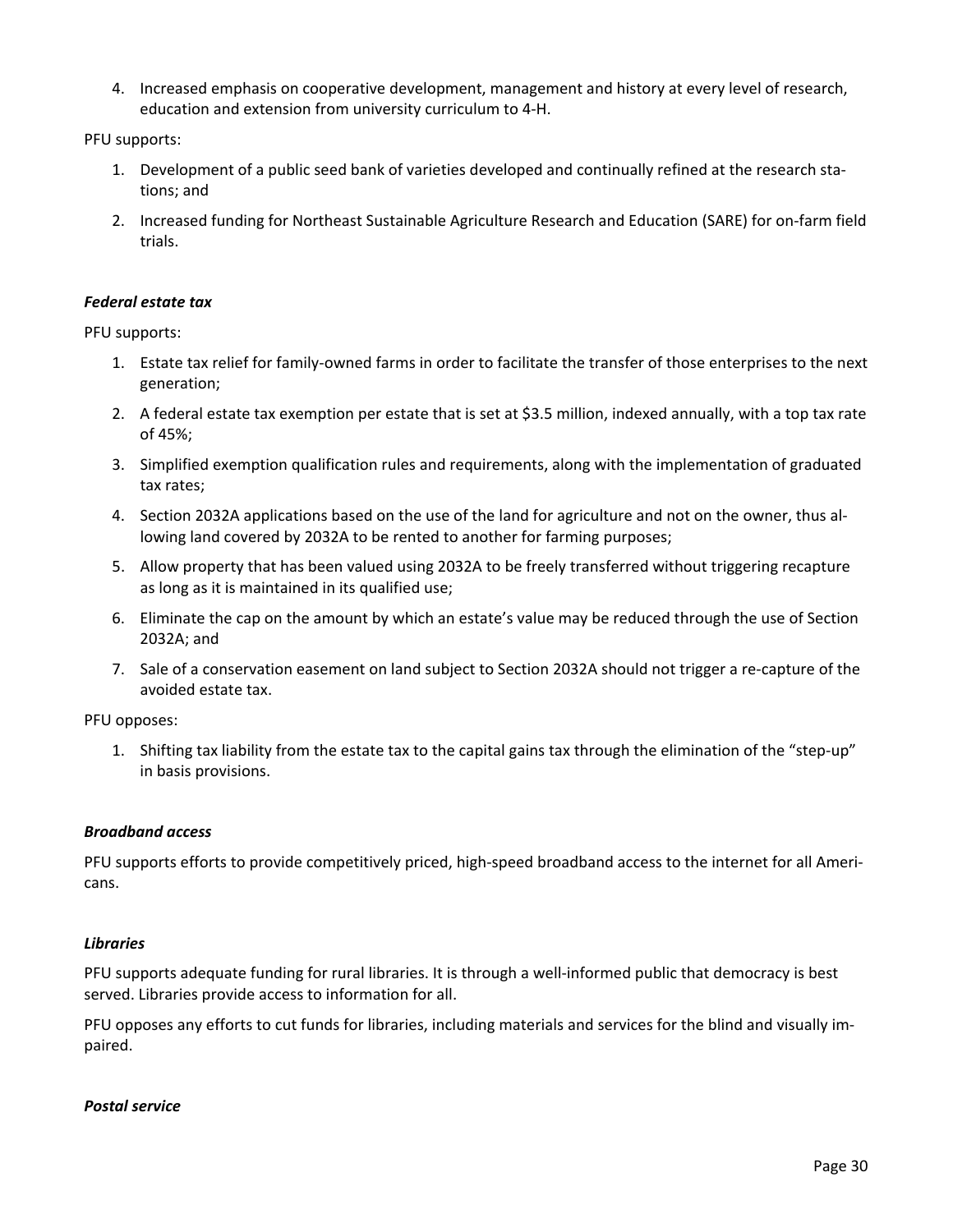PFU opposes changes in postal policy that will result in reduced, less frequent or inefficient mail service for rural areas. We oppose further privatization of the postal service.

## **GOVERNMENT REGULATION**

## *Right to farm*

PFU supports the right to farm, and acknowledges that this right does not imply a right to pollute or to harm our neighbors' rights. We call upon the region's state legislatures to preserve the current right to farm laws that protect family farmers in Pennsylvania and the property rights of all. PFU supports legislative action to ensure that state laws help keep family farmers —- of all scales —- active and viable in Pennsylvania.

# *Right to repair*

PFU Supports Right to Repair legislation that would allow farmers and independent mechanics access to diagnostic software, firmware, hardware, information, manuals, and other tools in order to repair critical equipment in the field, in the most timely, efficient, and economical way possible.

## *Local Agricultural Regulations*

PFU supports:

- 1. Public processes that engage a wide range of stakeholders in discussions and policy setting regarding the development, propagation and enforcement of regulations that deal with seeds, chemicals, and fertilizers. Such regulations should not be used to limit, restrict or prescribe the types of management practices employed by farmers; and
- 2. Local boards of health, sanitation, and other agencies and officials that interact with agricultural enterprises should be offered training and education so that they are fully aware of the need for regulations that foster agriculture in their communities.

# *Food Security and Reserves*

In the interest of food security, PFU believes that a widespread network of many independent family farms is superior to a few very large food production and processing companies. In the advent of disease outbreaks, natural disaster, major nuclear or industrial accidents, or in the event of war or acts of terrorism, a concentrated food supply would leave Pennsylvania more vulnerable to hardship than would be experienced with a family farm system.

The concentration of farm ownership also tends to disenfranchise many at the benefit of few, causing financial and social turmoil over time. We support establishing a revolving two-year, farmer-owned reserve of commodities to provide an adequate supply of raw materials for use as emergency food or renewable energy.

# *Food Safety*

PFU believes that a successful agricultural sector requires food safety regulations and policies that protect the public from foodborne illnesses and educate farmers about how to handle their products safely. Regulations should be clearly and consistently enforced, with an emphasis on technical assistance and training, rather than a reliance on punitive action following violations. PFU does not believe that one-size-fits all regulations, like Good Agricultural Practices (GAP), are appropriate for the types of farms we have in Pennsylvania.

PFU priorities: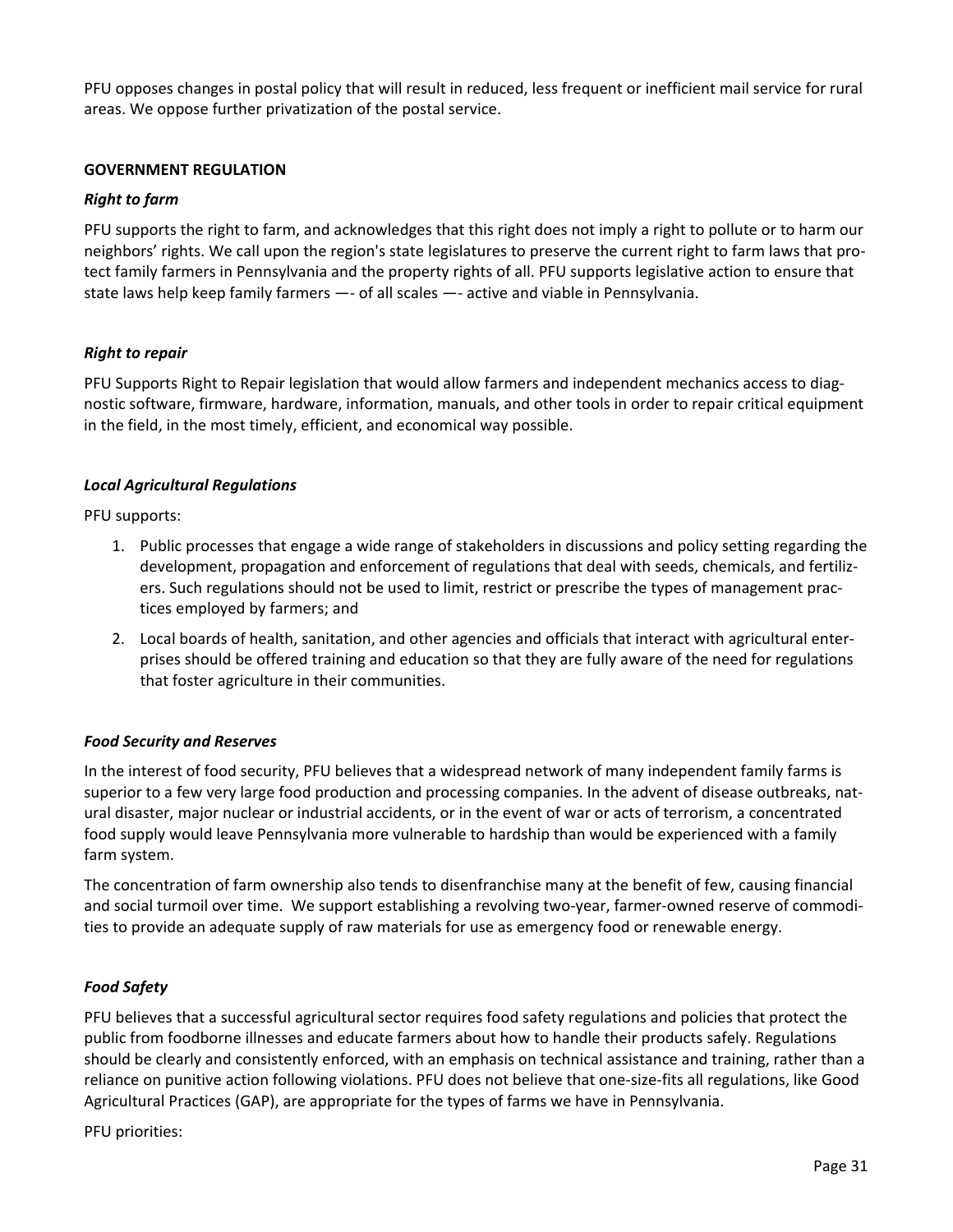- 1. Regulations pertaining to on-farm processing of foods must be sensitive to issues of scale, recognizing that guidance for small-scale, low-volume operations must be different. In particular, the cost in time and money of government mandated safety inspections and testing must not be overly burdensome for small producers;
- 2. Regulations should govern product safety, rather than process, with an understanding that there are many ways to produce a safe food item and that producers should be allowed the flexibility to choose processes that are appropriate for their particular situation; and
- 3. Regulations that allow for the interstate shipment of meat and poultry and their products from small state-inspected packing and processing establishments.

# PFU supports:

1. Building, plumbing, electrical, sanitation and other codes, as applied to farming and on-farm processing of agricultural products, should be appropriate for agricultural facilities as distinguished from commercial facilities. A facility is any place where raw agricultural products are prepared for wholesale or retail sale.

# *Value-added and local processing*

PFU supports:

- 1. Policies that facilitate the development and operation of on-farm, local and regional facilities to process raw agricultural products for wholesale and retail food sales.
- 2. Public facilities that are accessible to a wide range of growers and producers. Safety regulations for these facilities should be appropriate to their scale and use and not be unnecessarily burdensome on operators. Regulations should allow on-farm facilities to provide services to other farmers.
- 3. Programs that offer educational services to growers and producers through business management and marketing.
- 4. Efforts to document the existing value-added producers and their contribution to Pennsylvania's agriculture and economy.
- 5. Research that develops alternative processing methods for small-scale processing of farm products and explores alternative products from the region's commodities.
- 6. An examination of the feasibility of changing regulations and zoning ordinances that inhibit small-scale production and sale of finished food products.

## *Food biosecurity*

- 1. The increase of inspections of imported agricultural products, a limit on the number of ports where foreign foods enter the U.S., and sufficient federal funds to protect our agriculture supply and our ports from bioterrorism.
- 2. Enforcement of importing food products from nations with USDA-comparable food inspection/sanitation standards, including milk protein concentrates.
- 3. Disallowing imports of agricultural products from nations that have experienced outbreaks of diseases that could contaminate the food supply until those nations' agricultural exports have been deemed safe.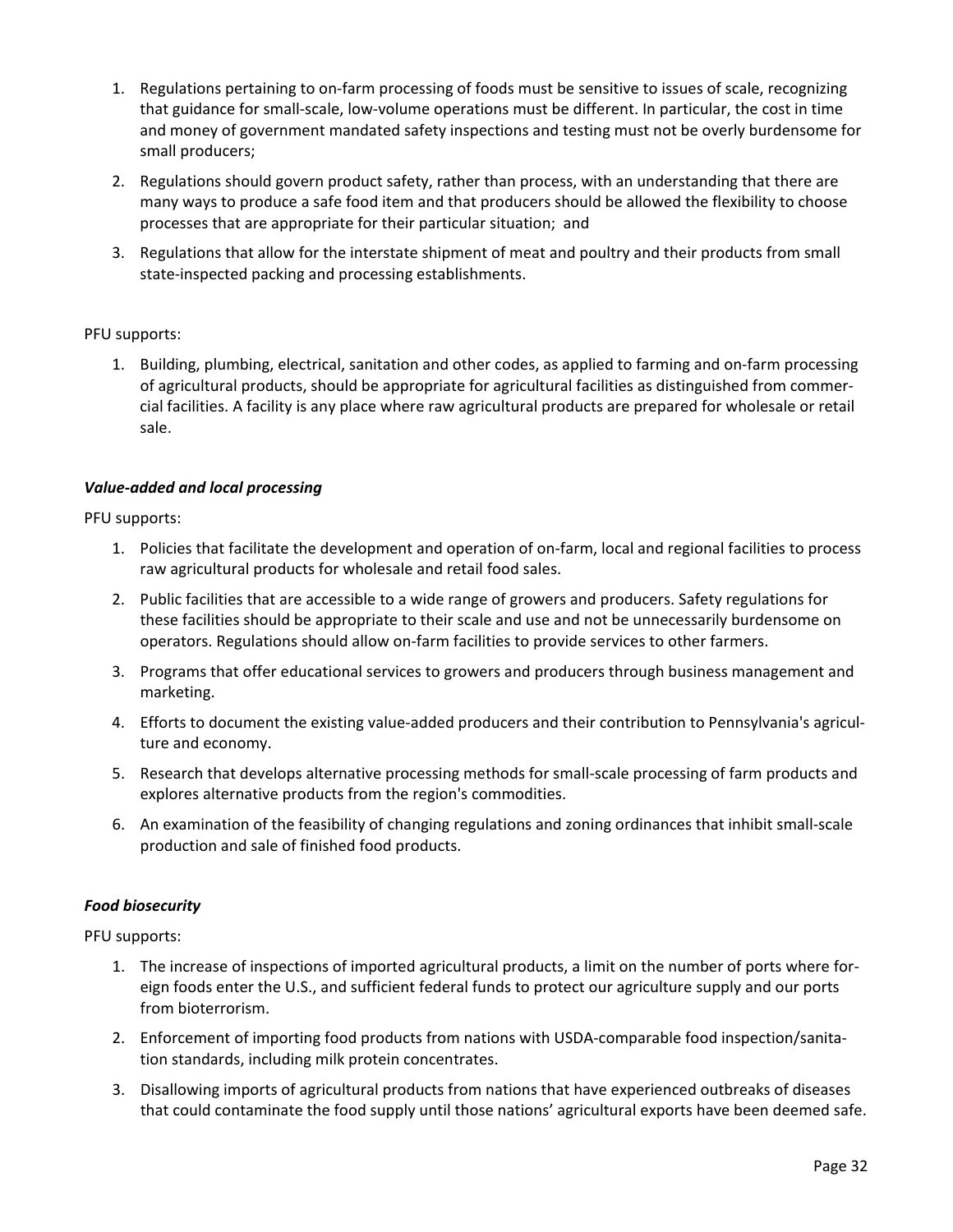# *National Animal Identification / Premises Registration*

The National Animal ID program is in response to the health and safety concerns generated by large centralized meat processing facilities and the challenges that structure creates in tracing back the origin of pathogens introduced into the system. This system exists for animal products destined for national and international distribution, rather than for direct sales and local distribution as is more common in Pennsylvania. The health and safety aspects of animal ID could be more effectively accomplished in Pennsylvania by increasing the number of processing facilities and the number of paid inspectors at those facilities. If animal processing is done at a local, distributed scale rather than at a large regional centralized scale, then tracing and isolating health issues becomes easier to track without the requirement or dependence on technology or the civil liberties issues associated with the ID technology. It does, however, require more personnel for quality control and more, smaller local processing facilities. This solution fits Pennsylvania agricultural production and the needs of direct marketers.

PFU supports:

1. A voluntary national animal I.D. program and a voluntary premises registration program coordinated with appropriate agencies at the federal and state level to prevent and contain animal disease outbreaks in the United States.

The following conditions apply:

- a. Agencies that promote such programs and deem them necessary to fulfill their missions should provide the full funding necessary to create and maintain the databases and provide compensation to producers for their costs of implementing the program;
- b. Use of the proprietary information should include clear limits to ensure protection under the Freedom of Information Act (FOIA). Access to producer information should be available only in times of animal disease outbreaks or bioterrorism attacks;
- c. Animal identification programs must not be used as a means for packers and processors to transfer liability to the original owner of the animal; instead, trace-back information should mitigate producer liability for contaminated food products; and
- d. Databases need to remain under the control of the government. Confidentiality of all information must be assured. Allowing such systems to be contracted out privately poses many problems:
- e. e) This public database would become a revenue source for private entities seeking to make a profit;
- f. It would not provide for oversight to protect confidential producer information;
- g. It would not mitigate producer liability;
- h. It would create opportunities for packers to condition the purchase of livestock upon participation in a voluntary I.D. program, a condition which would threaten rather than encourage transparency;
- i. It would assume coordination among a complex web of data with no guarantees of success; and,
- j. It would assume all sectors of the livestock industry would agree upon the development and maintenance of a single entity to represent each species' interests when, in fact, the interests of each sector are quite varied.

#### *Land use*

Pennsylvania has a long tradition of promoting the permanent protection of farmland for continued agricultural use and for future generations of family farmers through a combination of tax incentives, funding purchase of agricultural conservation easement programs and land use policies.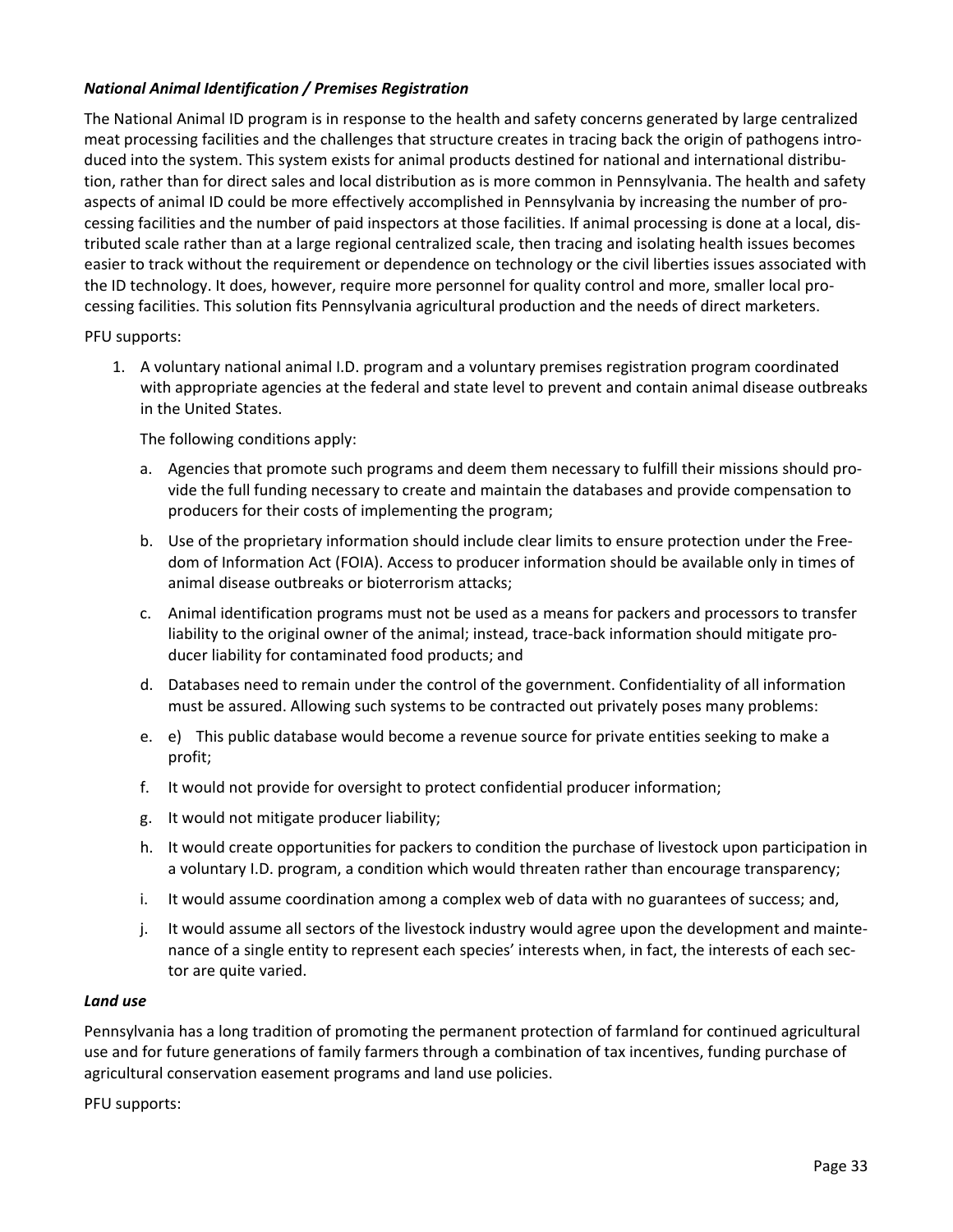- 1. The sale and/or donation of a conservation easement by landowners to permanently protect farmland as a legitimate exercise of a property right;
- 2. The continued dedication of public funding for state PACE programs;
- 3. Local assessment of land protected by a conservation easement at a use-value rate for property tax purposes;
- 4. State programs supporting a use-value rate for property tax purposes for land that is in active agricultural use;
- 5. State programs that provide access to unused, state-owned and arable and grazable land to farmers and ranchers with a priority for beginning farmers;
- 6. Administration of the federal Farm and Ranch Lands Protection Program (FRPP) in a manner that is respectful of the long history and experience of established state PACE programs;
- 7. Full funding for FRPP;
- 8. Congress making permanent the IRS tax deduction rules for the donation of a conservation easement included in the 2008 Farm Bill;
- 9. Exempting the proceeds of the sale of a conservation easement on farmland from the federal capital gains tax; and
- 10. Allowing for the sale of a conservation easement on farmland land covered by the 2032A election of the federal Estate Tax to not trigger any recapture provisions therein.

## *Transfer of development rights*

PFU supports the transfer or sale of one parcel of land's development rights to the owner of another parcel. This allows the development on one parcel while preventing development of the other, by placing a conservation easement or deed restriction on the parcel transferring its development rights. Transfer of development rights protects farmland and other natural areas permanently, and it keeps land private and on the tax rolls. It provides farmers with a financially competitive alternative to development and helps keep farmland affordable.

## *Eminent domain*

PFU is concerned by recent court decisions that allow governments to take private land for the purposes of private development. Fair and balanced eminent domain guidelines should protect the rights of individual property owners as well as promote the public good. PFU opposes allowing private businesses to condemn public land.

## *Water quality protection*

The protection of our surface and ground water resources is critical not only to continuing farm operations, but as a source of drinking water for all residents of Pennsylvania.

- 1. The creation of a national database on the extent of water quality problems, including nationwide voluntary well-testing programs that include cost sharing for landowners;
- 2. Legislation or regulations affecting surface and ground water balancing these interests in an effort to keep surface and ground water from becoming contaminated in the first place, and to move quickly to clean up already contaminated sources of drinking water;
- 3. Continued implementation of the Safe Drinking Water Act;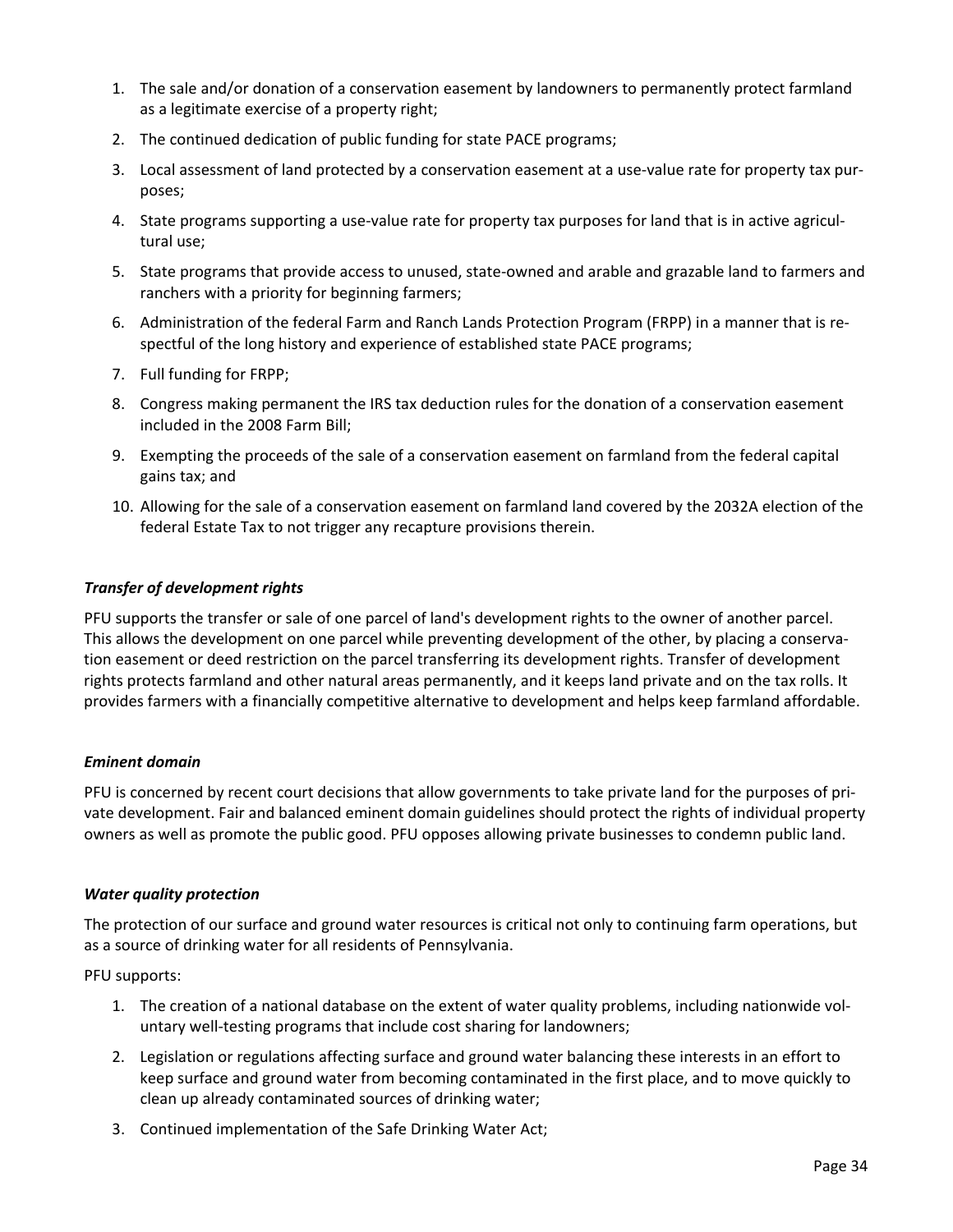- 4. The uniform administration of Environmental Protection Agency (EPA) policies throughout the nation. Adding to the list of contaminants that municipalities and rural water districts are required to test for, as mandated by EPA, must be backed by science. We encourage EPA to stop its practice of targeting specific regions with stricter standards than applied in non-targeted regions. Failure to curb this practice will likely result in an exodus of sensitive industries including family farms, thereby jeopardizing the level of economic activity within the targeted region;
- 5. Requiring that inspectors be public employees, rather than employees of the companies who are being regulated;
- 6. Information and education concerning the present condition of our surface and ground water supplies and what we can and should do to prevent any further contamination;
- 7. Efforts in research that clarify the issue of point source pollution and non-point source pollution;
- 8. Programs to protect and improve the quality of surface waters and urge that all who use the resource, such as boaters and fisherman, be included in the effort;
- 9. The creation of water quality credit trading programs;
- 10. State tax incentives, grants and loans to encourage the application and installation of water quality improvement and conservation projects on family farms;
- 11. Producers participating in the State Watershed Assessment Program (SWAP);
- 12. Requiring Confined Animal Feeding Operations (CAFO) to post the appropriate bonds to cover the cost of cleaning up any contamination of land and water resources. When posting these bonds, CAFOs should also be required to develop and submit waste storage closure plans;
- 13. National minimum guidelines, or standards, that give primacy for implementation and flexibility in regional planning to the states. A national policy should discourage polluters from "shopping" among the states for the lowest environmental standards and encourage states and localities to establish standards beyond the federal minimums;
- 14. Cost-share provisions targeted to small and medium-sized farmers. Responsibility for submitting a waste management plan and complying with the waste management provisions should be shared by the owner of the livestock and the operator of the facility;
- 15. Increasing funding for conservation program which provide federal cost-share and technical assistance to enable farmers to comply with environmental requirements;
- 16. Family farmers being appointed to serve as advisers to any federal agency when a national waste standard is developed; and
- 17. Targeting water subsidies to family-sized farm operations to conserve water and taxpayer dollars.

## *Pesticide Regulations*

PFU supports pesticide and herbicide regulations that include:

- 1. An exemption from liability through EPA for groundwater cleanup for farmers who applied pesticides according to label directions;
- 2. Greater cooperation between EPA and USDA to help ensure that pesticide regulations and disposal do not unnecessarily interfere with normal farming practices and land transfers. When a buffer strip is necessary it should come off the land of the farmer from whom the pesticide or genetic problem originates and not from the land of an innocent neighbor;
- 3. Legislation designed to eliminate U.S. production of pesticides not registered for use in the United States, or for which a pesticide residue tolerance has not been set;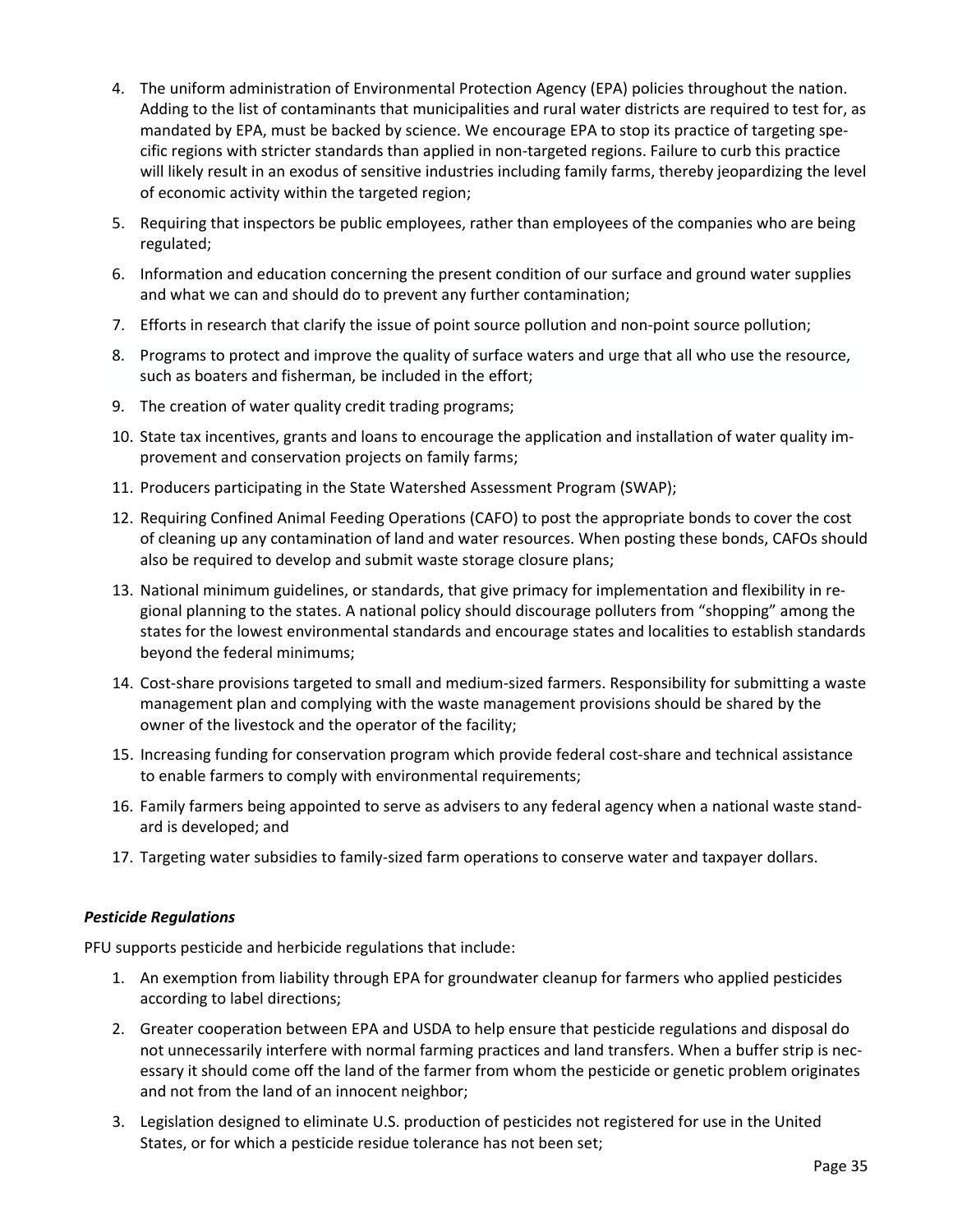- 4. Restrictions on the import of food products produced with such pesticides, with more frequent inspections at borders to protect consumers from unsafe pesticide use;
- 5. Cooperation among farmers, chemical companies and governmental agencies to reduce pollution hazards of pesticides;
- 6. The creation and implementation of safety standards protecting children from exposure to pesticides;
- 7. Continued prudent use of approved chemicals for crops, including expedited registrations for minor use pesticides and requiring EPA to use peer-reviewed science in their registration review process;
- 8. Chemical manufacturers increasing the use of reusable, pre-measured, water-soluble and bulk containers;
- 9. Federal assistance for recycling containers and in establishing central locations for disposal of chemical containers;
- 10. Full funding for the IR-4 minor crop pesticide registration program; and
- 11. Harmonization of pesticide maximum residue levels between the US and foreign countries through the Codex Alimentarius Commission and/or the European Union to allow for the uninterrupted export of agricultural products.

#### *Fertilizer Regulations*

The future of agricultural producers worldwide depends to a great extent on developing and implementing the best use of chemical fertilizers.

PFU supports:

- 1. No hazardous waste being included in fertilizers; and
- 2. Manufacturers labeling all ingredients in fertilizers and providing notification to buyers.

#### *Truth in Food labeling*

PFU priorities:

- 1. We support the country of origin labeling (COOL) requirements as mandated in the 2008 Farm Bill and urges its expansion to the labeling of all food products distributed and sold in the U.S., including dairy products; and
- 2. We support the labeling of genetically modified ingredients in food products at the wholesale and retail levels.

- 1. Proper labeling of organic food products;
- 2. The use of milk or meat products from cloned animals when those products are labeled as such at the retail level;
- 3. The continuation of standards for labeling milk and dairy products, enabling farmers and consumers to have the opportunity to choose whether or not to use or consume synthetic bovine growth hormone (BGH). We support labeling laws to allow milk to be labeled r-BST free; and
- 4. The sale of food products that have been irradiated, as long as they are labeled as such and appropriate educational materials are made available to consumers.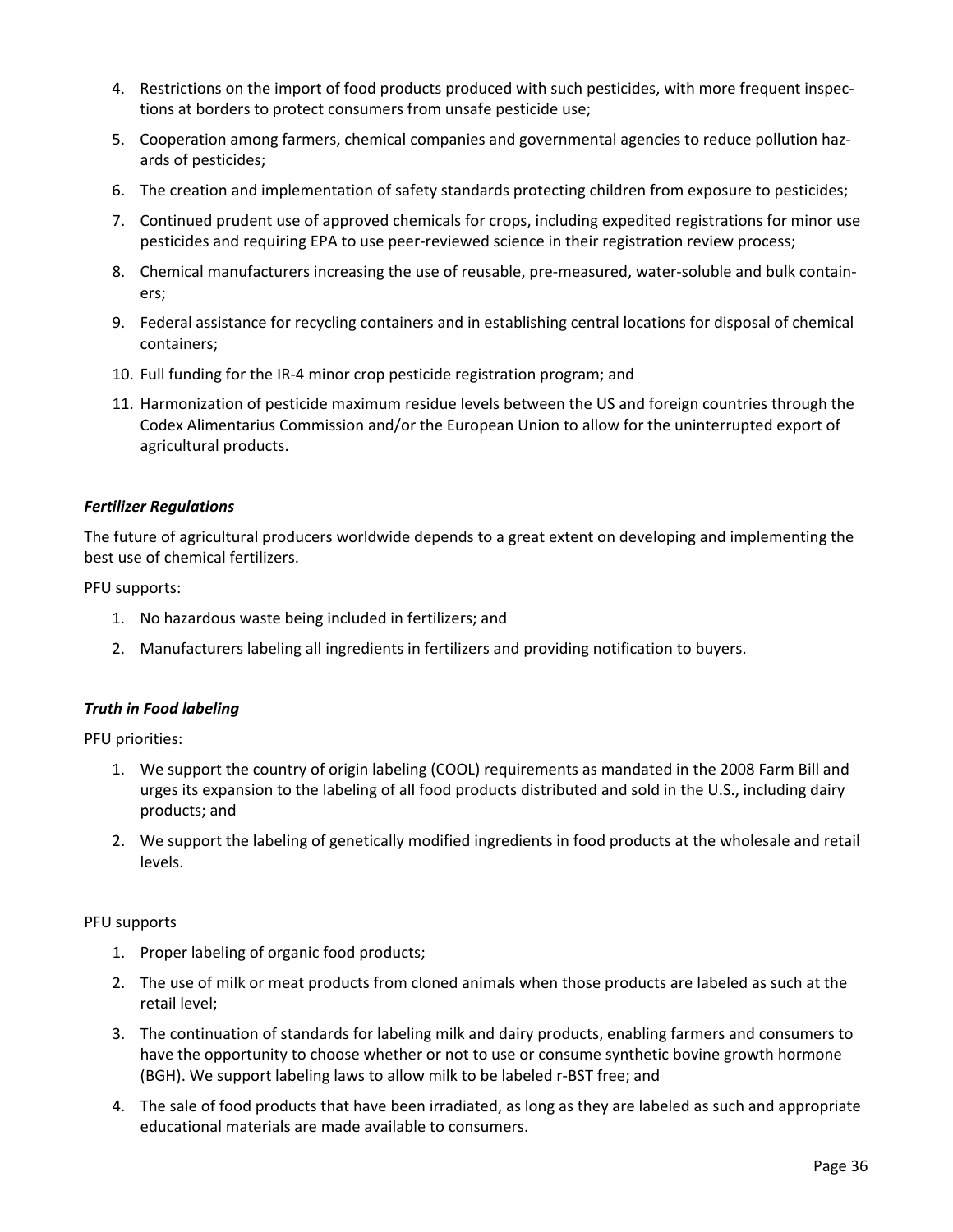# *Urban Agriculture*

PFU priorities:

- 1. Zoning to increase access to land for community gardens;
- 2. Zoning and policy measures that allow for scale-appropriate livestock husbandry within city limits; and
- 3. Programs that support the use of unused city-owned land for urban agriculture.

## PFU supports:

- 1. Support systems for urban residents to connect with one another, learn and teach about cultivating the land and preserving food, and fulfill their vision for beautifying their own neighborhoods;
- 2. Community or city services that assist with compost deliveries, bulk buying of seeds and plants, and other amendments;
- 3. Farmers' markets where local gardeners can sell what they produce;
- 4. Programs that include youth, elderly, and marginalized populations in gardening and that seek out knowledge and expertise from urban immigrant groups who have direct knowledge and experience of agriculture.
- 5. Programs that provide technical assistance and training to urban farmers.

# *Farm Labor*

PFU priorities:

- 1. Funds for programs that improve the supply, stability and training of the agricultural labor force.
- 2. Extend the National Labor Relations Act to cover farms that employ enough hired help to be subject to the federal minimum wage provisions applicable to agricultural workers.
- 3. Support changes to the H2A program guidelines that would allow farmers participating in the program to first seek experienced U.S. workers in demonstrating the need for H2A workers. We also support a review of the Adverse Effective Wage Rate formula to ensure it truly reflects an annual average hourly wage rate for similar work in the region.
- 4. Support the modernization of the exemption from child labor laws for children who are employed by their parents on their parents' farm to reflect contemporary legal structures in use by family farms as well as the prevalence of leasing of farmland.

- 1. Worker protection standards regarding wage rates, health, safety and housing conditions for migrant, seasonal, minority and other farm laborers and for education of their children;
- 2. Rights of workers to bargain collectively for fair wages;
- 3. A livable minimum wage;
- 4. Rights of entitlement program recipients, such as those on Social Security, to have their benefits reflect increases in the costs of living.
- 5. Pennsylvania joining other states that require employers with more than 50 employees to offer paid sick days to include for mental health.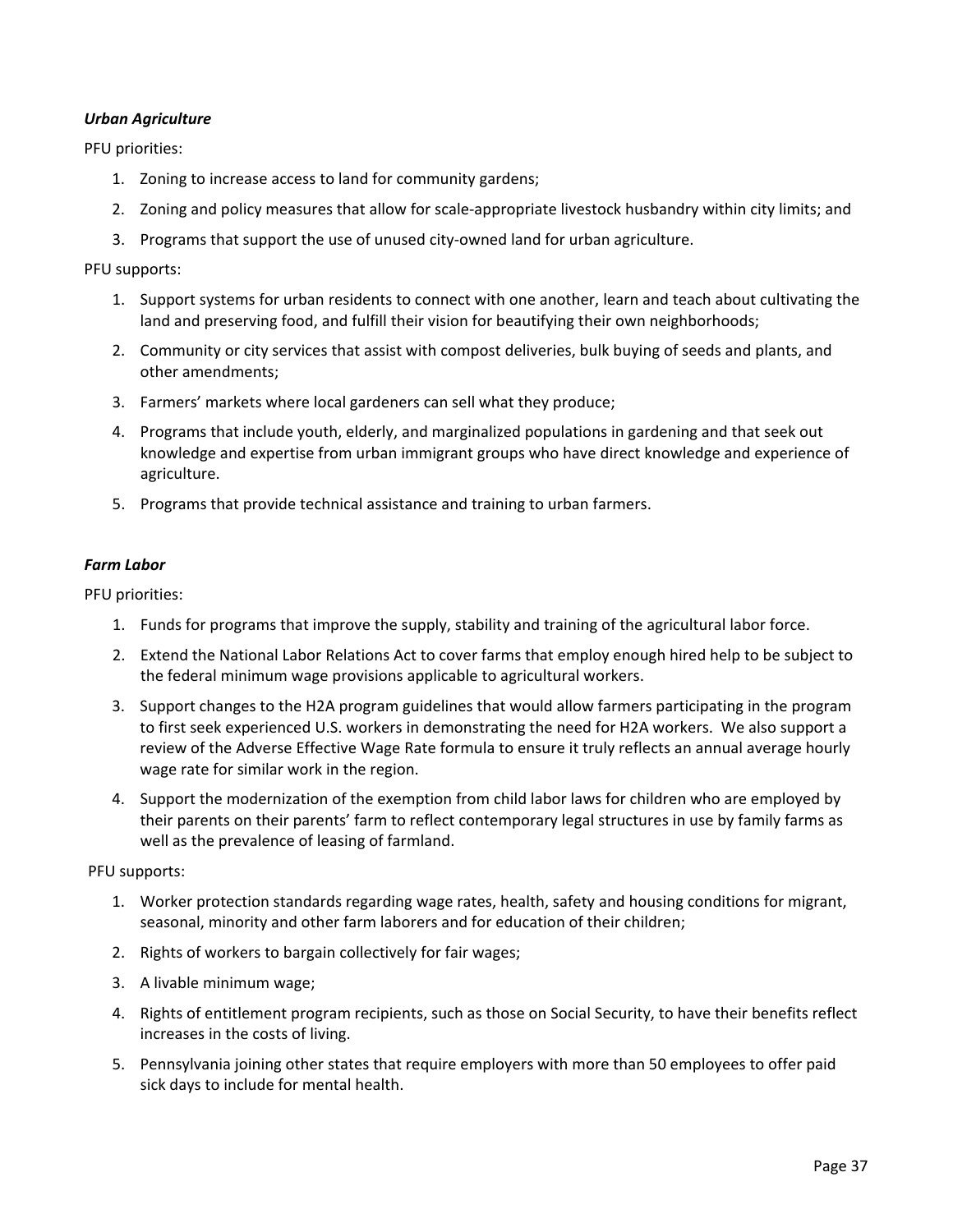## *Immigration Policy*

PFU supports:

- 1. The enforcement of U.S. immigration law.
- 2. Development of a blue card worker program for immigrants who work on farms and ranches.
- 3. Policies that consider the inclusion of guest workers in state and federal tax structures and that respect the human rights of these guest workers.

#### *International Trade*

PFU priorities:

- 1. A U.S. ban on all imports of dairy, livestock and poultry, including any products containing hides or feathers, from any nations with documented Foot and Mouth Disease; and
- 2. Imported food or feed must have been produced, processed and packaged under standards consistent with U.S. standards
- 3. To support a national goal of eliminating the U.S. trade deficit to become a net exporter of food and goods. All trade agreements should further the national goal of eliminating the trade deficit and becoming a net exporter of goods.

PFU supports:

- 1. To support the neutralizations of foreign currency manipulations that result in unfair trade.
- 2. Elimination of unilateral sanctions on agricultural and medical products;
- 3. Coordination of efforts internationally to reduce the anti-competitive results of increased concentration in agriculture;
- 4. Preservation of U.S. rights and policy flexibility to provide economic safety net assistance to agricultural producers;
- 5. Support for international cooperation to achieve improved commodity prices by balancing supply and demand; and
- 6. Commitment to an ongoing process to address implementation and compliance issues.

#### *Farm Bill*

PFU strongly favors keeping the Farm Bill intact (ie: Keeping the Nutrition Title a part of the Farm Bill), and rethinking the Farm Bill to better serve small/medium family farms and new, beginning, and historically underserved farms and farmers

## *New/Beginning/Underserved/Otherwise Well Suited farmers:*

- Expand programs geared toward training, mentorship & land access options

- Preference to those farms and farmers willing to engage in more sustainable types of farming and diversifying their production to hedge against commodity crashes/ oversupply

-Increase support for historically underserved (ie: female, Veteran, minority) beginning farmers, but also based on the merits of their background (ie: loans to help Junior buy the farm and stay in the business of farming)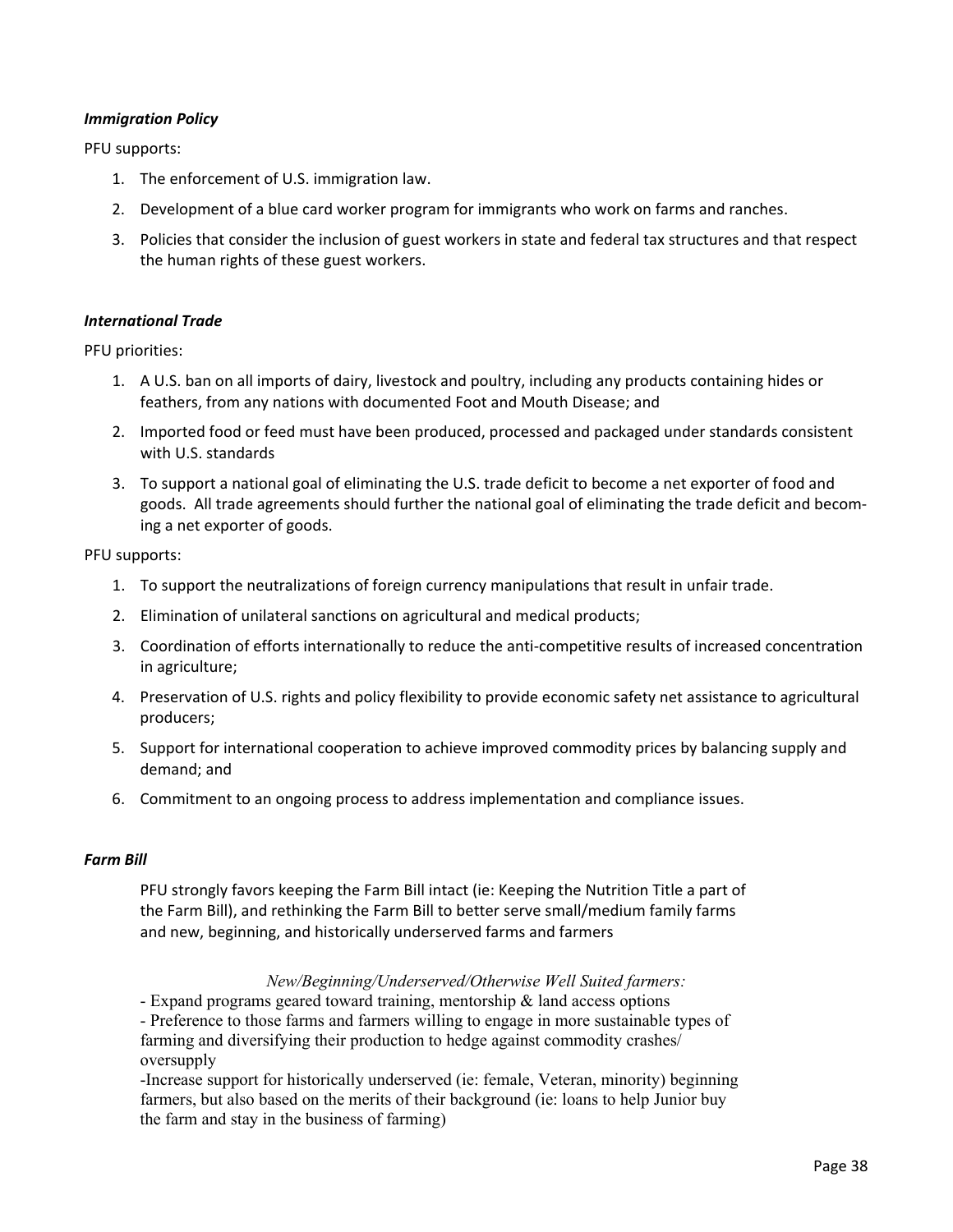- Expanding and promoting those conservation programs, (such as CRP, CREP, and

 $CSP$ ) which incentivize soil building  $&$  environmentally sustainable practices. Soil health is key to farm productivity, sustainability, profitability and the health of the planet we all share. There is no downside to directing Farm Bill (or other) funds toward promoting and incentivizing soil-building

#### *Smoothing the path to solvency:*

-Making it easier for small & medium scale family farms to connect directly to consumers.

-Addressing the obstacles presented small and medium producers by livestock and poultry processing

-Making compliance with FSMA more practical and understandable for small and medium scale growers and producers.

-Rewarding/incentivizing positive results where nutrition, soil building/environmental stewardship, consumer satisfaction, and farmers 'ability to make a living wage are concerned, rather than their ability to create more of the commodities with which we often find ourselves oversupplied, at the expense of the farm's bottom line (in terms of inputs required), the soils, the waters, and the health of the American public.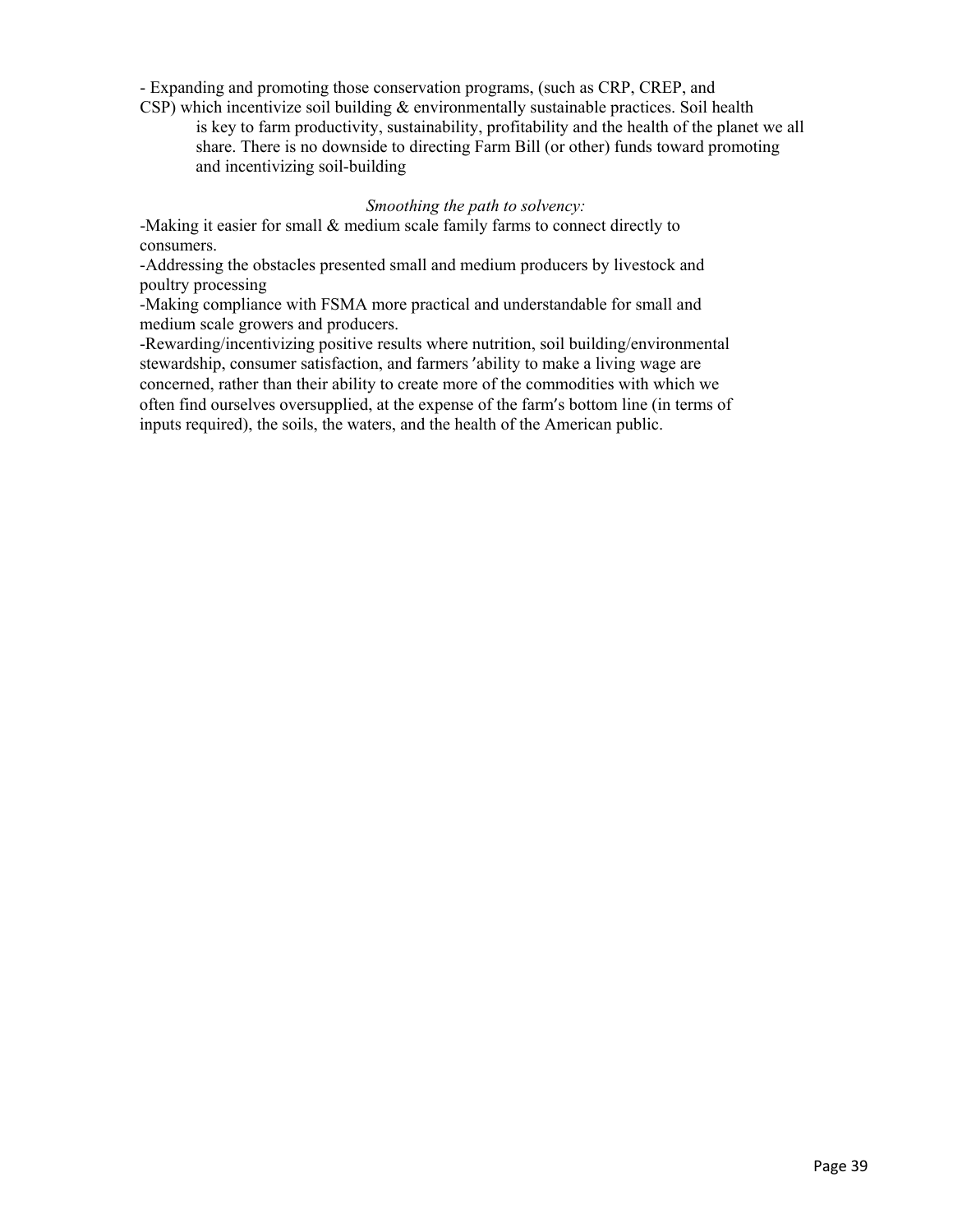# **V. ENERGY**

PFU supports energy policies that promote domestic, regionally produced energy sources. Clean, efficient energy should be affordable to all, with adequate supplies to meet the needs of the region. U.S. energy sources should be diverse and developed as close to points of use as possible rather than depending upon long distance and vulnerable transmission and transportation networks.

PFU believes that farmers are part of the solution to achieve an independent energy economy. PFU believes that if Pennsylvania is to be energy independent, our renewable energy will come from the productivity of the land. Therefore our region's success at achieving energy independence rests on farmers and our rural economy's ability to sustainably manage and improve the productive capacity of that land to develop and manage distributed energy systems based on the produce of the land. We support the community-based development of localized, decentralized alternative energy and encourage tax credits and incentives for the proliferation of on-farm or community-based energy sources. PFU believes that the best way to pay for improved efficiency and renewable energy infrastructure is through putting a price on non-renewable carbon consumption.

PFU supports fundamental and especially applied research and development of renewable energy in the region to provide greater energy and food production from our land base, while reducing atmospheric carbon, improved environmental services, and strengthening our rural communities.

PFU supports measures that both increase energy efficiency as well as the use of sustainably produced renewable energy, while reducing use of imported petroleum products.

#### PFU priorities:

Carbon Pricing: Carbon sequestration is an innovative way to enhance income for producers and improve domestic food and energy security by storing carbon where it is agriculturally productive in the soil. Therefore, the pricing of carbon should be encouraged. A carbon pricing program can be a cost effective, market-based approach to reduce overall greenhouse gas emissions, and improve agricultural soils. PFU believes that pricing carbon is the best way to encourage market choices that favor efficient energy use, and foster creative solutions to achieve energy independence.

Therefore, PFU advocates a carbon pricing system that:

- 1. Grants USDA control, verification and administration of any agriculture payment program;
- 2. Does not place an artificial cap on domestic offset allowance;
- 3. Bases carbon sequestration rates upon science;
- 4. Recognizes early actors;
- 5. Allows agricultural producers to stack carbon credits;
- 6. Does not cap agricultural carbon emissions; and
- 7. Creates a 3rd party verified soil carbon standards for the measurement of soil carbon sequestration or loss.

PFU supports carbon pricing systems that meet these objectives, including but not limited to pricing systems that include fee & dividend models as well as cap and trade, or other carbon tax systems. In addition, PFU advocates an aggressive and ambitious cellulosic ethanol research, development and production program geared to rapidly develop the necessary technology to compliment traditional ethanol supplies of motor fuels.

If carbon pricing is not implemented, PFU supports the continued development certified agricultural production practices for biofuels are recommended for a renewable fuel standard, and a price for carbon sequestered in the soil that is greater than the traded price for sequestered atmospheric carbon.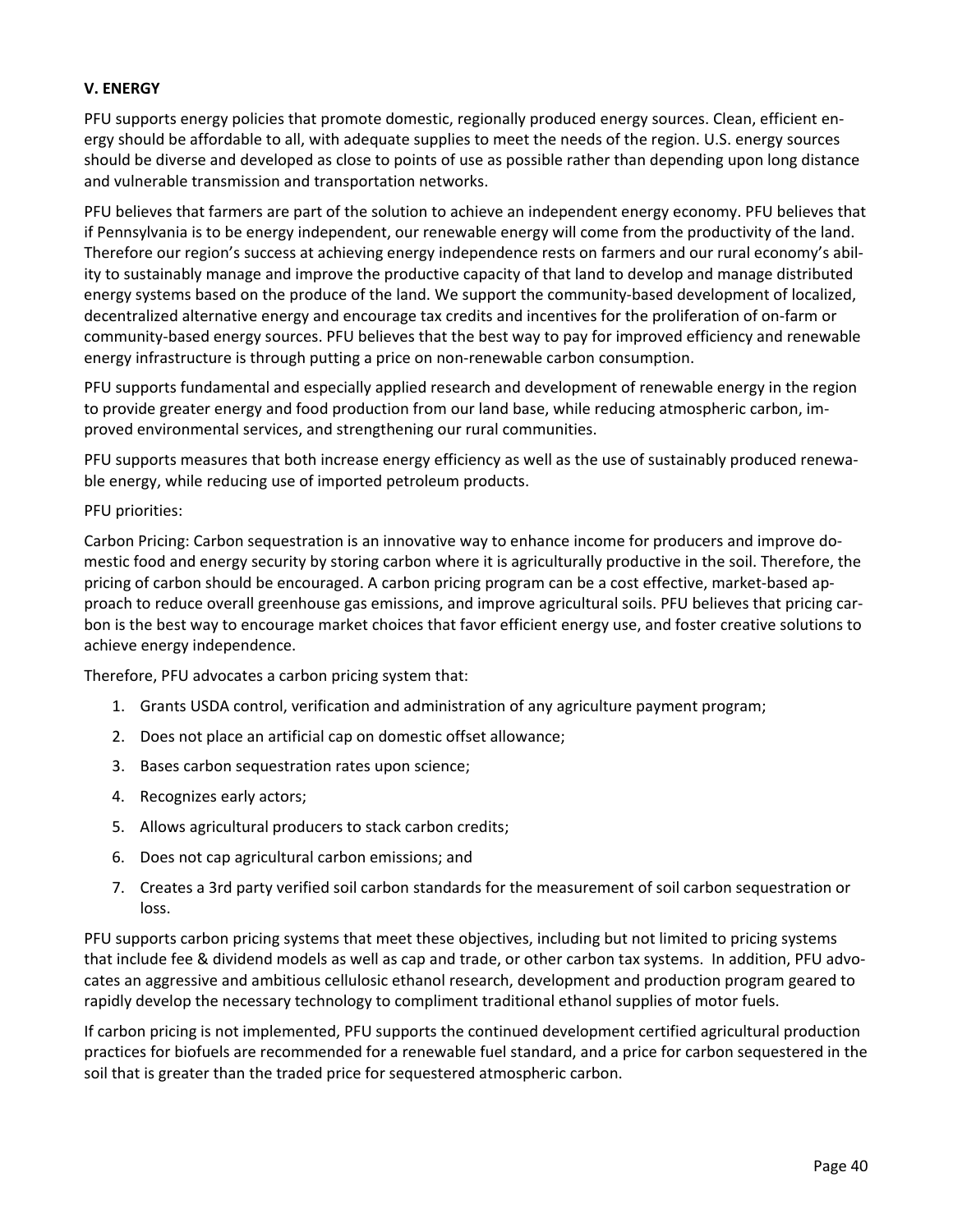## PFU supports:

Biomass. The future of Pennsylvania bioenergy production will depend on development of regionally appropriate crops and varieties. PFU supports sustainably harvested biomass fuel combustion for transportation, co-generation and district heating, and supports the manufacture of pelletized solid fuels for heating rural areas. PFU supports incentives to use the cleanest combustion technology available. PFU supports the aggressive development of regionally appropriate high yielding biomass crops and associated infrastructure recognizing that food and fuel production and ecosystem services are not mutually exclusive in well-balanced agricultural production systems. In addition to yield, biofuel crop development should take into account possible bi-products and effects on soil health, biodiversity, invasive potential, water requirements and other local and regional environmental, social and economic factors. Local variety development, testing and distribution should be supported and administered through land grant colleges, research stations and conservation districts. PFU supports federal guaranteed loans for biomass projects deployed through third party lenders managed in a similar manner to Small Business Administration loan programs.

Models and programs that convert farm methane to farm energy. PFU supports research to make manure digesters a profitable venture for smaller livestock operations. We further support funding and development assistance for community manure digesters.

Biodiesel. Expand the distribution network for biodiesel fuel throughout Pennsylvania by instituting tax incentives for wholesale and retail distributors. Encourage use of biodiesel fuel through the development of informational and educational materials and programs. Adopt a definition of biodiesel that conforms to ASTMD6751, the most current federal standard. Establish local testing labs and enforcement resources for biodiesel fuel. Continue federal subsidies for biodiesel production until the biodiesel industry becomes established at a self-sufficient level.

Ethanol. The ethanol industry is vitally important to the U.S.'s independence from reliance on foreign oil. PFU supports biomass production of ethanol and federal investment in that production. Continue the ethanol import tariff. Biofuels should not be exported or imported until energy independence is achieved.

Gassification/biochar production. PFU supports increases in biochar research including field trials, production techniques, and biogeochemical and economic analysis. PFU supports greater commercialization assistance for currently available biomass gassification and pyrolysis technology at both centralized and distributed scales. PFU supports research and development to reduce the scale of syngas processing for liquid fuels and the development of cost effective distributed co-generation and gas refining technology. PFU supports incentives in conjunction with soil-based carbon sequestration policies to encourage the sustainable production of biochar from crop residues and wood waste as a soil amendment.

District heating, cooling and cogeneration. PFU supports incentives to encourage co-generation heat use at all legacy power plants, and that co-generation be used in the design and location for all new projects. PFU also encourages the adoption of district heating loops for industrial, farm or residential use.

Low carbon fuel standards. PFU supports low carbon fuel standards if they are developed with accurate lifecycle assessments that do not take into account indirect land use change, unless all fuels, including petroleum fuels, are subject to the same standards. PFU supports the concept of certified production practices and the development of soil carbon standards to improve lifecycle analysis of production practices.

Wind and solar energy. PFU supports development and distribution of electric generation from wind. We call for federal legislation to require all utilities to allow community-based wind projects access to the electric grid by actively pursuing power purchase agreements. In order to help expand the use of smaller wind energy systems, we support net metering for systems up to 100kW. We support billing small wind generators on an annual basis. Net metering allows bidirectional metering of electricity, measured by one meter, where there is no discrimination between electricity produced and electricity consumed by the small electricity consumer-generator. PFU supports uniform wind siting standards. We support federal production tax credits for wind energy be made more applicable to farmers by extending the federal production tax credit to offset schedule F income. PFU sup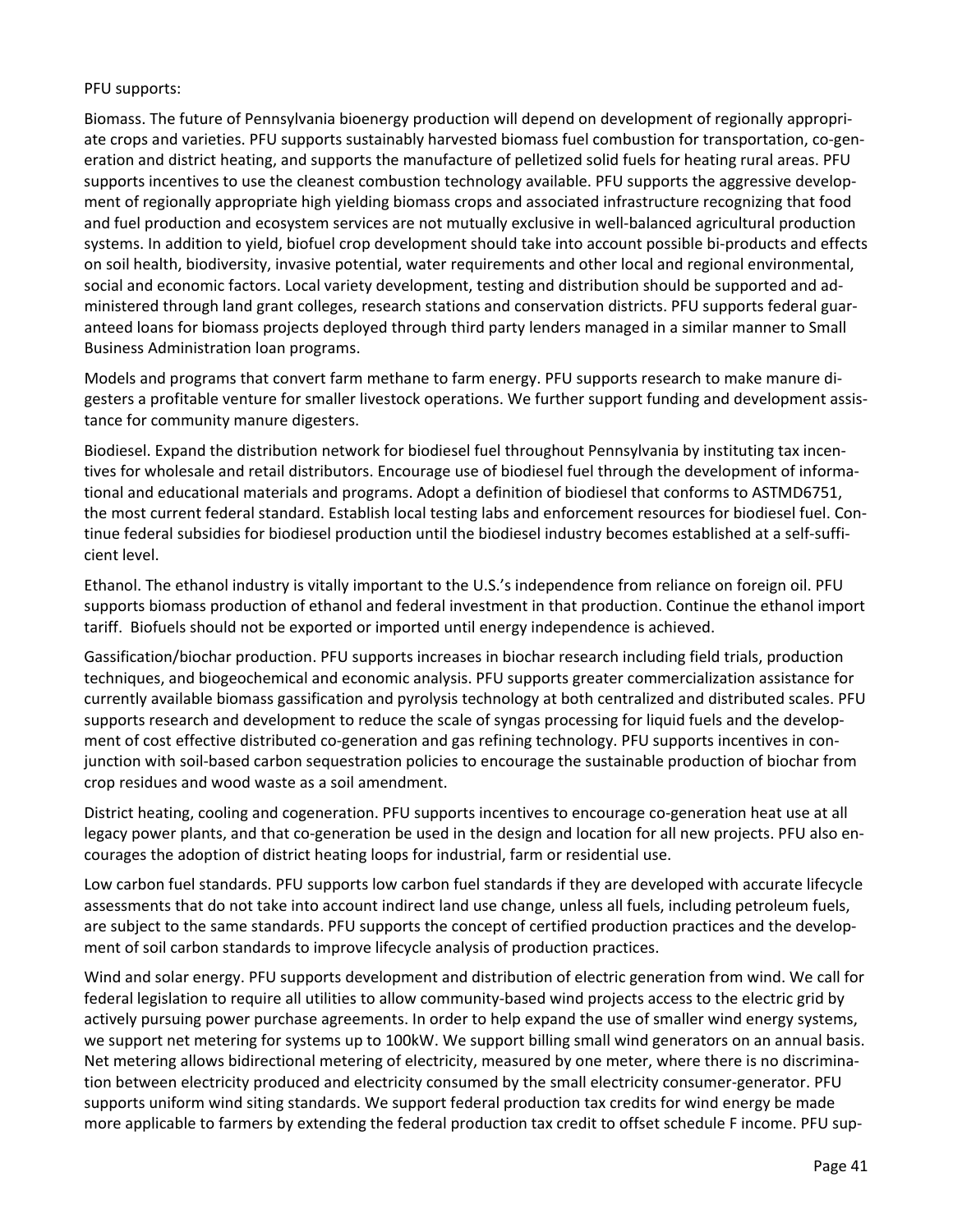ports a comprehensive policy that protects landowners from speculation and unfair contracts in the development of natural resources such as wind development. PFU supports the production of wind and solar energy on farms protected with conservation easements to the extent that such development does not undermine the original purpose of the conservation easement. Electric transmission lines: The right of property owners to deny public utilities eminent domain for transmission lines.

## **VI. CO-OPERATIVES**

History shows that co-ops are a powerful means by which people — and farmers and producers in particular can further their own well-being in our market economy. As unique business organizations, co-operatives comprise an important segment of the American economy and are active across industries. As member-owned enterprises, co-operatives are rooted in the communities they serve, creating economic infrastructure that reaches across generations and supports community resilience.

While PFU emphasizes the unique benefits that co-operative enterprise offers to farmers and other producers, we also recognize the important role of co-ops across the economy including food co-ops, credit unions, worker co-ops, and co-ops involved in housing, insurance, finance, energy, utilities and other services. We support the development of co-operative businesses as mechanisms for the development of a stable regional economy and food system through ownership and control that is rooted in our communities, the development of local skills and assets, and a focus on service and meeting member needs.

PFU priorities:

- 1. Protect and promote the co-operative identity. Oppose modification of any state laws or additional state laws that will have the effect of eliminating requirements and definitions that establish the essential co-operative characteristics of member ownership and democratic control by member/patron users, financing by member/patron users, and distribution of benefits to patrons based on their participation in the co-operative business, or that establish mechanisms of control for external investors. Enforce and develop state laws that prohibit use of the word "co-op", "co-operative" or "cooperative" to identify any business or entity that is not incorporated under co-operative statutes or does not fulfill accepted characteristics of a co-operative as defined by bodies such as the International Co-operative Alliance.
- 2. Revitalize USDA co-operative services. The Cooperative Marketing Act of 1926 provides for a USDA program of research, technical assistance and educational programs on the co-operative form of business. Since this program has been subject to vastly reduced human resources and redirection, PFU supports revitalization of co-operative services programs in USDA, restoration of agency status, and support for co-operative specialists in rural development state offices for support of co-operative enterprise across sectors and industries.
- 3. Promotion of co-operative education. Support the inclusion of curricula on the history, management and diversity of co-operative enterprise in colleges and universities in our region. Encourage co-operatives to set aside the full amount of educational funds permitted by law in order to fulfill the principle of education, training and information for members, elected representatives, managers, and employees so they can contribute effectively to the development of their co-operatives, and efforts to inform the general public — particularly young people and opinion leaders — about the nature and benefits of co-operation.
- 4. Defense of the Capper-Volstead Act of 1922, which establishes the legal framework for producer co-ops.
	- a. The rights of agricultural producers to act together to handle, process and market agricultural products through co-operative activity, as guaranteed under the Capper-Volstead Act of 1922, must be continued. These same rights should be formally extended under law to farm supply and consumer co-operatives.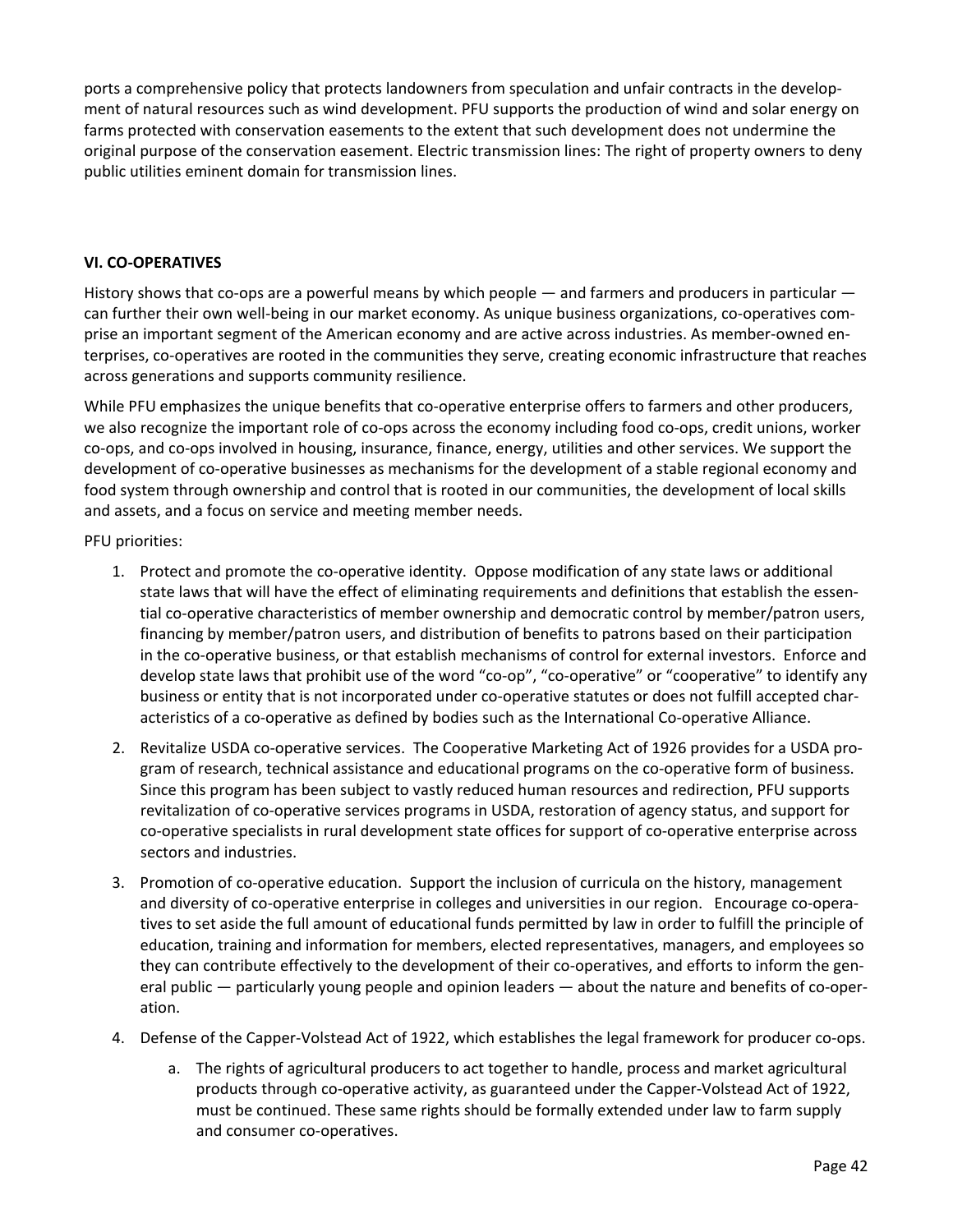- b. The rights of co-operative members to organize and operate regional and interregional co-operatives (marketing agencies in common) or to merge with other co-operative associations should not be restricted by law or government regulation. However, we are not in favor of regional cooperatives absorbing local co-ops until other options of maintaining local control have been exhausted, including merger or joint venture with a nearby co-operative. When necessary for a regional to absorb a local co-operative, we strongly urge every effort would be made by the local members or a nearby co-operative to purchase the co-operative back when it is feasible. We demand that regional co-operative boards work together, and with local co-operatives, to help them continue operating for the benefit of the members.
- c. The responsibilities of administering the Capper-Volstead Act should remain with the U.S. Department of Agriculture.
- d. Because co-operative businesses are member-owned and controlled, we oppose any governmental regulation that would infringe upon the rights of co-operative members to determine the policies or operation of their co-operative.
- e. Value-added co-operatives maintaining co-operative principles of member-ownership and control (see Background below).

- 1. The International Co-operative Alliance's (ICA) "Blueprint for a Co-operative Decade" builds on the United Nation's International Year of Co-ops in 2012 to promote a vision for co-ops and credit unions as acknowledged leaders in economic, social and environmental sustainability, the preferred business model of people around the world, and the fastest growing form of enterprise by 2020. PFU will encourage other Farmers Union chapters, agricultural co-operatives, and allied organizations to become involved in efforts to support this initiative, joining with the ICA and other organizations such as the Neighboring Food Co-op Association and the National Cooperative Business Association to raise the profile of co-operative enterprise in our communities, to demonstrate the benefits of co-ops in building local ownership and wealth, and to apply the co-operative model to new challenges and opportunities in our food system and economy.
- 2. Promotion and development of the co-operative model as an effective means of increasing producers' bargaining power. Provide for the infrastructure necessary for production, processing, marketing and distribution of food and other products.
- 3. The growth and development of marketing, supply and service co-operatives on local, regional and national levels. We recommend that farmer-owned and -controlled co-operatives work together whenever and wherever possible to obtain more marketing and bargaining power for farmers. We encourage marketing co-operatives, especially in dairying, to continue their efforts toward the creation of marketing agencies in common for the purpose of improving marketing efficiency and producer prices.
- 4. The unique role that food co-ops play in developing markets for organic, fairly traded and locally and regionally sourced foods, and partnering with producers to strengthen rural communities. PFU supports the growth and development of food co-ops as member-owned grocery stores, and encourages collaboration among food co-ops, producers, and producer co-operatives in advancing a shared vision of a vibrant and resilient regional economy and Pennsylvania better able to "feed and fuel itself."
- 5. The organization and growth of credit unions, recognizing the role that these member-owned financial institutions play in the economic lives of local communities. We oppose any effort to impose a tax on member-owned non-profit credit unions. We support maintaining the National Credit Union Share Insurance Fund as a separate and independent agency from other federal deposit insurance systems. We support the right of all Americans to choose how and where they deposit their earnings and transact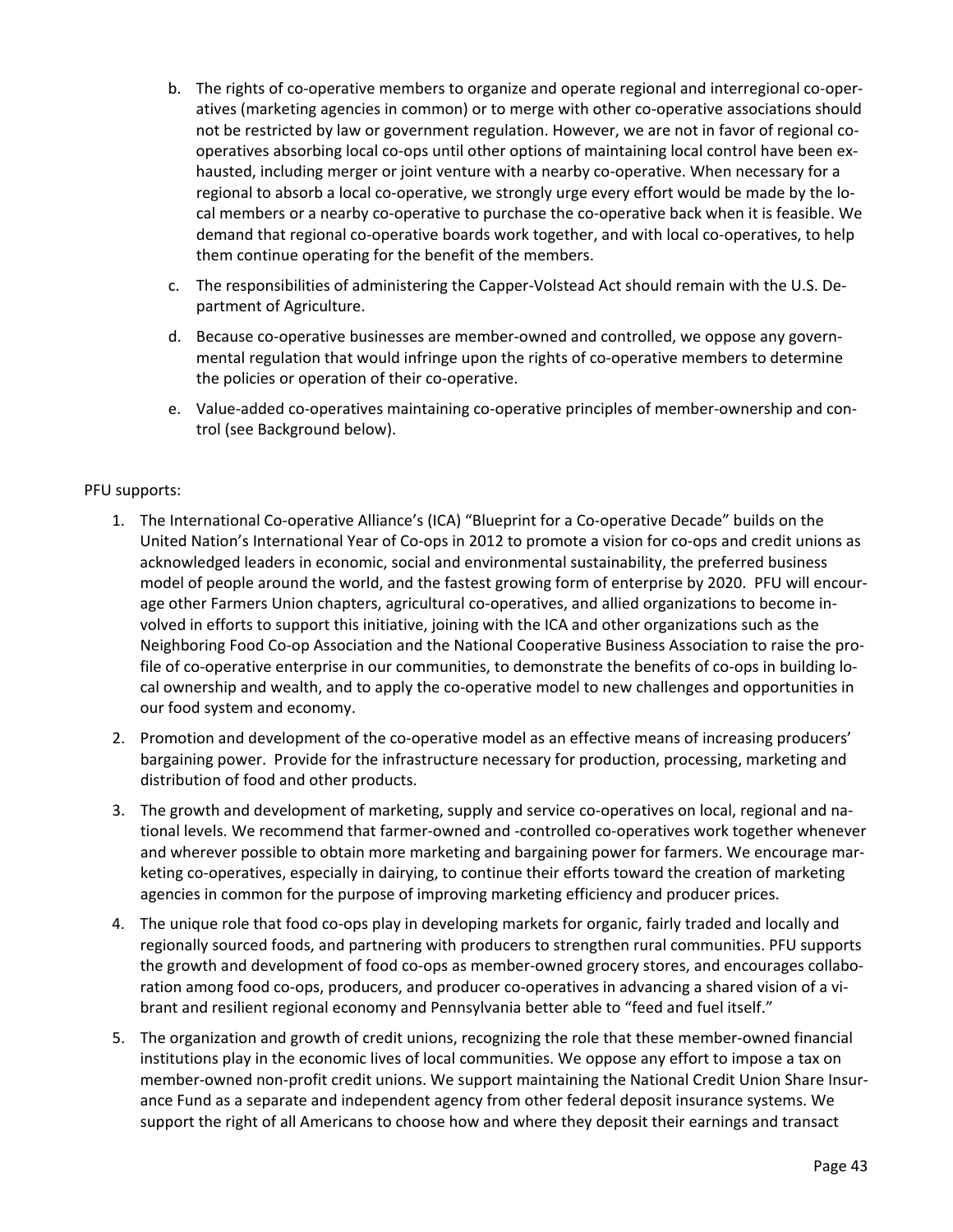their personal financial business. We encourage efforts by credit unions to develop their ability to provide financial services to local businesses and co-ops in their areas of operation.

- 6. Collaboration among co-ops across sectors and particularly in the regional food system as a means of sustaining our communities and securing economic infrastructure in the long term.
- 7. Co-operative Financing: PFU supports the current 50% membership criteria for CoBank borrowers. We support US Treasury funding of Community Development Financial Institutions (CDFIs), such as the Cooperative Fund of Pennsylvania, and encourage these organizations to focus on providing financing and other support for co-operative enterprise in the region. We urge the government to initiate federal funding programs along the lines of the original REA program to assist farmers in forming value-added co-operatives.
- 8. Repeal of "block voting" provisions in co-ops. Because the "one person, one vote" principle upon which the individual democratic rights of this country was founded has been eroded by permitting block voting by co-operatives on behalf of their farmer-members, PFU strongly supports efforts to repeal "block voting" provisions wherever they exist in co-operative America. Individual farmers need to be afforded an opportunity to disagree with their marketing co-operatives whose interest may differ from that of the farmer.

## PFU opposes:

- 1. All joint ventures or mergers between co-operatives and multinational corporations.
- 2. Outsourcing of Product by Producer Co-ops: Some regional co-operatives have begun buying or selling goods from outside interests that are normally sourced from members. Such examples include 1) buying extra-territorial and sometimes distressed milk at price levels well below prices paid to members, 2) selling unbranded fuels to nonmember companies at lower prices than typically negotiated with member co-ops, and 3) purchasing commodities from outside the U.S. for prices lower than those paid its members selling the same commodities. These practices, though perceived as benign, are often detrimental to co-op members and local co-ops. Such practices often result in undercutting members' and local coops' prices, and eroding their position in the marketplace. PFU strongly urges such co-operatives to curtail such practices and develop compensation formulas to ensure that those harmed by such initiatives be promptly compensated. Prompt compensation might involve co-operatives holding any additional income derived from such practices in escrow, and disbursing payments to its members within the same fiscal year.
- 3. Modification of any state laws that will have the effect of eliminating requirements and definitions that establish the essential co-operative characteristics of ownership and control by member/patron users, financing by member/patron users, and distribution of benefits to patrons based on their participation in the co-operative business. We encourage vigilance against such actions and support renewed educational efforts to preserve the critical co-operative principles that have served American farmers and others in rural America for more than two centuries.
- 4. Co-ops joining legal defense fund schemes to avoid full equity payment to co-op patrons. PFU encourages co-ops to follow the Capper Volstead Act, which requires co-ops pay back a minimum of 20 percent of earnings as cash to members for a given fiscal year.

#### *Background*

Co-operatives are based on the fundamental principles of ownership and democratic control by member/patron users, financing by member/patron users, with distribution of benefits to patrons based on their participation in the co-operative business. Experience has clearly demonstrated that any substantial deviation from these fundamental principles has always proven fatal to co-operatives and detrimental to their farmer members. Further,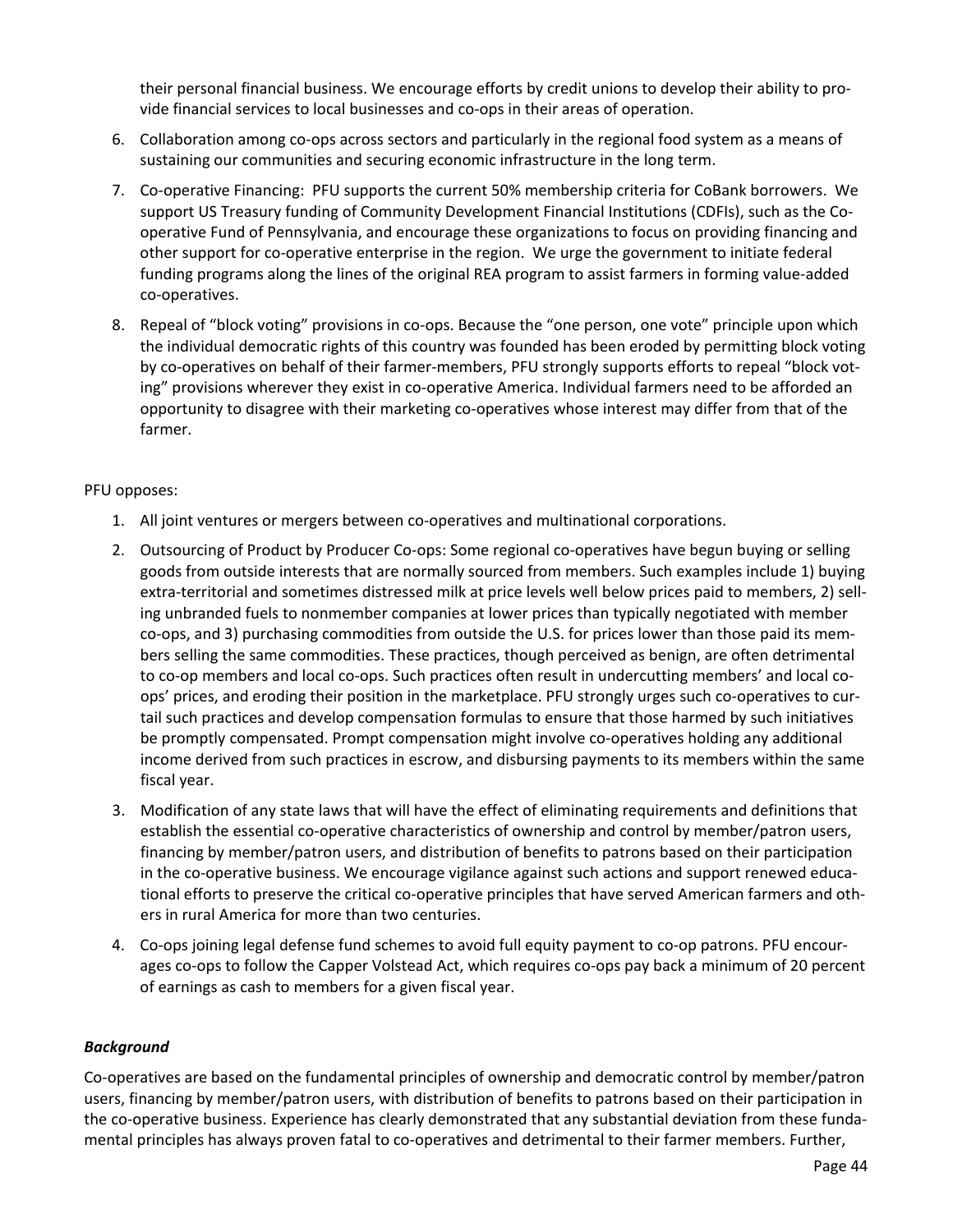co-operative incorporation statutes of the various States as well as the Capper-Volstead Act of 1922, the Cooperative Marketing Act of 1926, federal income taxation rules, and many other laws recognize fundamental cooperative principles. These statutes allow substantial flexibility for innovative co-operative business practices and structural adaptation to contemporary needs and challenges.

The promotion and encouragement of farm and forestry co-ops should be emphasized as an effective means to increase producers' bargaining power in the economy and food system. We acknowledge and encourage the promotion of the role of co-operative enterprise in securing for our region the infrastructure necessary for production, processing, marketing and distribution of food and other products.

We reaffirm our belief in and commitment to the co-operative identity and principles as identified by the International Co-operative Alliance:

- 1. Voluntary and Open Membership. Co-operatives are voluntary organizations, open to all persons able to use their services and willing to accept the responsibilities of membership, without gender, social, racial, political or religious discrimination.
- 2. Democratic Member Control. Co-operatives are democratic organizations controlled by their members, who actively participate in setting their policies and making decisions. Men and women serving as elected representatives are accountable to the membership. In primary co-operatives members have equal voting rights (one member, one vote) and co-operatives at other levels are also organized in a democratic manner.
- 3. Member Economic Participation. Members contribute equitably to, and democratically control, the capital of their co-operative. At least part of that capital is usually the common property of the co-operative. Members usually receive limited compensation, if any, on capital subscribed as a condition of membership. Members allocate surpluses for any or all of the following purposes: developing their co-operative, possibly by setting up reserves, part of which at least would be indivisible; benefiting members in proportion to their transactions with the co-operative; and supporting other activities approved by the membership.
- 4. Autonomy and Independence. Co-operatives are autonomous, self-help organizations controlled by their members. If they enter to agreements with other organizations, including governments, or raise capital from external sources, they do so on terms that ensure democratic control by their members and maintain their co-operative autonomy.
- 5. Education, Training and Information. Co-operatives provide education and training for their members, elected representatives, managers, and employees so they can contribute effectively to the development of their co-operatives. They inform the general public - particularly young people and opinion leaders - about the nature and benefits of co-operation.
- 6. Cooperation among Co-operatives. Co-operatives serve their members most effectively and strengthen the co-operative movement by working together through local, national, regional and international structures.
- 7. Concern for Community. Co-operatives work for the sustainable development of their communities through policies approved by their members.

In addition, PFU affirms the following principles that have been recognized as being of particular importance to farmer and producer co-operatives:

- 1. One-member, one-vote
- 2. Continuing education
- 3. Open membership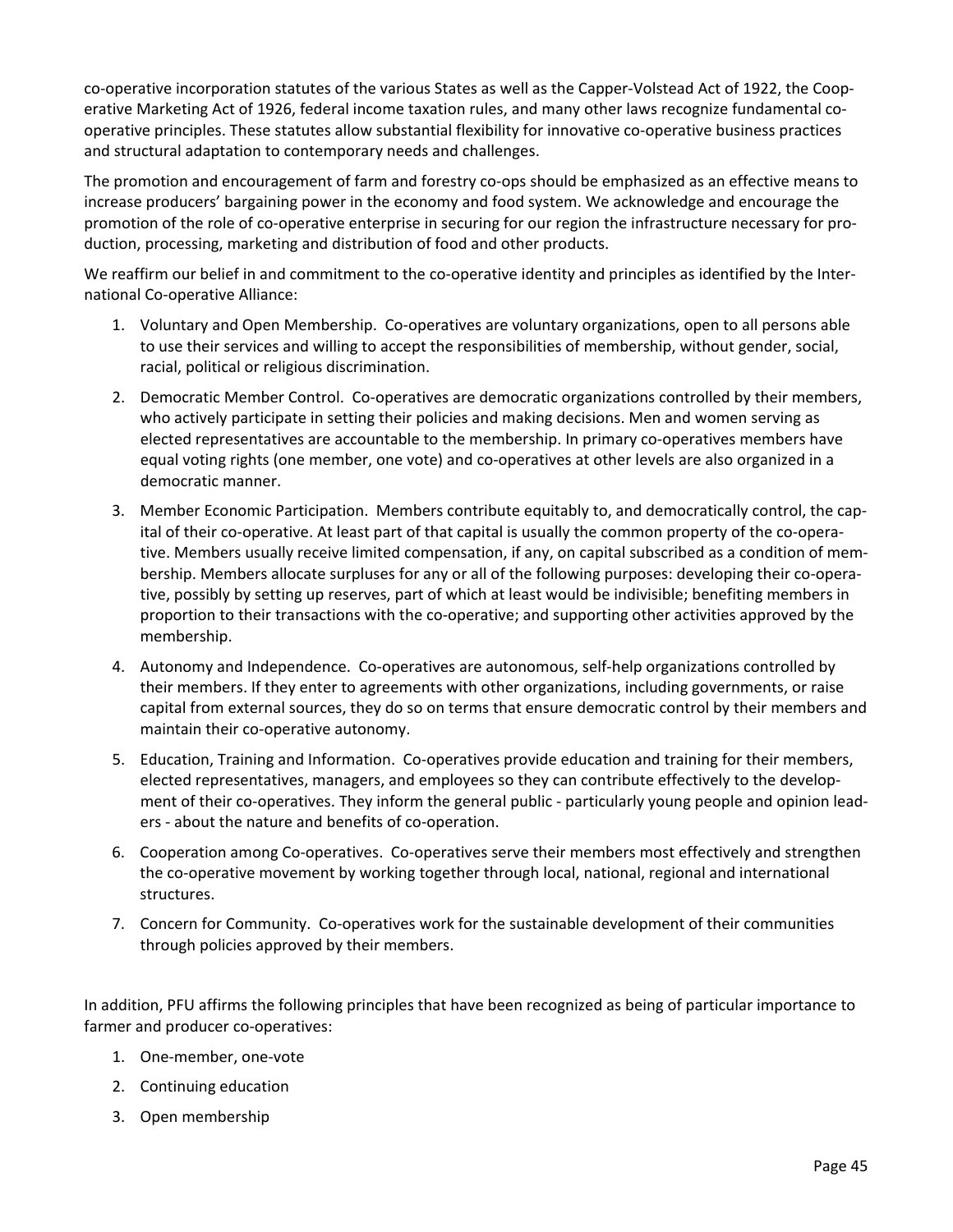- 4. Patronage refund
- 5. Competitive prices
- 6. Limited return on investment
- 7. Continuous expansion
- 8. Political & religious neutrality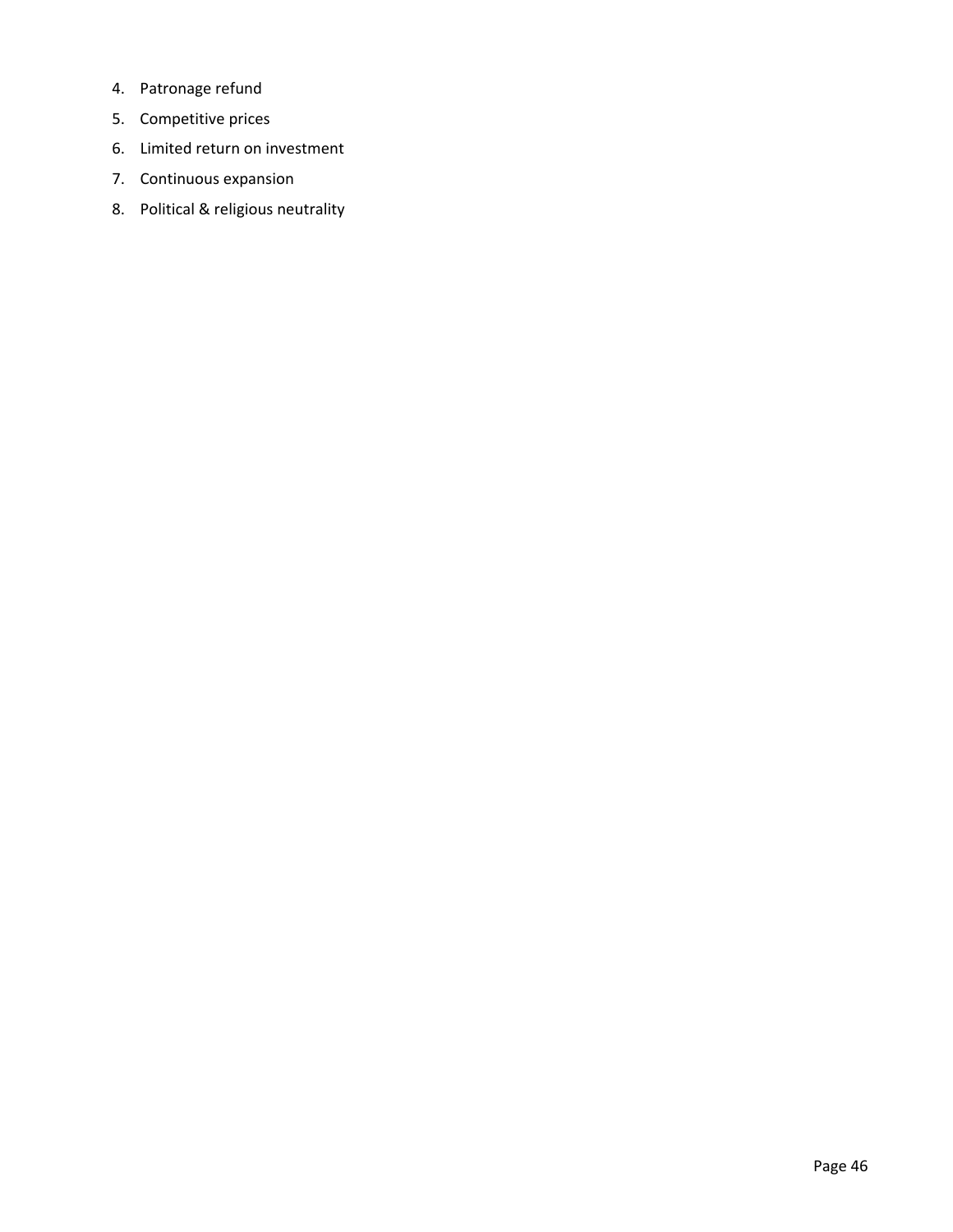#### **VII. LAND ACCESS**

#### *LAND ACCESS*

PFU supports policies and programs that expand economic opportunity and promote entry in farming. National policy objectives for agricultural land tenure should serve as a framework for USDA agencies and offices, programs, rules, and resource allocation. PFU supports an emphasis on access to land focused on affordability, land preservation and succession.

PFU priorities:

- 1. Conduct a new Agricultural Economics and Land Ownership Survey (AELOS) or enhance the Agricultural Resource Management Survey (ARMS) to gather contemporary data on farmland ownership and tenure;
- 2. Models and programs that provide more secure tenure, make land more available, address land and farmer housing affordability, and help seekers and owners connect;
- 3. Programs that support beginning farmers and farm entry with attention to training, credit, land access, and non-traditional populations;
- 4. Increased and appropriate use of loan programs. Improved outreach to enhance use of FSA loan programs in Pennsylvania. Insistence on and enforcement of borrower training for beginning farmers seeking ownership and operating loans;
- 5. Promote advancements in farmland protection tools;
- 6. Promote and support trusts and permit banks that only lease to independent and beginning farmers; and
- 7. Educate and reward non-farming landowners. Promote and provide resources for educational programming, outreach, and assistance, particularly for absentee landlords. Encourage greater involvement and investment and more secure tenure agreements through tax incentives or disincentives and/or other measures.

#### PFU supports:

- 1. Farming and ranching on public lands. Remove barriers to secure tenure on public land, including increased length of leases and ownership of improvements. Provide information, models, and technical assistance to public land managers to encourage agricultural uses;
- 2. Share-lease models and regionally appropriate fee formulas. Provision of information, education and technical assistance to landowners and tenants to enter into longer term agreements of at least five years duration; and
- 3. Tenure arrangements that help new farmers build equity (e.g. share-milking).

#### *FARM TRANSFER AND SUCCESSION*

PFU priorities:

- 1. Reward or prioritize farm operators with succession plans who are applying to programs such as public and private purchase of development rights, farm and viability programs.
- 2. Develop and promote better estate planning tools and models. Find alternatives to the heavy reliance on farmland sales to fund retirement (e.g., pension programs to encourage exiting farmers to transfer sooner.) The USDA Commission on Small Farms recommended that the "USDA's Economic Research Service, legal experts, and financial experts should work together to design alternative methods for transferring farms from retiring to beginning farmers" (USDA 1998).
- 3. Examine tax laws for barriers to farm transfers and amend federal and state tax codes to remove them.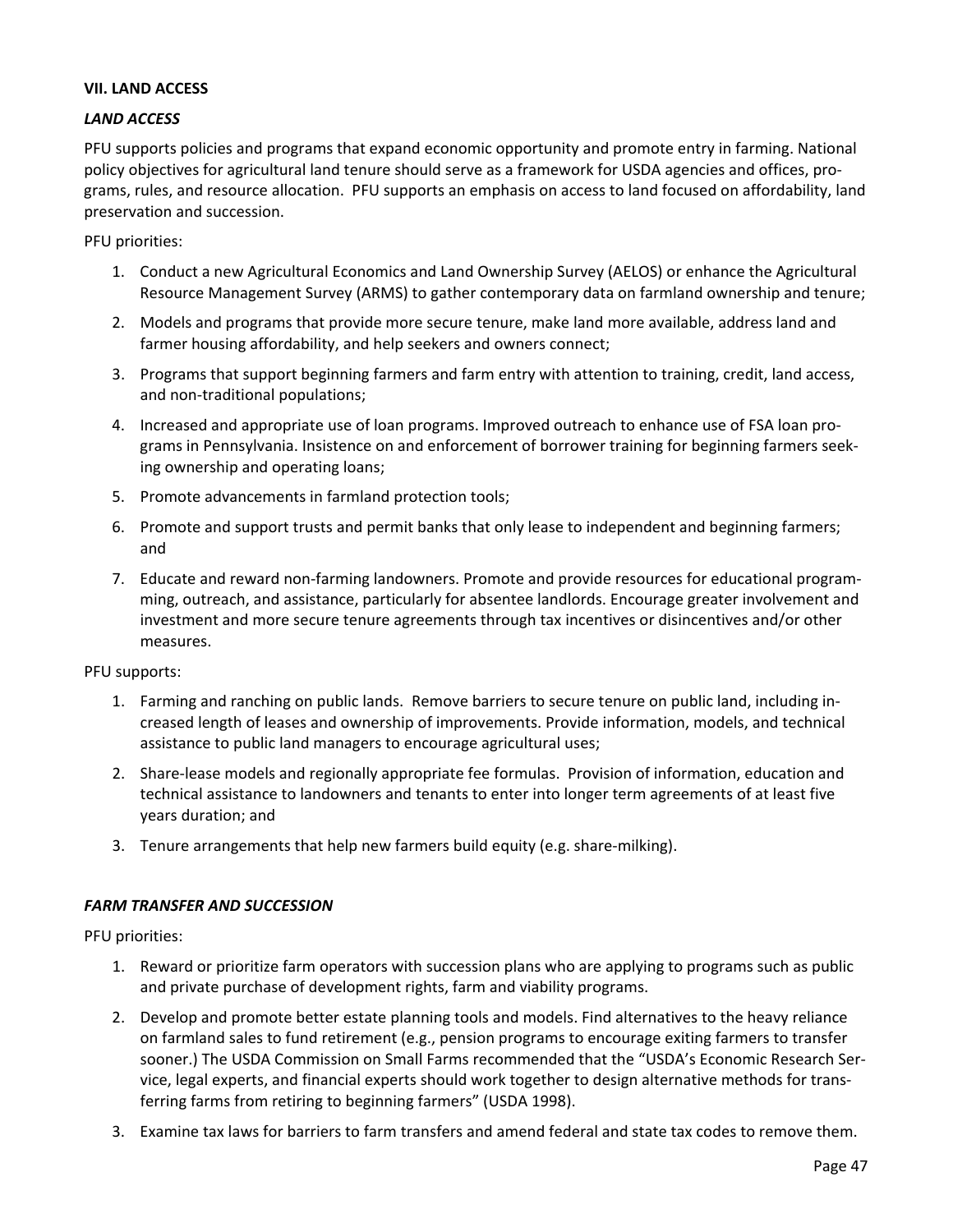PFU supports the federal government's active role in helping farmers plan for succession.

\*\*\*PAGE INTENTIONALLY BLANK\*\*\*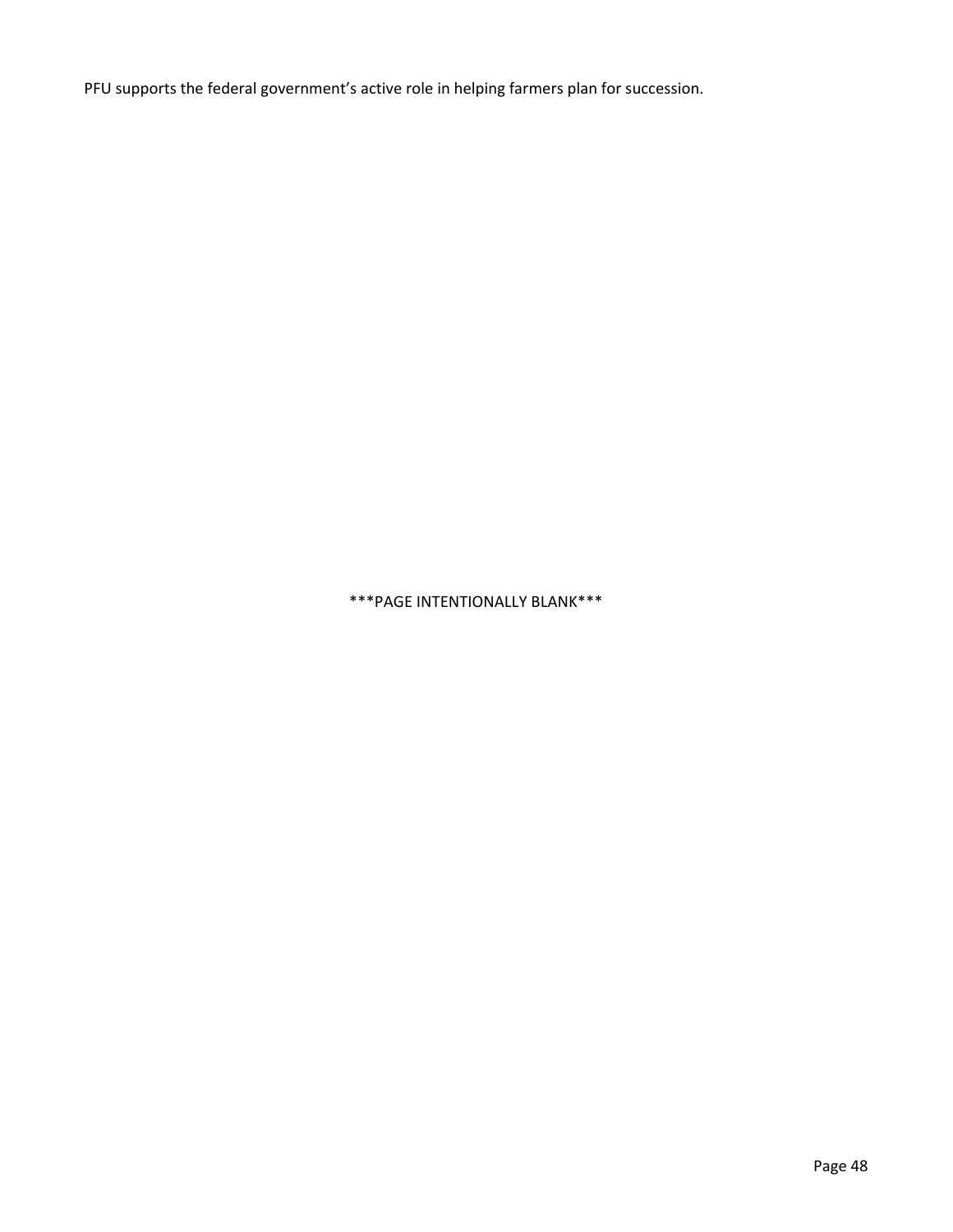#### **VIII. NUTRITION**

#### *SCHOOL MILK*

Studies show a large percentage of children in the United States are calcium deficient. Nine out of ten teenage girls and seven out of ten teenage boys do not get enough calcium in their diet. Less than half of all children age six to eleven consume the recommended amount of milk. USDA must retain cow's milk as the beverage qualifying for reimbursable school meal programs.

PFU supports:

- 1. Efforts to make school milk r-BST free.
- 2. Installation of milk vending machines in all schools.

#### *UNIVERSAL BREAKFAST PROGRAM*

Studies prove that a student who eats breakfast performs better academically and has better behavior.

PFU supports:

- 1. A Universal Breakfast Program.
- 2. USDA commodities for school breakfast programs.

#### *AFTERNOON MILK PROGRAM*

PFU urges the USDA to provide an afternoon reimbursable program that shall include dairy products.

#### *GOVERNMENT NUTRITION PROGRAMS*

PFU supports:

- 1. Programs that provide locally produced foods, including locally produced milk, to school cafeterias and government nutrition programs including state institutions.
- 2. Full reinstatement of the dairy portion of the Women, Infants and Children program (WIC).

#### *SCHOOL LUNCH PROGRAM*

PFU supports:

- 1. Make USDA funds available and rewrite program requirements to support the procurement, preparation and service of local foods, allowing for nutritious meals that also support local and regional farmers and processors.
- 2. USDA mandate that all foods and commodities used in the School Lunch Program (and other federallysubsidized school nutrition programs) contain only products and ingredients certified as safe under FDA's safety program, GRAS (Generally Recognized As Safe).
- 3. Make available healthy beverage alternatives to all school children who are lactose intolerant.

#### *FAST FOOD INDUSTRY*

PFU calls upon the industry to increase efforts to provide higher quality and nutritional meal items. Nutritionally deprived diets lead to higher levels of obesity. Further, we call upon institutional and wholesale buyers to purchase raw commodities from local and regional producers.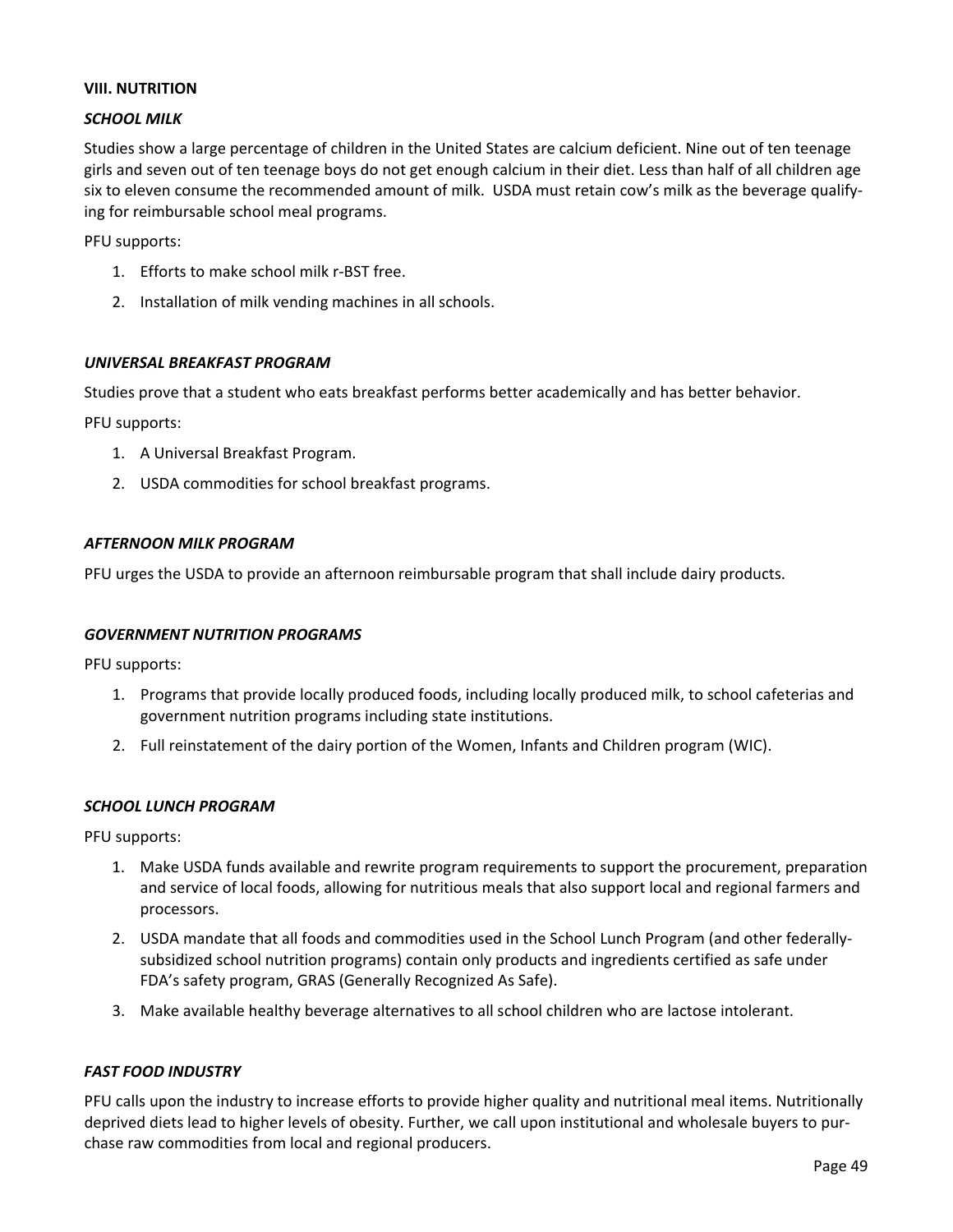# **FOOD AND NUTRITION SERVICES**

PFU priorities:

- 1. Programs which allow food stamp users to purchase food directly from farmers' markets/farm stands, CSAs, CSFs, food carts and other direct to consumer marketing venues;
- 2. Support of wireless electronic benefit technologies for use at farmers' markets, farm stands, CSAs, CSFs, food carts and other direct to consumer marketing venue.
- 3. Adoption of double value benefits for SNAP at farmers' markets/farm stands.

- 1. The Food Stamp Act of 1964;
- 2. The Supplemental Nutrition Assistance Program (SNAP);
- 3. Providing local milk in all feeding programs and prioritizing the use of local milk in SNAP and WIC;
- 4. Outreach efforts to extend services to the increasing number of hungry people who should be served, particularly in rural areas where access is a problem;
- 5. Exclusion of farm loans as income in determining eligibility for food stamps;
- 6. Continued development of the Electronic Benefits Transfer (EBT) program;
- 7. Prohibiting efforts to substitute cash payment for food stamps;
- 8. Exploration of models that would specify certain SNAP dollars be used at markets, just like WIC;
- 9. Commodity distribution programs and child feeding programs;
- 10. USDA making healthy surplus foods readily available to food banks and emergency kitchens, bearing the cost of transportation and storage; and,
- 11. Federal law that requires commodities distributed for nutrition programs be domestically produced.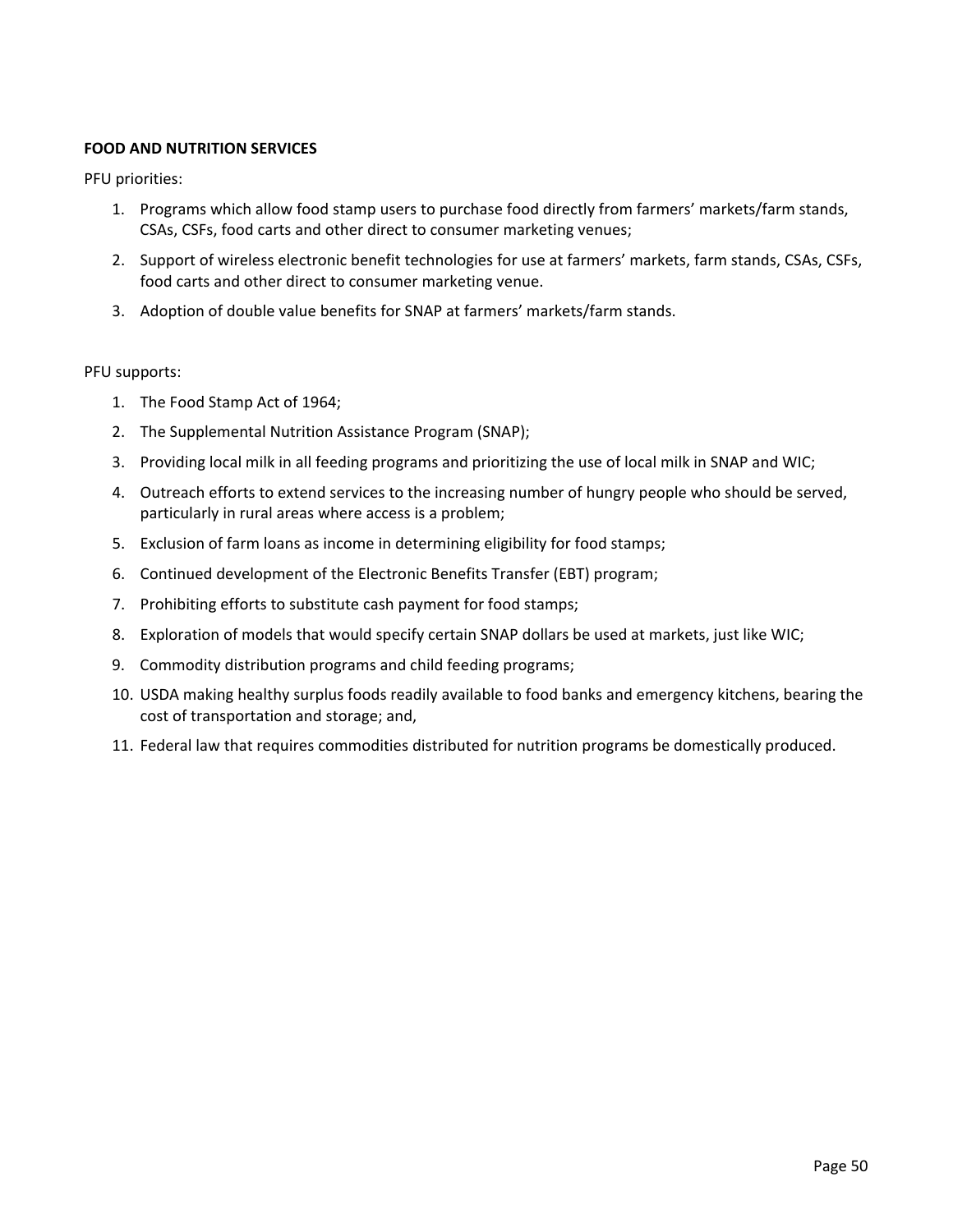#### **IX. ECONOMICS AND THE FAMILY FARM**

Areas of interest include Farm Credit system, Health and Medical Savings Accounts, tax deductibility for health insurance, and farm savings accounts.

PFU priorities:

- 1. The Farm Credit System (FCS) remains a viable source of agricultural credit and recommits itself to assisting family agriculture by restructuring loans, lowering interest rates and debt mediation procedures. The farm credit system should remain faithful to its original mission of serving the credit needs of the agricultural community;
- 2. FCS must continue to be owned by American agriculture and not be subject to foreign or non-agricultural ownership;
- 3. Farm Service Agency (FSA) should truly become a "lender of last resort" and effectively address beginning farmers' credit needs; and
- 4. The IRS allows farmers to use their health insurance as a deduction on their schedule F form, rather than a tax credit on the 1040 form.

- 1. Affordable and available health insurance for all individuals regardless of age, gender, ethnicity or preexisting conditions;
- 2. Insurance policies of community rating where all individuals share in the cost and risks of health insurance; and
- 3. Farm savings accounts to manage financial risks associated with farming. Government subsidized farm savings accounts are based upon the idea of providing farmers with financial incentives to set aside funds in high income years for use in low income years. Like revenue insurance products, most farm savings account proposals rely upon tax records to determine eligibility for contributions and withdrawals from the accounts. Unlike revenue insurance products, the producer does not pay a premium, but rather places funds in a deposit account. These funds remain the property of the producer. Additionally, deposits to the account may be tax deferred, and/or matched by a deposit from the government
- 4. Initiatives to reshape the culture at FSA to make more accessible appropriate programs to small Family & Independent Farmers who operate outside of commodity markets. Such initiatives may include FSA County Director, state and county committee & employee training, increased outreach, and enhanced assistance in navigating the processes required to access existing programs. Procedures for application to FSA programs should be clearly explained and the application process streamlined, where possible, for producers seeking participation. Transparency and effective communication throughout the process is critical to producers being able to correct deficiencies ahead of suspense dates. Further, the appeals process, should an application be denied, should be clearly delineated, and assistance in pursuing any such appeal should also be provided by the county office rendering the denial.